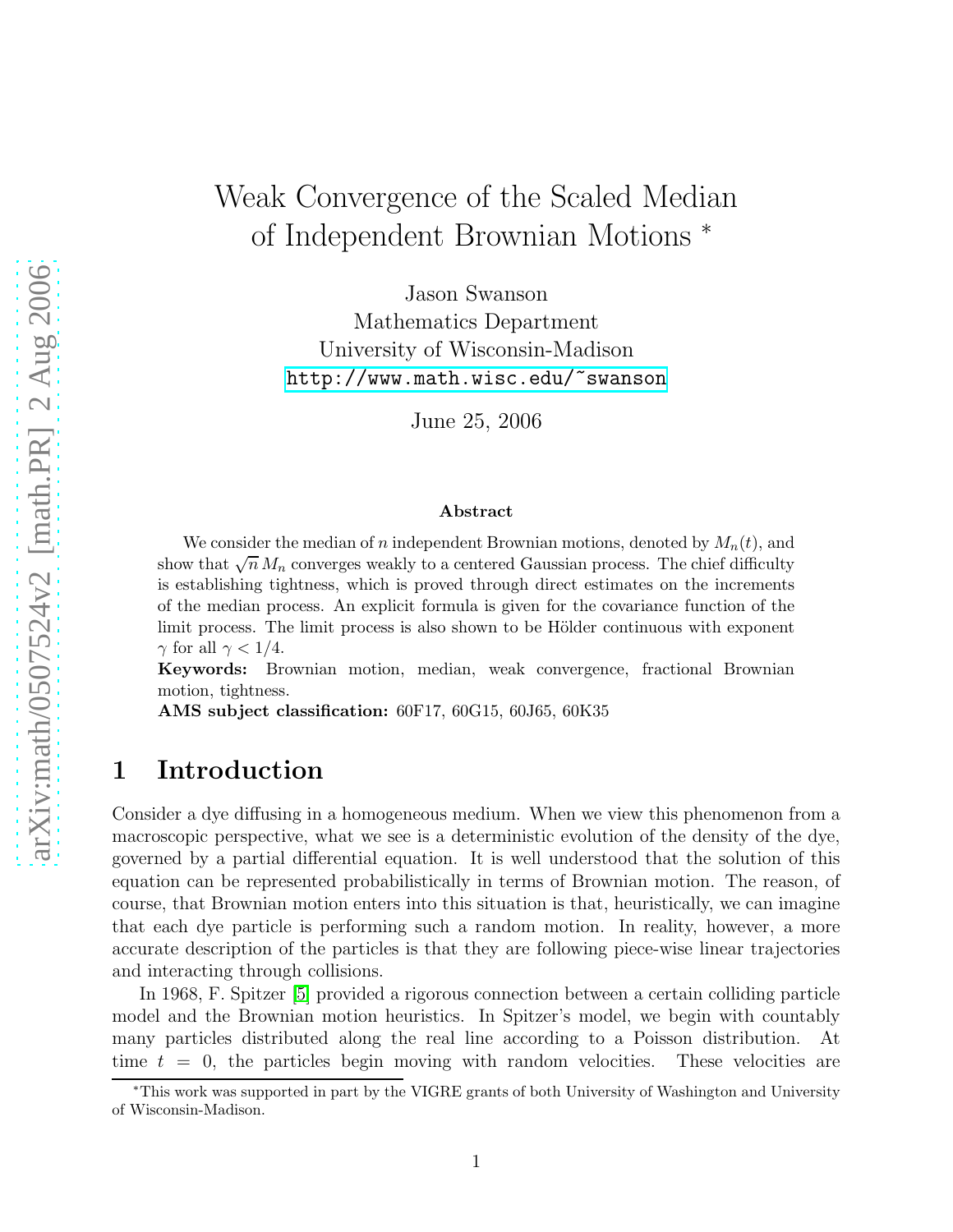i.i.d., integrable, mean zero random variables. During their motion, the particles interact through elastic collisions. That is, whenever two particles meet, they exchange velocities (or, equivalently, they exchange trajectories). The particle which is closest to the origin at time  $t = 0$  is called the "tagged" particle and we denote its position at time t by  $X(t)$ . Spitzer showed that the law on  $C[0,\infty)$  induced by the process  $t \mapsto c^{-1/2}X(ct)$  converges weakly as  $c \to \infty$  to the law of Brownian motion.

Spitzer's work was preceded by that of T. E. Harris [\[2\]](#page-30-1) who showed that if the underlying motion of the particles is Brownian, instead of linear, then  $c^{-1/4}X(ct)$  converges to fractional Brownian motion with Hurst parameter  $H = 1/4$ . These results were further generalized by Dürr, Goldstein, and Lebowitz [\[1\]](#page-30-2) in 1985. They showed, among other things, that if the individual particles perform fractional Brownian motion with Hurst parameter  $H$ , then  $c^{-H/2}X(ct)$  converges to fractional Brownian motion with Hurst parameter  $H/2$ .

One thing to note in these more general models is the definition of an "elastic collision." When the particles perform Brownian motion, for example, the collisions are not isolated and it is not entirely clear how to exchange their trajectories at each point of intersection. In these situations, we generate the collision process by simply relabelling the particles at each time  $t$  in a way that preserves their initial ordering. For instance, if there are only finitely particles, as there will be in our model, the location of the tagged particle is simply an order statistic of the locations of all of the particles. (In our model, it will be the median.)

In the work of Spitzer, Harris, and Dürr et al, the chief difficulty in proving convergence is establishing tightness. And in each of these models, the Poisson distribution of the initial particle configuration provides for tractable computations and is a central feature of the proofs. In this article, we will consider a model similar to Harris's, but without the initial Poisson distribution. Namely, we consider a sequence  $\{B_i\}$  of independent Brownian motions starting at the origin. We let  $M_n$  denote the median of the first n of these, and study the scaled process  $X_n = \sqrt{n} M_n$ . As with the other models, our chief difficulty will be to prove tightness. We will prove this, however, by making direct estimates on the path of the "tagged" particle, without relying on any special features of the initial particle distribution. In the end, we will discover a limit process which behaves locally like fractional Brownian motion with Hurst parameter  $H = 1/4$ . This fact, formally stated in Theorem [2.1,](#page-2-0) lends support to the evident notion that Harris's initial Poisson distribution is, to a certain degree, just a technical convenience, and does not play a significant role in determining the local behavior of the limit.

Before proceeding with the formal analysis of our model, let us preview some of the techniques in the proof. The first key ingredient in the proof will be given by Theorem [5.1,](#page-10-0) which establishes a formula for the conditional law of the median in terms of probabilities associated with a certain random walk. The second ingredient will be Lemma [6.4,](#page-20-0) which gives estimates for this random walk in terms of its parameters. And the third ingredient will be Lemma [7.1](#page-21-0) (and its modification, Lemma [8.1\)](#page-28-0) which estimates those parameters in terms of the motion of the individual particles.

Since it would be natural to conjecture that the results of Spitzer and Dürr et al would also hold in more general models, it is important to try to understand how these techniques might apply in a broader context. For example, we could try to generalize the results of Dürr et al by replacing the Brownian motions in our model with fractional Brownian motions. Or we could replace them with reflected processes if we wanted to consider particles in a "box,"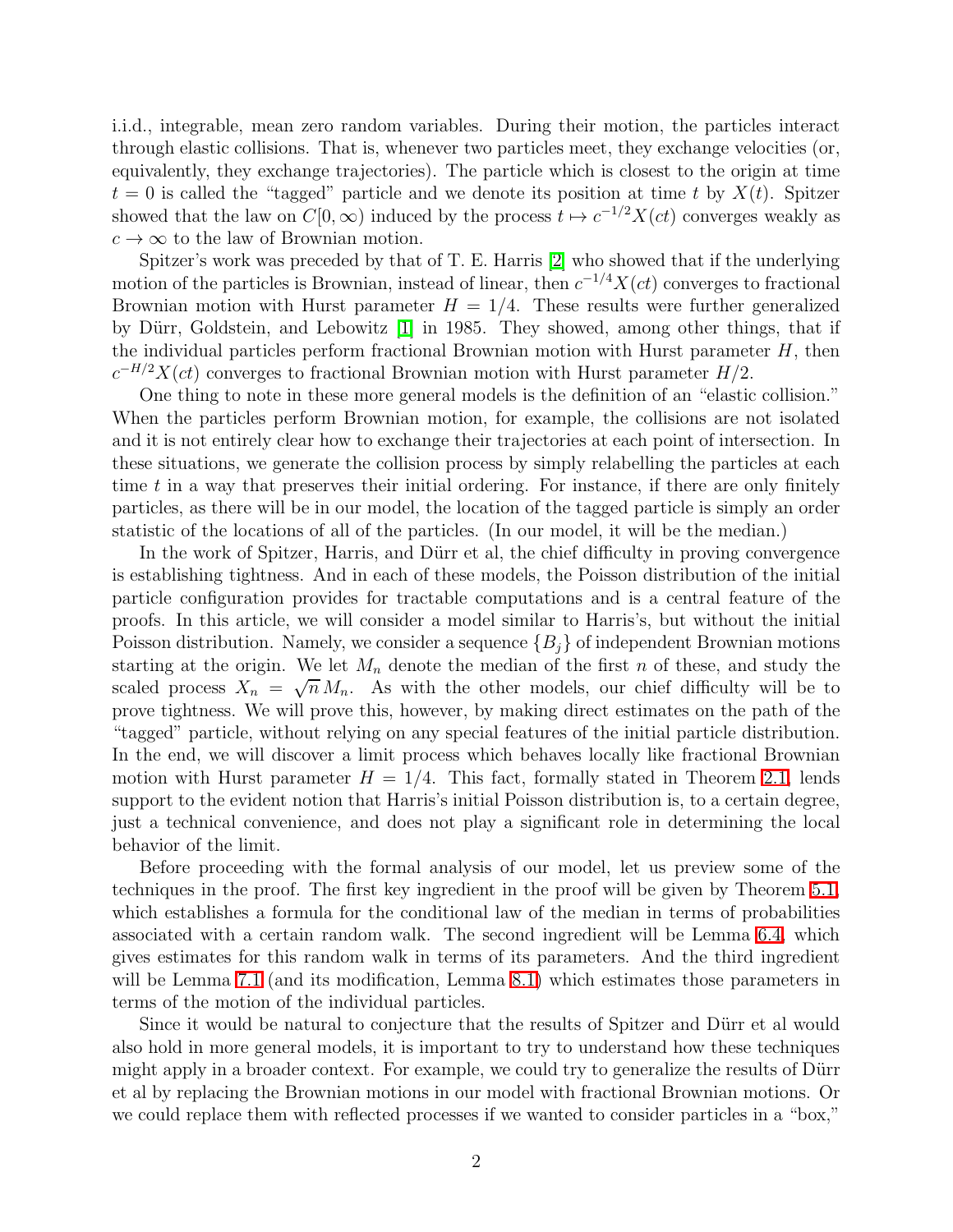reflecting off the walls of the box as well as each other. Such a model (in which the particles' paths are piece-wise linear) was studied by P. F. Tupper in [\[8\]](#page-30-3), although in that paper, a seemingly ad-hoc condition is imposed in order to prove tightness. (See the discussion after Theorem 2.3 in [\[8\]](#page-30-3).) Other ways to generalize the model include giving our particles some nontrivial initial distribution, instead of starting them at the origin, or possibly considering a quantile (or even a family of quantiles) other than the median.

In any of these generalized models, the first and second ingredients outlined above would likely carry over with at most minor modifications. It is the third ingredient that would not transfer so easily. The estimates in Lemma [7.1](#page-21-0) rely heavily on the fact that the individual particles are performing Brownian motion. Conceivably, analogous estimates could be worked out on a case-by-case basis for each different model under consideration. But the work of Harris, Spitzer, and Dürr et al suggests a deeper connection between the motion of the individual particles and the limit process. It is my belief that this connection would make itself known through these estimates.

But whether estimates can found in some general form or must be developed for each model individually, it is my hope that the techniques developed here can be used to extend the current family of results to a much broader range of colliding particle models.

### 2 The Model and Main Result

In our model, we will consider a sequence of independent, standard, one-dimensional Brownian motions,  $\{B_j(t)\}_{j=1}^{\infty}$ . Let  $M_n(t)$  denote the median of the first n Brownian motions. To be precise, define the median function  $\mathcal{M}_n : \mathbb{R}^n \to \mathbb{R}$  as follows: if  $(x_1, \ldots, x_n) \in \mathbb{R}^n$  and  $\tau$  is a permutation of  $\{1,\ldots,n\}$  such that  $x_{\tau(1)} \leq x_{\tau(2)} \leq \cdots \leq x_{\tau(n)}$ , then  $\mathcal{M}_n(x_1,\ldots,x_n)$  $x_{\tau(k)}$ , where  $k = \lfloor (n+1)/2 \rfloor$  and  $\lfloor x \rfloor$  denotes the greatest integer less than or equal to x. We then define the (continuous) median process  $M_n(t) = \mathcal{M}_n(B_1(t), \ldots, B_n(t)).$ 

In terms of colliding particles, what we have here is a sequence of particle systems. In the *n*-th system there are *n* particles performing Brownian motion. If these particles interact through elastic collisions, then their trajectories are given by the order statistics of  $B_1(t), \ldots, B_n(t)$ . We will investigate the behavior of the center particle's trajectory,  $M_n(t)$ .

In order to get a non-degenerate limit, we must consider the scaled median process  $X_n(t) = \sqrt{n} M_n(t)$ . The random variables  $X_n = \{X_n(t) : 0 \le t < \infty\}$  take values in the space  $C[0,\infty)$ , which we endow with the topology of uniform convergence on compact sets. It will be shown that these processes converge weakly, by which we mean that they converge in law as  $C[0,\infty)$ -valued random variables.

<span id="page-2-1"></span><span id="page-2-0"></span>**Theorem 2.1** *There exists a continuous process*  $X = \{X(t): 0 \le t < \infty\}$  *such that*  $X_{2n+1}$ *converges weakly to* X *as*  $n \to \infty$ *. Moreover,* X *is a centered Gaussian process, which is locally Hölder continuous with exponent*  $\gamma$  *for every*  $\gamma \in (0, 1/4)$ *, and has covariance function* 

$$
E[X(s)X(t)] = \sqrt{st} \sin^{-1}\left(\frac{s \wedge t}{\sqrt{st}}\right),\tag{2.1}
$$

*where*  $\sin^{-1}(\cdot)$  *takes values in*  $[-\pi/2, \pi/2]$ *.*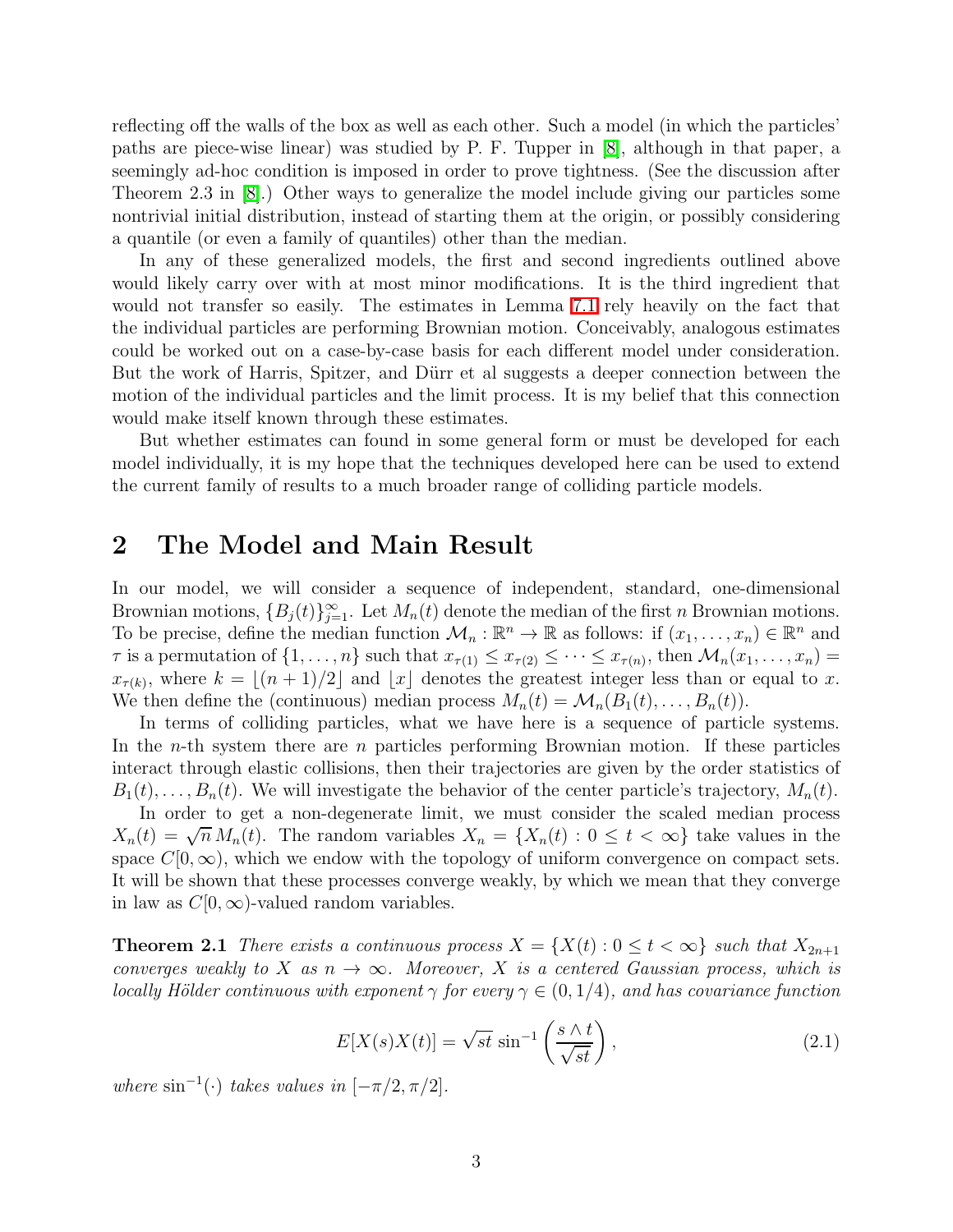It can be shown by [\(2.1\)](#page-2-1) that, for  $t-s$  small,  $E|X(t) - X(s)|^2 \approx \sqrt{t-s}$ . In other words, the limit process has the same local fluctuations as fractional Brownian motion with Hurst parameter  $H = 1/4$ .

The chief difficulty in proving Theorem [2.1](#page-2-0) will be to establish the tightness of the processes  $X_{2n+1}$ . Before dealing with this issue, let us first establish the convergence of the finite-dimensional distributions and the existence of the limit process. To begin, we will need the following result, which is a special case of Theorems 7.1.1 and 7.1.2 in [\[4\]](#page-30-4).

<span id="page-3-0"></span>**Theorem 2.2** Let  $\{\xi^{(n)}\}_{n=1}^{\infty}$  be an *i.i.d.* sequence of random vectors in  $\mathbb{R}^d$  and define the *component-wise median of*  $\xi^{(1)}, \ldots, \xi^{(n)}$  *to be the vector*  $M^{(n)}$  *with components*  $M_j^{(n)}$  =  $\mathcal{M}_n(\xi_j^{(1)}$  $j^{(1)}, \xi_j^{(2)}, \ldots, \xi_j^{(n)}$ ). Let  $F_j(x) = P(\xi_j^{(1)} \leq x)$ ,  $G_{ij}(x, y) = P(\xi_i^{(1)} \leq x, \xi_j^{(1)} \leq y)$ , and  $\rho_{ij} = G_{ij}(0,0) - 1/4$ *. If* 

- $(i)$   $F_j(0) = 1/2$  *and*  $F'_j(0) > 0$  *for all j, and*
- *(ii)*  $G_{ij}$  *is continuous at*  $(0,0)$  *for all i and j*,

*then*  $\sqrt{n} M^{(n)}$  converges in law to a jointly Gaussian random vector N satisfying

$$
EN_iN_j = \frac{\rho_{ij}}{F_i'(0)F_j'(0)}
$$

*and*  $EN_i = 0$ *.* 

For our purposes, we will need the following.

<span id="page-3-1"></span>Corollary 2.3 If  $\{\xi^{(n)}\}_{n=1}^{\infty}$  is an *i.i.d.* sequence of jointly Gaussian random vectors in  $\mathbb{R}^d$ with mean zero and covariance matrix  $\sigma$ , then  $\sqrt{n} M^{(n)}$  converges in law to a jointly Gaussian *random vector* Z *with mean zero and covariance matrix*  $\tau$ *, where* 

$$
\tau_{ij} = EZ_i Z_j = \sqrt{\sigma_{ii} \sigma_{jj}} \sin^{-1} \left( \frac{\sigma_{ij}}{\sqrt{\sigma_{ii} \sigma_{jj}}} \right)
$$

 $and \sin^{-1}(\cdot)$  *takes values in*  $[-\pi/2, \pi/2]$ *.* 

**Proof:** This follows easily from Theorem [2.2](#page-3-0) and the well-known fact that if  $X$  and  $Y$  are jointly Gaussian with mean zero, then

$$
P(X \le 0, Y \le 0) = \frac{1}{4} + \frac{1}{2\pi} \sin^{-1} \left( \frac{EXY}{\sqrt{EX^2 \cdot EY^2}} \right),
$$

<span id="page-3-2"></span>where  $\sin^{-1}(\cdot)$  takes values in  $[-\pi/2, \pi/2]$ .  $\Box$ 

**Theorem 2.4** *There exists a centered Gaussian process*  $X = \{X(t): 0 \le t < \infty\}$  *with covariance function* [\(2.1\)](#page-2-1) *and which is locally Hölder continuous with exponent*  $\gamma$  *for every*  $\gamma \in (0, 1/4)$ .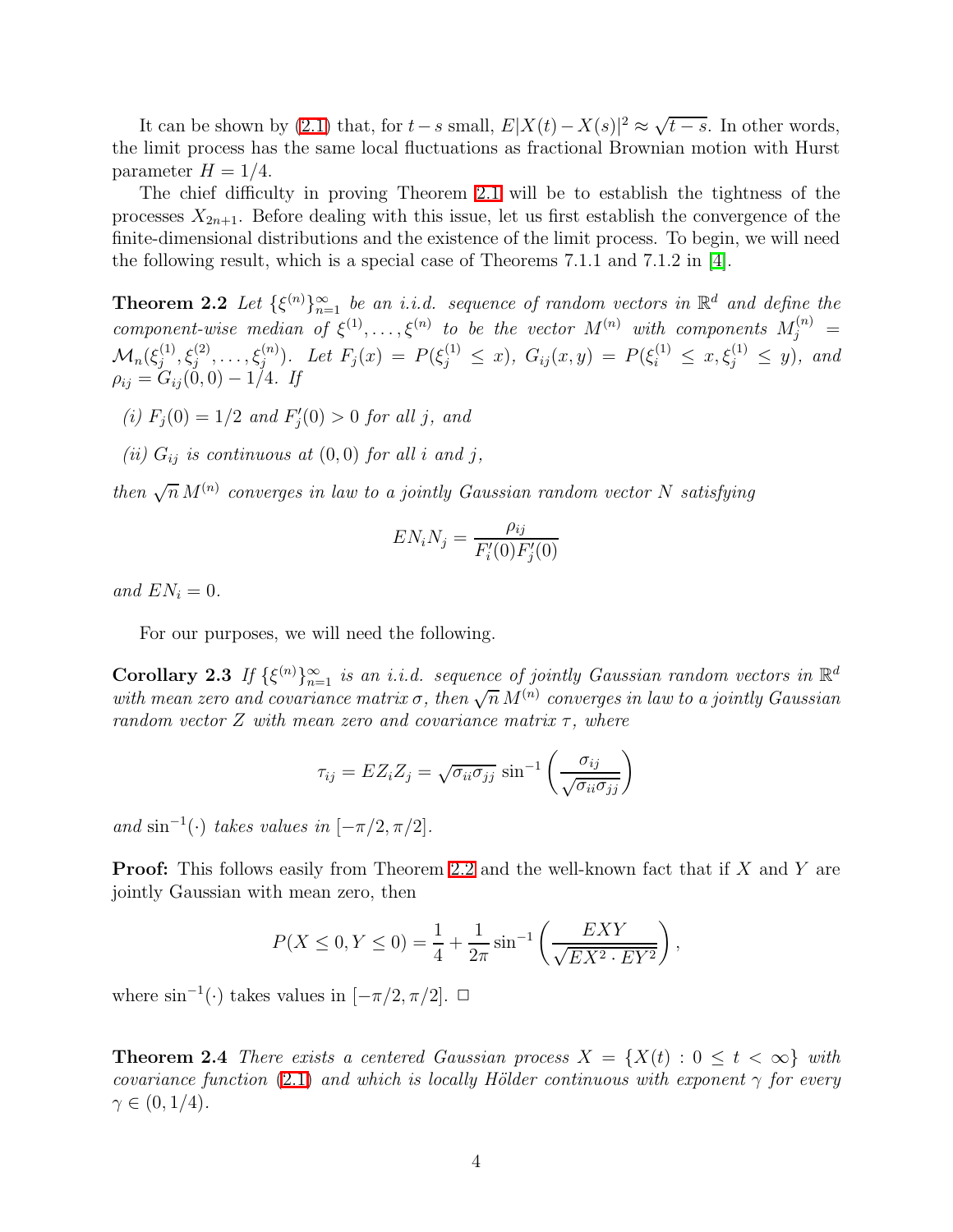**Proof:** Let T be the set of finite sequences  $\mathbf{t} = (t_1, \ldots, t_n)$  of distinct, nonnegative numbers, where the length  $n$  of these sequences ranges over the set of positive integers. For each  $t$ of length n, let  $\mathbf{Z_t} = (Z_1, \ldots, Z_n)$  be a jointly Gaussian random vector with mean zero and covariance

$$
EZ_iZ_j = \sqrt{t_i t_j} \sin^{-1} \left( \frac{t_i \wedge t_j}{\sqrt{t_i t_j}} \right).
$$

(By Corollary [2.3,](#page-3-1) with  $\xi^{(j)} = (B_j(t_1), \ldots, B_j(t_n))$ , such a  $\mathbb{Z}_t$  exists.) Define the measure  $Q_{\mathbf{t}}$  on  $\mathbb{R}^n$  by  $Q_{\mathbf{t}}(A) = P(\mathbf{Z}_{\mathbf{t}} \in A)$ . The family of finite-dimensional distributions,  $\{Q_{\mathbf{t}}\}_{\mathbf{t} \in T}$ , is clearly consistent, so there exists a real-valued process  $X = \{X(t): 0 \le t < \infty\}$  that has the desired finite-dimensional distributions. It remains only to show that this process has a continuous modification, which is locally Hölder-continuous with exponent  $\gamma$  for every  $\gamma \in (0, 1/4)$ .

By the Kolmogorov-Centsov Theorem (Theorem 2.2.8 in [\[3\]](#page-30-5)), if, for each  $T > 0$ ,

$$
E|X(t) - X(s)|^{\alpha} \le C_T|t - s|^{1+\beta}
$$

for some positive constants  $\alpha$ ,  $\beta$ , and  $C_T$  (depending on T) and all  $0 \leq s < t \leq T$ , then X has a continuous modification which is locally Hölder-continuous with exponent  $\gamma$  for every  $\gamma \in (0, \beta/\alpha)$ . Hence, it will suffice for us to show that for every  $\alpha > 4$  and every  $T > 0$ ,

$$
E|X(t) - X(s)|^{\alpha} \le C|t - s|^{\alpha/4}
$$

for some  $C > 0$  (depending only on T and  $\alpha$ ) and all  $0 \leq s < t \leq T$ .

First, observe that  $X(t) - X(s)$  is normal with mean zero and variance

$$
E|X(t) - X(s)|^2 = EX(t)^2 + EX(s)^2 - 2EX(t)X(s)
$$
  
=  $\frac{\pi}{2}t + \frac{\pi}{2}s - 2\sqrt{st} \sin^{-1}(\sqrt{\frac{s}{t}}).$ 

An application of L'Hôpital's Rule shows that

$$
\frac{\pi/2 - \sin^{-1} x}{\sqrt{1 - x^2}} \to 1
$$

as  $x \to 1$ . Hence, for some positive constant C', we have  $-\sin^{-1} x \le C'\sqrt{1-x^2} - \pi/2$  for all  $0 \leq x \leq 1$ . Now let  $x = s/t$ . Then

$$
E|X(t) - X(s)|^2 = t \left[ \frac{\pi}{2} + \frac{\pi}{2} x - 2\sqrt{x} \sin^{-1}(\sqrt{x}) \right]
$$
  
\n
$$
\leq t \left[ \frac{\pi}{2} + \frac{\pi}{2} x + 2\sqrt{x} \left( C'\sqrt{1 - x} - \frac{\pi}{2} \right) \right]
$$
  
\n
$$
= t \left[ \frac{\pi}{2} (1 - \sqrt{x})^2 + 2C'\sqrt{x}\sqrt{1 - x} \right].
$$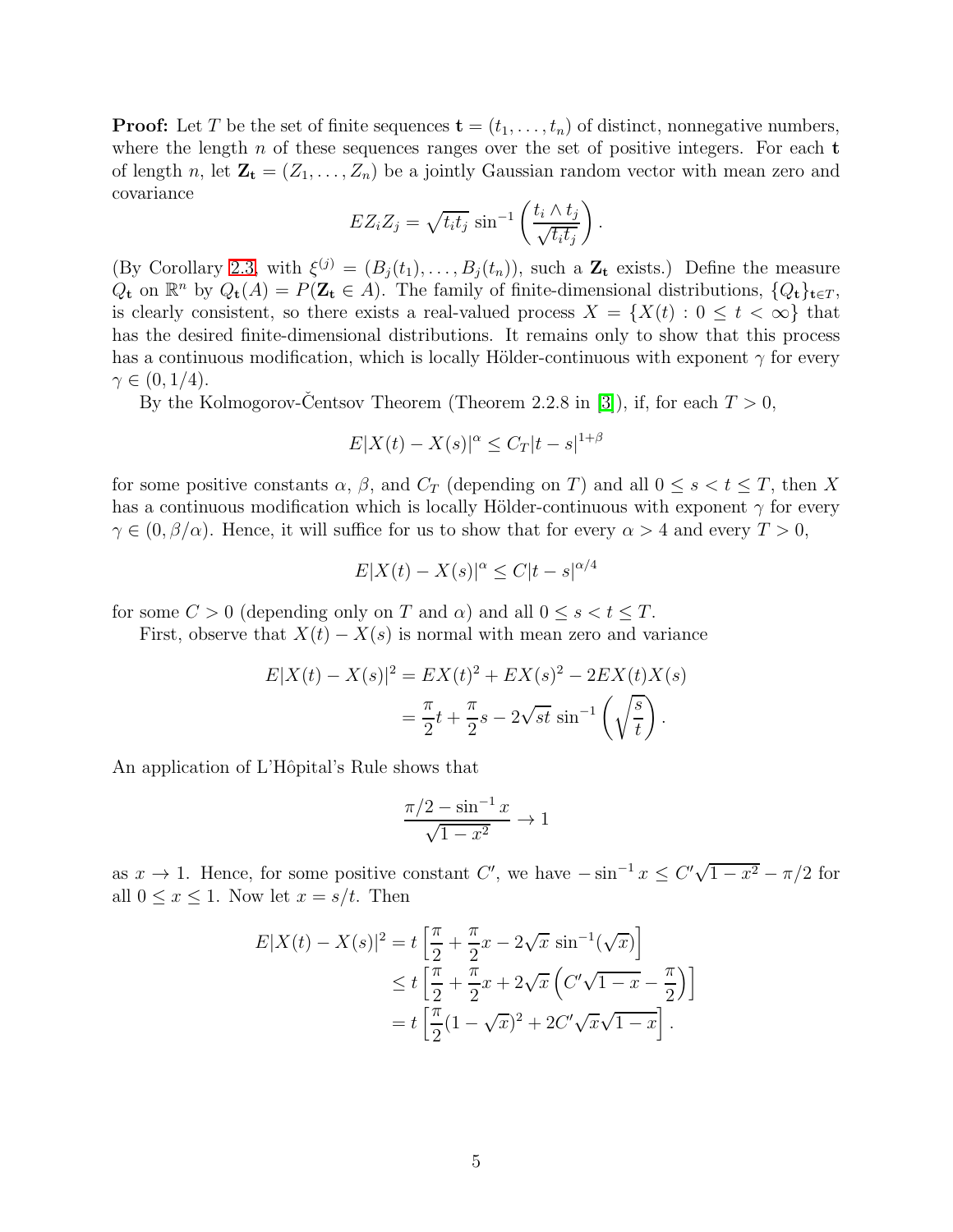Since  $1 - \sqrt{x} \leq \sqrt{1 - x}$  for  $0 \leq x \leq 1$ ,

$$
E|X(t) - X(s)|^2 \le t\left(\frac{\pi}{2}(1-x) + 2C'\sqrt{x}\sqrt{1-x}\right)
$$
  
\n
$$
\le t\left(\frac{\pi}{2}\sqrt{1-x} + 2C'\sqrt{1-x}\right)
$$
  
\n
$$
= \sqrt{t}\left(\frac{\pi}{2} + 2C'\right)\sqrt{t-s}
$$
  
\n
$$
\le C''|t-s|^{1/2},
$$

where  $C'' = \sqrt{T} (\pi/2 + 2C')$ .

Now, for every  $\alpha > 0$ , there is a constant  $K_{\alpha}$  such that if N is normal with  $EN = 0$ , then  $E[N]^\alpha = K_\alpha (EN^2)^{\alpha/2}$ . Thus, for any  $\alpha > 4$ ,  $E[X(t) - X(s)]^\alpha \le C|t - s|^{\alpha/4}$ , where  $C=K_{\alpha}(C'')^{\alpha/2}.$ 

**Theorem 2.5** Let  $X(t)$  be as in Theorem [2.4](#page-3-2) and let  $0 \le t_1 < \cdots < t_d$ ,  $d \ge 1$ , be arbitrary. *Then*  $(X_n(t_1),...,X_n(t_d))$  *converges in law to*  $(X(t_1),...,X(t_d))$  *as*  $n \to \infty$ *.* 

**Proof:** This is an immediate consequence of Corollary [2.3.](#page-3-1)  $\Box$ 

<span id="page-5-2"></span>It now follows (see, for example, Theorem 2.4.15 in [\[3\]](#page-30-5)) that Theorem [2.1](#page-2-0) will be proved once we establish the following result.

**Theorem 2.6** *The sequence of processes*  $\{X_{2n+1}\}_{n=1}^{\infty}$  *is tight.* 

#### 3 Conditions for Tightness

<span id="page-5-1"></span>A sufficient condition for tightness which will serve as the starting point for our analysis is the following.

**Theorem 3.1** If  $\{Z_n\}$  is a sequence of continuous stochastic processes such that

- $(i)$  sup<sub>n</sub>  $P(|Z_n(t) Z_n(s)| \geq \varepsilon) \leq C_T \varepsilon^{-\alpha} |t-s|^{1+\beta}$  whenever  $0 < \varepsilon < 1$ ,  $T > 0$ , and  $0 \leq s, t \leq T$ , and
- $(iii)$  sup<sub>n</sub>  $E|Z_n(0)|^{\nu} < \infty$

*for some positive constants*  $\alpha$ ,  $\beta$ ,  $\nu$ , and  $C_T$  (depending on T), then  $\{Z_n\}$  is tight.

An alternative formulation of this theorem is one in which condition (i) is replaced by

<span id="page-5-0"></span>
$$
\sup_{n\geq 1} E|Z_n(t) - Z_n(s)|^\alpha \leq C_T|t - s|^{1+\beta}.
$$
\n(3.1)

For a proof of this alternative version, the reader is referred to Problem 2.4.11 in [\[3\]](#page-30-5), which has a worked solution. An inspection of the proof shows that  $(3.1)$  is needed only to establish (via Chebyshev's inequality) condition (i).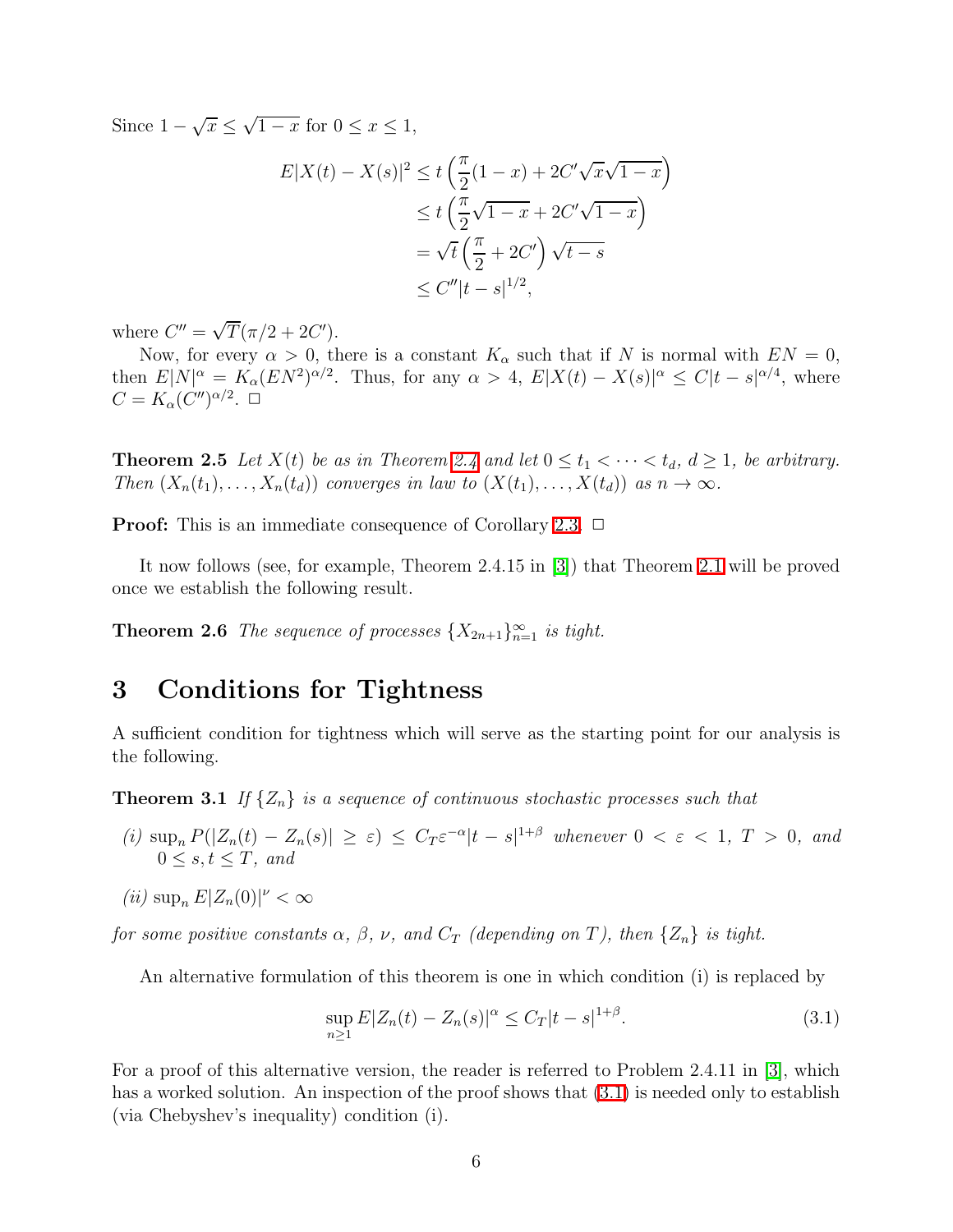Since the median process inherits the scaling property of Brownian motion, we will find it convenient to reformulate Theorem [3.1.](#page-5-1) Specifically, for any real number  $c \geq 0$  and any  $x \in \mathbb{R}^d$ , we have  $\mathcal{M}_n(cx) = c\mathcal{M}_n(x)$ . Hence, the processes  $X_n(c \cdot)$  and  $\sqrt{c} X_n(\cdot)$  have the same law. For processes with this scaling property, we can modify Theorem [3.1](#page-5-1) in the following way.

<span id="page-6-0"></span>**Theorem 3.2** Let  $\{Z_n\}$  be a sequence of continuous stochastic processes. Suppose there *exists*  $r > 0$  *such that for every*  $c \geq 0$  *and every* n, the processes  $Z_n(c \cdot)$  *and*  $c^r Z_n(\cdot)$  *have the same law. Suppose further that*

 $(i)$  sup<sub>n</sub>  $P(|Z_n(1+\delta) - Z_n(1)| > \varepsilon) \leq C\varepsilon^{-\alpha}\delta^{1+\beta}$  *whenever*  $0 < \varepsilon < 1$  *and*  $0 < \delta < \delta_0$ 

*for some positive constants*  $\delta_0$ , C,  $\alpha$ , and  $\beta$ *. Define*  $\gamma = \min(\alpha r, \beta r, 1 + \beta)$ *. If*  $\gamma > 1$  *and* 

$$
(ii) \sup\nolimits_n E|Z_n(1)|^{\gamma/r} < \infty,
$$

*then the sequence*  $\{Z_n\}$  *is tight.* 

Theorem [3.2](#page-6-0) follows directly from Theorem [3.1](#page-5-1) (a complete proof can be found starting on p.36 of [\[7\]](#page-30-6)). We will be applying it to the sequence  $Z_n = X_{2n+1}$ , in which case we have  $r = 1/2$ . We will find it quite straightforward to verify condition (ii). To verify condition (i), we will utilize the following lemma, which will be the central focus of the remainder of our analysis.

<span id="page-6-2"></span><span id="page-6-1"></span>**Lemma 3.3** *There exists a constant*  $\delta_0 > 0$  *and a family of constants*  $\{C_p\}_{p>2}$  *such that for each*  $p > 2$ *,* 

$$
\sup_{n\geq 3} P\left(M_n(1+\delta) - M_n(1) > \frac{\varepsilon}{\sqrt{n}}\right) \leq C_p(\varepsilon^{-1}\delta^{1/6})^p \tag{3.2}
$$

*whenever*  $0 < \varepsilon < 1$  *and*  $0 < \delta \leq \delta_0$ *.* 

It has already been remarked that the limit process  $X$  behaves locally like a fractional Brownian motion with Hurst parameter  $H = 1/4$ . It seems reasonable, then, to conjecture that the right-hand side of [\(3.2\)](#page-6-1) could be replaced by  $C_p(\varepsilon^{-1}\delta^{1/4})^p$ . Although this sharper bound was not obtained, the choice of 1/6 as the exponent in [\(3.2\)](#page-6-1) appears to be arbitrary. Presumably, with minor modifications to the proofs presented here, the right-hand side of [\(3.2\)](#page-6-1) could be replaced by  $C_p(\varepsilon^{-1}\delta^{\nu})^p$  for any fixed  $\nu < 1/4$ .

**Proof of Theorem [2.6,](#page-5-2) given Lemma [3.3.](#page-6-2)** We apply Theorem [3.2](#page-6-0) to  $Z_n = X_{2n+1}$  with  $r = 1/2$ . Choose any  $p > 18$ , let  $\alpha = p$ , and let  $\beta = (p - 6)/6$ . Note that, in this case,  $\gamma = \beta/2 > 1$ .

To verify condition (i), let  $\delta_0$  be as in Lemma [3.3.](#page-6-2) Since  $X_{2n+1}(\cdot)$  and  $-X_{2n+1}(\cdot)$  have the same law,

$$
\sup_{n\geq 1} P(|X_{2n+1}(1+\delta) - X_{2n+1}(1)| > \varepsilon) = 2 \sup_{n\geq 1} P(X_{2n+1}(1+\delta) - X_{2n+1}(1) > \varepsilon)
$$
  

$$
\leq 2C_p(\varepsilon^{-1}\delta^{1/6})^p
$$
  

$$
= 2C_p\varepsilon^{-\alpha}\delta^{1+\beta}
$$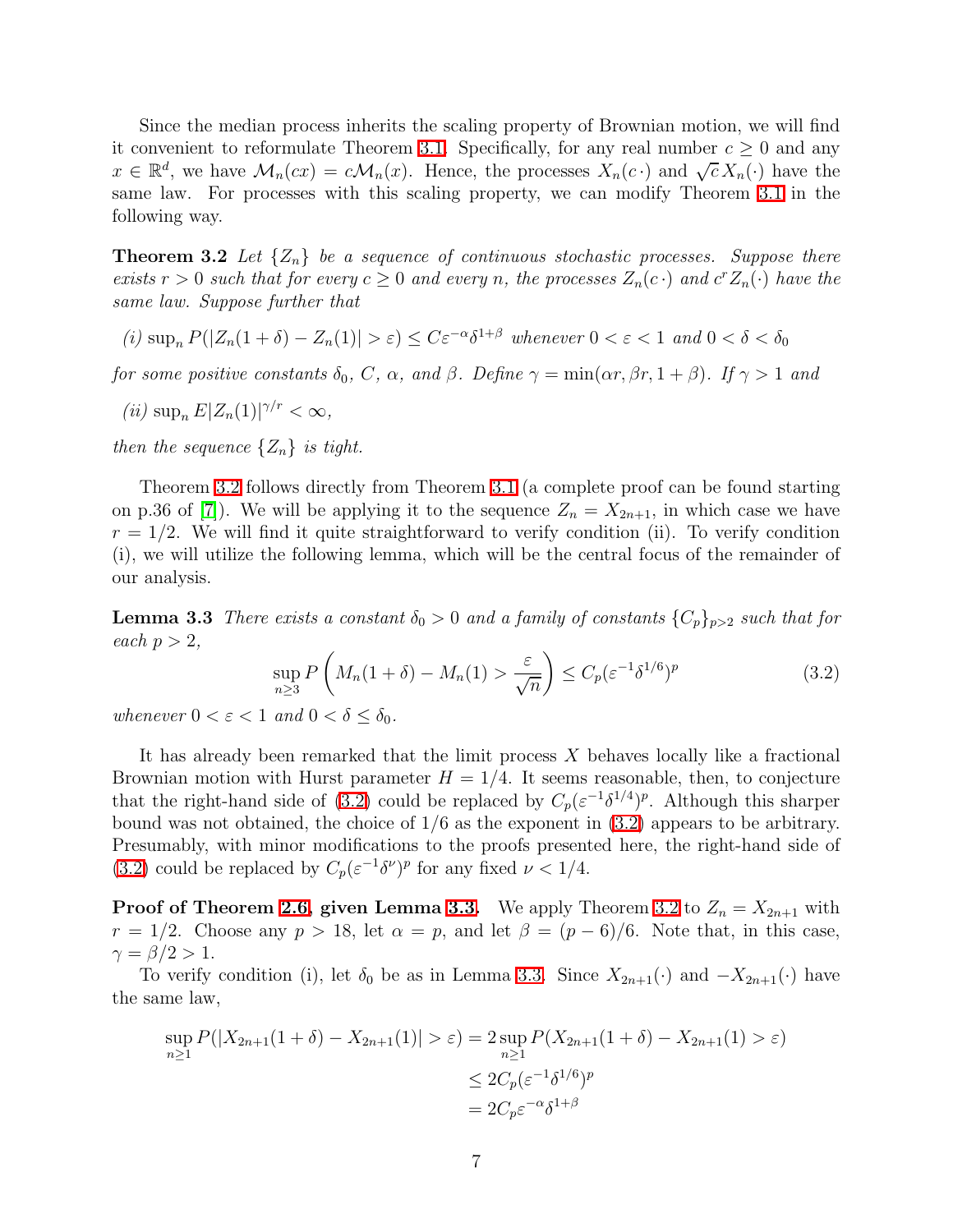whenever  $0 < \varepsilon < 1$  and  $0 < \delta < \delta_0$ .

To verify condition (ii), we will show that for any  $q > 0$ ,

$$
\sup_{n\geq 1} E|X_{2n+1}(1)|^q < \infty.
$$

To see this, observe that for n odd,

$$
E|X_n(1)|^q = \int_0^\infty qy^{q-1} P(|X_n(1)| > y) dy
$$
  
=  $2 \int_0^\infty qy^{q-1} P(X_n(1) < -y) dy.$ 

<span id="page-7-0"></span>It will therefore suffice to show that for any  $\kappa > 2$ , there exists a finite constant K such that

$$
P(X_n(1) < -y) \le Ky^{-\kappa} \tag{3.3}
$$

for all  $y > 0$  and all n.

To prove [\(3.3\)](#page-7-0), we will consider two cases. First, assume  $y \ge 2\sqrt{n}$ . Note that by Theorem 1.3.2 in [\[4\]](#page-30-4),  $M_n(1)$  has density

<span id="page-7-1"></span>
$$
f_n(x) = k \binom{n}{k} \frac{1}{2\pi} \Phi(x)^{k-1} \Phi(-x)^{n-k} e^{-x^2/2}
$$
\n(3.4)

where  $k = \lfloor (n+1)/2 \rfloor$  and  $\Phi(x) = \frac{1}{2\pi} \int_{-\infty}^{x} e^{-u^2/2} du$ . Hence,

$$
P(X_n(1) < -y) = P(M_n(1) < -y/\sqrt{n})
$$
\n
$$
= \frac{n!}{(n-k)!(k-1)!} \int_{-\infty}^{-y/\sqrt{n}} \Phi(x)^{k-1} \Phi(-x)^{n-k} \Phi'(x) \, dx
$$
\n
$$
\leq \frac{n^k}{(k-1)!} \int_{-\infty}^{-y/\sqrt{n}} \Phi(x)^{k-1} \Phi'(x) \, dx
$$
\n
$$
= \frac{n^k}{k!} \Phi(-y/\sqrt{n})^k.
$$

By Stirling's formula, there exists a universal positive constant C such that  $k! \geq C^{-1}k^k e^{-k}$ . Also, writing  $\int_x^{\infty} e^{-u^2/2} du = \int_x^{\infty} u^{-1} \cdot ue^{-u^2/2} du$  and integrating by parts, it follows that

<span id="page-7-2"></span>
$$
\sqrt{2\pi} \Phi(-x) \le x^{-1} e^{-x^2/2} \tag{3.5}
$$

for all  $x > 0$ . Thus,

$$
P(X_n(1) < -y) \le C \frac{n^k}{k^k e^{-k}} \left(\frac{\sqrt{n}}{y} e^{-y^2/2n}\right)^k.
$$

Since  $y \ge 2\sqrt{n}$  and  $n/k \le 2$ , we have

$$
P(X_n(1) < -y) \leq Ce^{k(1-y^2/2n)}.
$$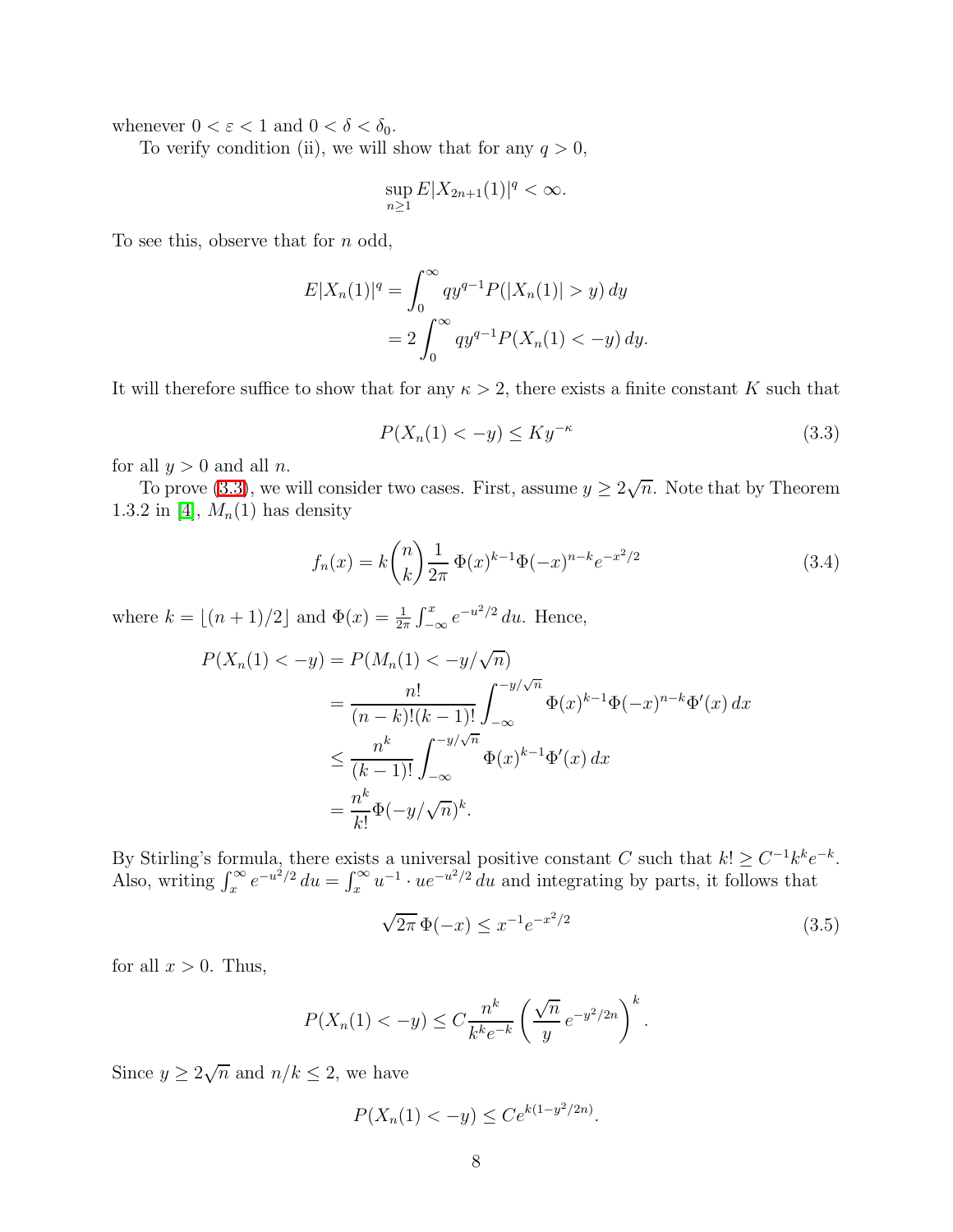Since  $1 - y^2/2n < 0$  and  $k \ge n/2$ , we have

$$
P(X_n(1) < -y) \leq Ce^{n/2 - y^2/4} \leq Ce^{-y^2/8}.
$$

Finally, given  $\kappa > 2$ , there exists K such that  $Ce^{-y^2/8} \le Ky^{-\kappa}$  for all  $y > 0$ , which verifies [\(3.3\)](#page-7-0) in the case  $y \ge 2\sqrt{n}$ .

Now assume  $y \leq 2\sqrt{n}$ . In this case,

$$
P(X_n(1) < -y) = P(M_n(1) < -y/\sqrt{n})
$$
\n
$$
= P\left(\sum_{j=1}^n 1_{\{B_j(1) < -y/\sqrt{n}\}} \ge \frac{n}{2}\right)
$$
\n
$$
= P\left(\sum_{j=1}^n \xi_j \ge n\left(\frac{1}{2} - \mu\right)\right),
$$

where  $\mu = \Phi(-y/\sqrt{n})$  and  $\xi_j = 1_{\{B_j(1) < -y/\sqrt{n}\}} - \mu$ . By Burkholder's inequality (see, for example, Theorem 6.3.10 in [\[6\]](#page-30-7)), there exists a constant  $K'$ , depending only on  $\kappa$ , such that

$$
E\Big|\sum_{j=1}^{n}\xi_j\Big|^{\kappa} \leq K'E\Big|\sum_{j=1}^{n}|\xi_j|^2\Big|^{\kappa/2}.
$$

Hence, since  $\kappa > 2$ , Jensen's inequality and the fact that  $|\xi_j| \leq 1$  a.s. imply

$$
E\Big|\sum_{j=1}^n \xi_j\Big|^{\kappa} \le K' n^{\kappa/2} E \sum_{j=1}^n \frac{1}{n} |\xi_j|^k \le K' n^{\kappa/2}.
$$

Chebyshev's inequality now gives

$$
P(X_n(1) < -y) \le \frac{K' n^{\kappa/2}}{\left| n \left( \frac{1}{2} - \mu \right) \right|^{\kappa}} = K' \left| \sqrt{n} \left( \frac{1}{2} - \mu \right) \right|^{-\kappa}.
$$

Since

$$
\sqrt{n}\left(\frac{1}{2}-\mu\right) = \frac{\sqrt{n}}{\sqrt{2\pi}} \int_0^{y/\sqrt{n}} e^{-u^2/2} du \ge \frac{y}{\sqrt{2\pi}} e^{-y^2/2n} \ge \frac{y}{\sqrt{2\pi}} e^{-2},
$$

we have that  $P(X_n(1) < -y) \leq Ky^{-\kappa}$ , where  $K = K'(e^{-2}/\sqrt{2\pi})^{-\kappa}$ . This verifies [\(3.3\)](#page-7-0) when  $y < 2\sqrt{n}$  and completes the proof.  $\Box$ 

Our goal for the remainder of this article is to establish [\(3.2\)](#page-6-1). Since each individual Brownian particle can be expected to move a distance of  $\sqrt{\delta}$  between time  $t = 1$  and  $t = 1+\delta$ , we will accomplish our goal by considering three different "jump regimes." They are: the large jump regime in which  $\varepsilon/\sqrt{n}$  is much larger than  $\sqrt{\delta}$ , the small jump regime in which  $\varepsilon/\sqrt{n}$  is much smaller than  $\sqrt{\delta}$ , and the medium jump regime in which these two quantities are comparable. In the first two regimes, we will establish the sharp bound mentioned in the remark following Lemma [3.3.](#page-6-2) The bound in the medium jump regime will be established by modifying the techniques used in the small jump regime. This modification will result in the weaker bound given in [\(3.2\)](#page-6-1).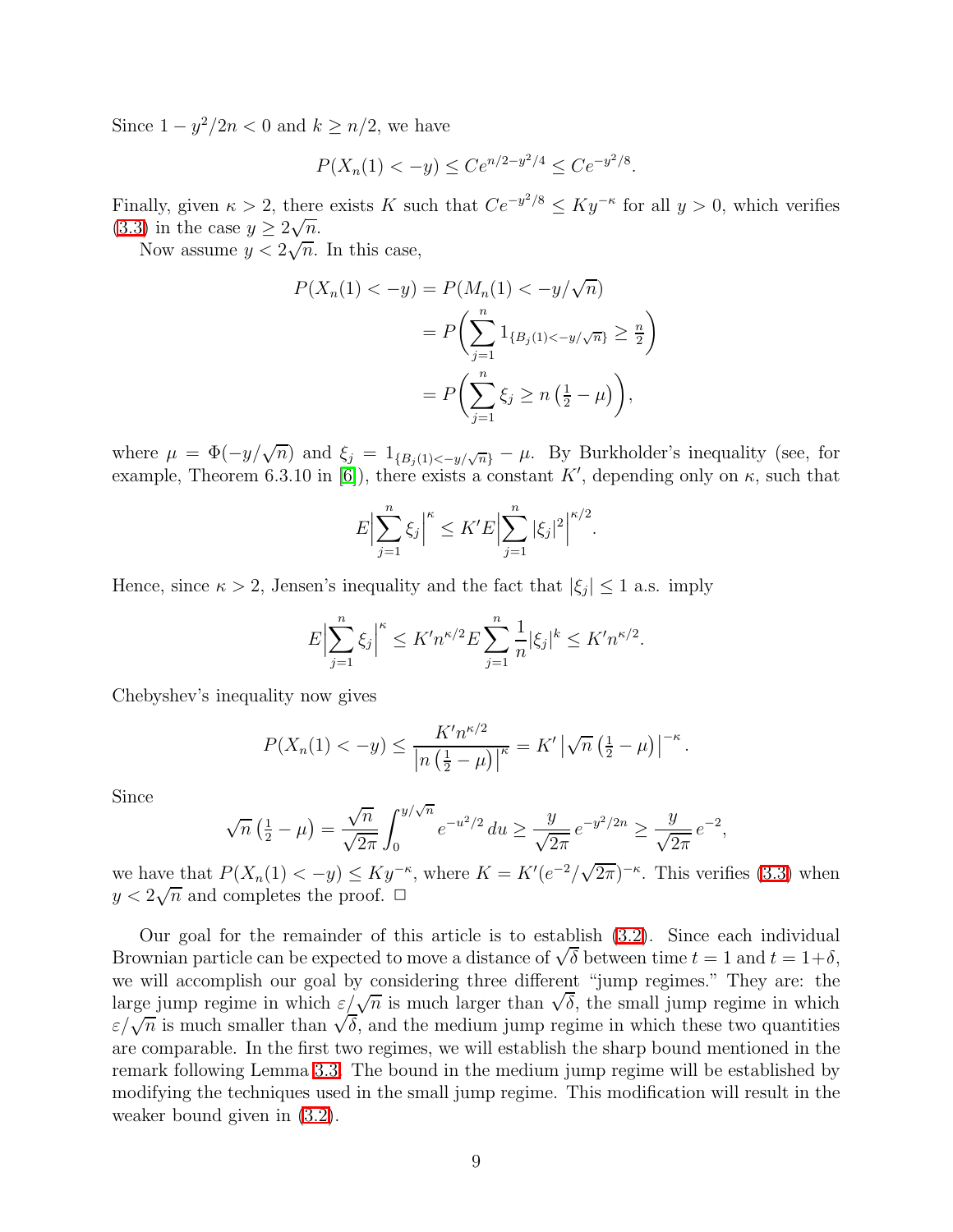#### 4 The Large Jump Regime

The large jump regime is the easiest of the three to deal with. The probability that the median makes a large jump can be bounded above by the probability that at least one Brownian particle makes a large jump. Since the latter probability is exponentially small, the derivation of [\(3.2\)](#page-6-1) is immediate.

<span id="page-9-1"></span>**Lemma 4.1** *Fix*  $p > 0$  *and*  $0 < \Delta < 1/2$ *. Suppose that*  $\varepsilon, \delta \in (0, 1)$  *and*  $n \in \mathbb{N}$  *satisfy*  $\varepsilon/\sqrt{n} \geq \delta^{1/2-\Delta}$ . Then

$$
P\left(M_n(1+\delta)-M_n(1)>\frac{\varepsilon}{\sqrt{n}}\right)\leq C(\varepsilon^{-1}\delta^{1/4})^p,
$$

*where*  $C$  *depends only on*  $p$  *and*  $\Delta$ *.* 

**Proof:** Suppose that  $B_j(1+\delta,\omega) - B_j(1,\omega) \leq \varepsilon/\sqrt{n}$  for all j. Then, for each j such that  $B_j(1,\omega) \leq M_n(1,\omega)$ , we have  $B_j(1+\delta,\omega) \leq M_n(1,\omega) + \varepsilon/\sqrt{n}$ . Note that there are at least  $k = \lfloor (n+1)/2 \rfloor$  such values of j. It follows that  $M_n(1+\delta,\omega) \leq M_n(1,\omega) + \varepsilon/\sqrt{n}$ . Therefore,

$$
\bigcap_{j=1}^n \{B_j(1+\delta)-B_j(1)\leq \varepsilon/\sqrt{n}\}\subset \{M_n(1+\delta)-M_n(1)\leq \varepsilon/\sqrt{n}\},\
$$

which gives

$$
P\left(M_n(1+\delta) - M_n(1) > \frac{\varepsilon}{\sqrt{n}}\right) \le P\left(\bigcup_{j=1}^n \{B_j(1+\delta) - B_j(1) > \varepsilon/\sqrt{n}\}\right) \le n\Phi(-\varepsilon/\sqrt{n\delta}).
$$

For each  $r > 0$ , there exists  $C_r$  such that  $\Phi(-x) \leq C_r x^{-r}$  for all  $x > 0$ . Taking  $r = (p/4+1)/\Delta$ gives

$$
P\left(M_n(1+\delta)-M_n(1)>\frac{\varepsilon}{\sqrt{n}}\right)\leq nC_r\left(\frac{\varepsilon}{\sqrt{n\delta}}\right)^{-r}\leq nC_r(\delta^{-\Delta})^{-r}=C_r n\delta^{p/4+1}.
$$

The proof is completed by observing that  $n \leq \varepsilon^2 \delta^{-1} \leq \varepsilon^{-p} \delta^{-1}$ .  $\Box$ 

This establishes the necessary bound for the large jump regime. The other regimes, as we will see, are considerably more difficult to deal with.

#### <span id="page-9-0"></span>5 Conditioning the Median

To establish [\(3.2\)](#page-6-1) for the small and medium jump regimes, we will use conditioning. It may seem natural, at first, to condition on the locations of all the Brownian particles at time  $t = 1$ . It turns out, however, that this is, in some sense, too much information. Rather, we shall condition only on the location of the median particle at time  $t = 1$ .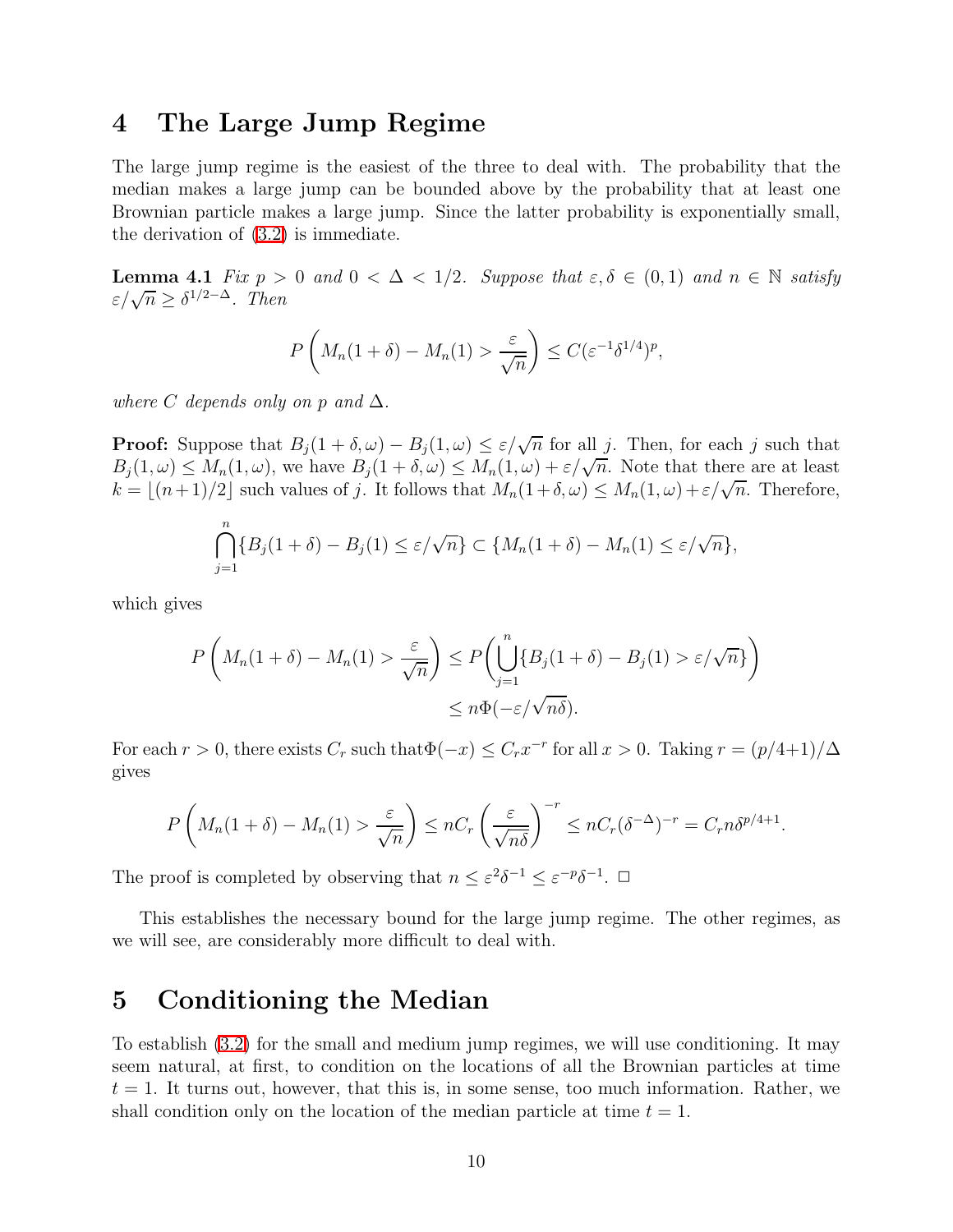Let us first give a heuristic description of this conditioning. Suppose that  $M_n(1) = x$ . This tells us three things. First, we have a single Brownian particle whose location is  $x$ . Second, we have roughly  $n/2$  Brownian particles whose locations are less than x. Other than this condition on their locations, these particles are independent and identically distributed. We will refer to these particles as the "lower" particles. Third, we have roughly  $n/2$  i.i.d. Brownian particles whose locations are greater than  $x$ . These will naturally be referred to as the "upper" particles.

Let us now fix  $y > 0$  and consider the event  $D = \{M_n(1 + \delta) - M_n(1) > y\}$ . This event will occur if and only if there are at least  $n/2$  particles whose location at time  $t = 1 + \delta$  is greater than  $x + y$ . Particles that satisfy this condition will be said to have "jumped." Let  $U(j)$  be the event that the j-th upper particle jumps, and let  $L(j)$  be the event that the j-th lower particle does *not* jump. Then the total number of particles that jump is

$$
\sum 1_{U(j)} + \left(\frac{n}{2} - \sum 1_{L(j)}\right).
$$

 $\sum Y_j \geq 0$ , where  $Y_j = 1_{U(j)} - 1_{L(j)}$  are i.i.d.  $\{-1,0,1\}$ -valued random variables. Through The event D will occur if and only if this sum is at least  $n/2$ , which occurs if and only if conditioning, then, we are able to transform the event of interest into one involving an i.i.d. sum.

With these heuristics in place, let us establish the rigorous result. Define

$$
p_1 = p_1(x, y, \delta) = P(B(1 + \delta) < x + y|B(1) < x) \tag{5.1}
$$

$$
p_2 = p_2(x, y, \delta) = P(B(1 + \delta) > x + y|B(1) > x)
$$
  
=  $p_1(-x, -y, \delta)$  (5.2)

and

<span id="page-10-3"></span><span id="page-10-2"></span><span id="page-10-1"></span>
$$
q_j = 1 - p_j. \tag{5.3}
$$

In the language of our heuristics,  $p_1$  is the probability that a lower particle does not jump and  $p_2$  is the probability that an upper particle does jump.

Now, for each fixed triple  $(x, y, \delta)$ , let  $\{\xi_j^L\}_{j=1}^{\infty}$  and  $\{\xi_j^U\}_{j=1}^{\infty}$  be sequences of i.i.d  $\{0, 1\}$ . valued random variables with  $P(\xi_j^L = 1) = p_1$  and  $P(\xi_j^U = 1) = p_2$ . Define  $Y_j = \xi_j^U - \xi_j^L$ . Observe that  ${Y_j}_{j=1}^{\infty}$  is an i.i.d. sequence of  ${-1,0,1}$ -valued random variables and, for future reference, define

$$
\tilde{p}_1 = P(Y_j = -1) = p_1 q_2 \tag{5.4}
$$

$$
\tilde{p}_2 = P(Y_j = 1) = p_2 q_1 \tag{5.5}
$$

$$
\tilde{\varepsilon} = P(Y_j \neq 0) = \tilde{p}_1 + \tilde{p}_2 \tag{5.6}
$$

<span id="page-10-4"></span>
$$
\tilde{\mu} = -EY_j = \tilde{p}_1 - \tilde{p}_2. \tag{5.7}
$$

Finally, let  $S_k = \sum_{j=1}^k Y_j$  and  $\varphi_k(x, y, \delta) = P(S_k \ge 0)$ .

Our heuristics suggest that

$$
P(M_n(1+\delta)-M_n(1) > y|M_n(1) = x) \approx \varphi_{n/2}(x, y, \delta).
$$

<span id="page-10-0"></span>For a rigorous statement, the following inequality will serve our purposes.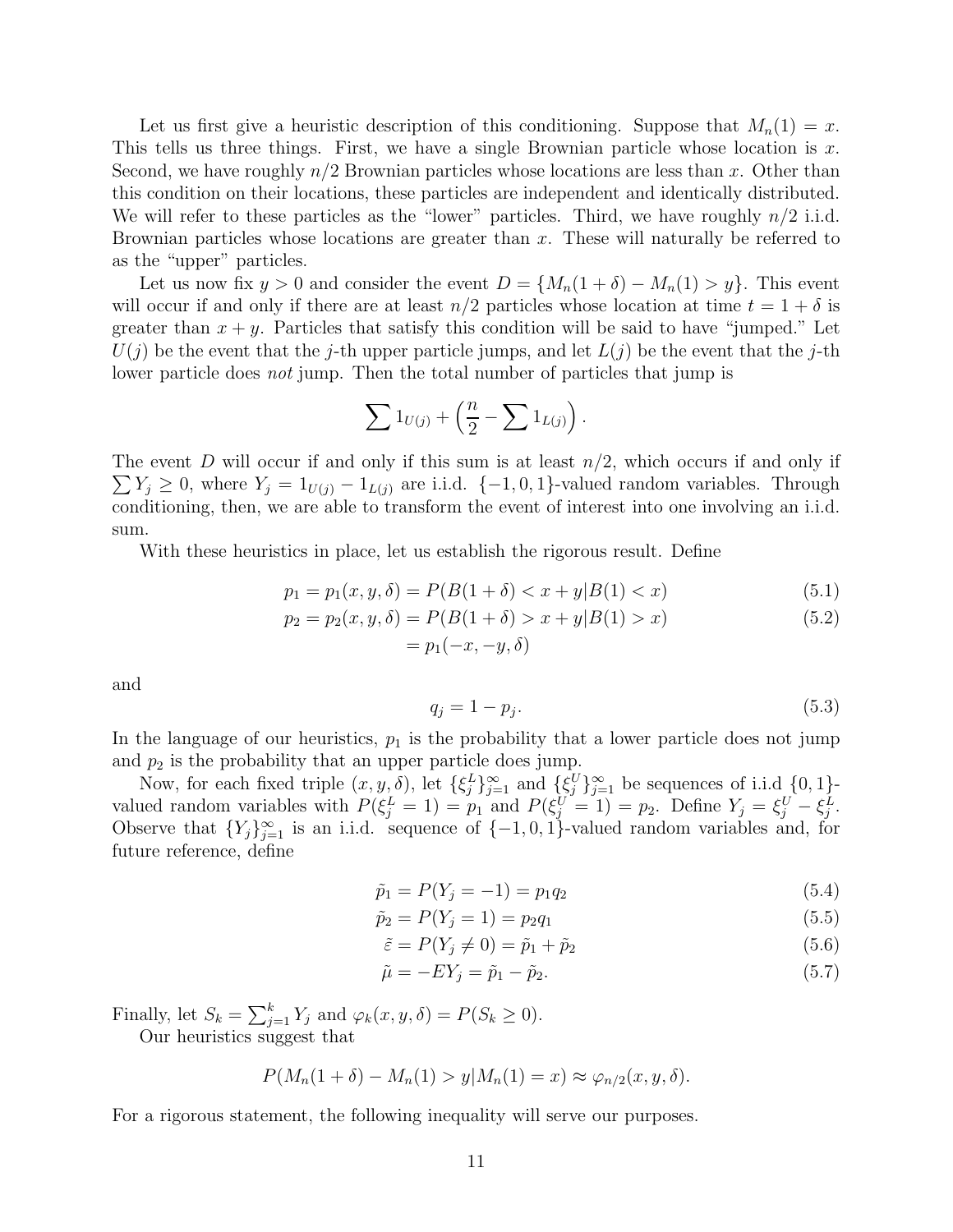**Theorem 5.1** *Let*  $n \geq 3$  *and*  $k = \lfloor (n+1)/2 \rfloor$ *. Then for all*  $y > 0$  *and all*  $\delta > 0$ *,* 

$$
P(M_n(1+\delta)-M_n(1) > y) \leq \int_{-\infty}^{\infty} \varphi_{k-1}(x, y, \delta) f_n(x) dx,
$$

*where*  $f_n(x)$  *is the density of*  $M_n(1)$ *, given by* [\(3.4\)](#page-7-1)*.* 

Proof: First, let us observe that

$$
\varphi_k(x, y, \delta) = P(S_k \ge 0) = P\left(\sum_{j=1}^k \xi_j^U \ge \sum_{j=1}^k \xi_j^L\right)
$$
  
= 
$$
\sum_{\ell=0}^k \sum_{m=\ell}^k P\left(\sum_{j=1}^k \xi_j^L = \ell, \sum_{j=1}^k \xi_j^U = m\right)
$$
  
= 
$$
\sum_{\ell=0}^k \sum_{m=\ell}^k {k \choose \ell} {k \choose m} p_1^{\ell} q_1^{k-\ell} p_2^m q_2^{k-m}.
$$

Let us also adopt the following notation: for  $h > 0$ , let  $p_{1,h} = p_1(x + h, y - h, \delta)$  and

$$
\varphi_k^h(x, y, \delta) = \sum_{\ell=0}^k \sum_{m=\ell}^k {k \choose \ell} {k \choose m} p_{1,h}^{\ell} q_{1,h}^{k-\ell} p_2^m q_2^{k-m},
$$

where  $q_{1,h} = 1 - p_{1,h}$ . Finally, let  $\Delta M_n = M_n(1 + \delta) - M_n(1)$ .

Now, fix  $\delta > 0$  and  $y > 0$ . Let  $K \in \mathbb{N}$  and let  $h > 0$  with  $K/h \in \mathbb{N}$ . Then

$$
P(\Delta M_n > y, |M_n(1)| \le K) \le \sum_{\substack{x \in h\mathbb{Z} \\ |x| \le K}} P(M_n(1+\delta) > x + y, M_n(1) \in [x, x + h)).
$$

Let  $S_n = \{1, \ldots, n\}$  and let  $S = S_n$  denote the collection of all ordered pairs  $(I, j)$  where  $I \subset \mathcal{S}_n$  and  $j \in \mathcal{S}_n$  satisfy  $|I| = k - 1$  and  $j \notin I$ . For  $(I, j) \in S$ ,  $x \in \mathbb{R}$ , and  $h > 0$ , define  $I(j)^c = \mathcal{S}_n \setminus (I \cup \{j\})$  and

$$
A(I, j, x, h) = \{B_j(1) \in [x, x + h)\}
$$
  
\n
$$
\cap \{B_i(1) < B_j(1), \forall i \in I\} \cap \{B_i(1) > B_j(1), \forall i \in I(j)^c\},
$$
  
\n
$$
\tilde{A}(I, j, x, h) = \{B_j(1) \in [x, x + h)\}\
$$
  
\n
$$
\cap \{B_i(1) < x + h, \forall i \in I\} \cap \{B_i(1) > x, \forall i \in I(j)^c\}.
$$

Note that  $\{M_n(1) \in [x, x+h)\} = \bigcup \{A(I, j, x, h) : (I, j) \in S\}$  up to a set of measure zero, and that this is a disjoint union. Therefore,

$$
P(M_n(1+\delta) > x + y, M_n(1) \in [x, x+h)) = \sum_{(I,j) \in S} P(M_n(1+\delta) > x + y, A(I, j, x, h))
$$
  
\$\leq \sum\_{(I,j) \in S} P(M\_n(1+\delta) > x + y, \tilde{A}(I, j, x, h)),\$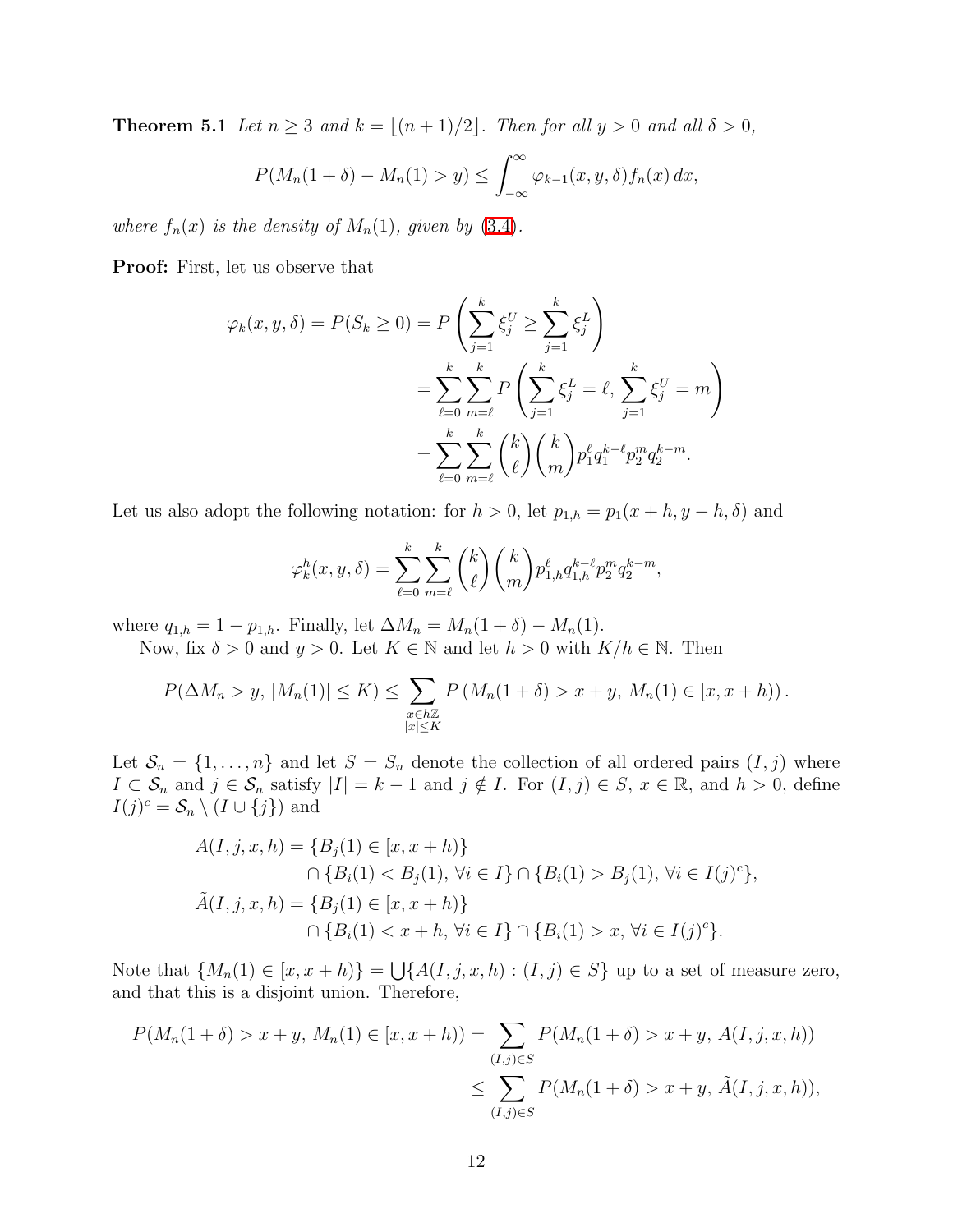since  $A(I, j, x, h) \subset \tilde{A}(I, j, x, h)$ . Now fix  $(I, j) \in S$  and  $x \in \mathbb{R}$ . Define

$$
N_1 = \sum_{i \in I} 1_{\{B_i(1+\delta) < x+y\}}
$$
\n
$$
N_2 = \sum_{i \in I(j)^c} 1_{\{B_i(1+\delta) > x+y\}}
$$
\n
$$
N = \sum_{i=1}^n 1_{\{B_i(1+\delta) > x+y\}}
$$

and note that  $\{M_n(1+\delta) > x+y\} = \{N \ge n-k+1\}$ . Also note that, up to a set of measure zero,

$$
N = N_2 + (k - 1) - N_1 + 1_{\{B_j(1+\delta) > x+y\}} \le N_2 - N_1 + k.
$$

Thus, if  $d(n) = n - 2k + 1$ , then  $\{M_n(1 + \delta) > x + y\} \subset \{N_2 - N_1 \ge d(n)\}\$ . This gives

$$
P(M_n(1+\delta) > x + y, \tilde{A}(I, j, x, h)) \le P(N_2 - N_1 \ge d(n), \tilde{A}(I, j, x, h))
$$
  
= 
$$
\sum_{\ell=0}^{k-1} \sum_{m=d(n)+\ell}^{n-k} P(N_1 = \ell, N_2 = m, \tilde{A}(I, j, x, h)).
$$

Hence, if we define

$$
P_1(\ell) = P(\{N_1 = \ell\} \cap \{B_i(1) < x + h, \forall i \in I\}),
$$
\n
$$
P_2(m) = P(\{N_2 = m\} \cap \{B_i(1) > x, \forall i \in I(j)^c\}),
$$

then we can write

$$
P(M_n(1+\delta) > x + y, \tilde{A}(I, j, x, h)) \le \sum_{\ell=0}^{k-1} \sum_{m=d(n)+\ell}^{n-k} P(B_j(1) \in [x, x+h)) P_1(\ell) P_2(m).
$$

Since

$$
P(\tilde{A}(I, j, x, h)) = P(B_j(1) \in [x, x + h))\Phi(x + h)^{k-1}\Phi(-x)^{n-k},
$$

this gives

$$
P(M_n(1+\delta) > x + y | \tilde{A}(I, j, x, h)) \le \sum_{\ell=0}^{k-1} \sum_{m=d(n)+\ell}^{n-k} \frac{P_1(\ell)}{\Phi(x+h)^{k-1}} \cdot \frac{P_2(m)}{\Phi(-x)^{n-k}}
$$

for each fixed  $I, j$ , and  $x$ .

To simplify this double sum, let

<span id="page-12-0"></span>
$$
\psi(x, y, \delta) = P(B(1 + \delta) < x + y, B(1) < x) \n= \int_{-\infty}^{x} \Phi\left(\frac{x + y - t}{\sqrt{\delta}}\right) \Phi'(t) \, dt. \tag{5.8}
$$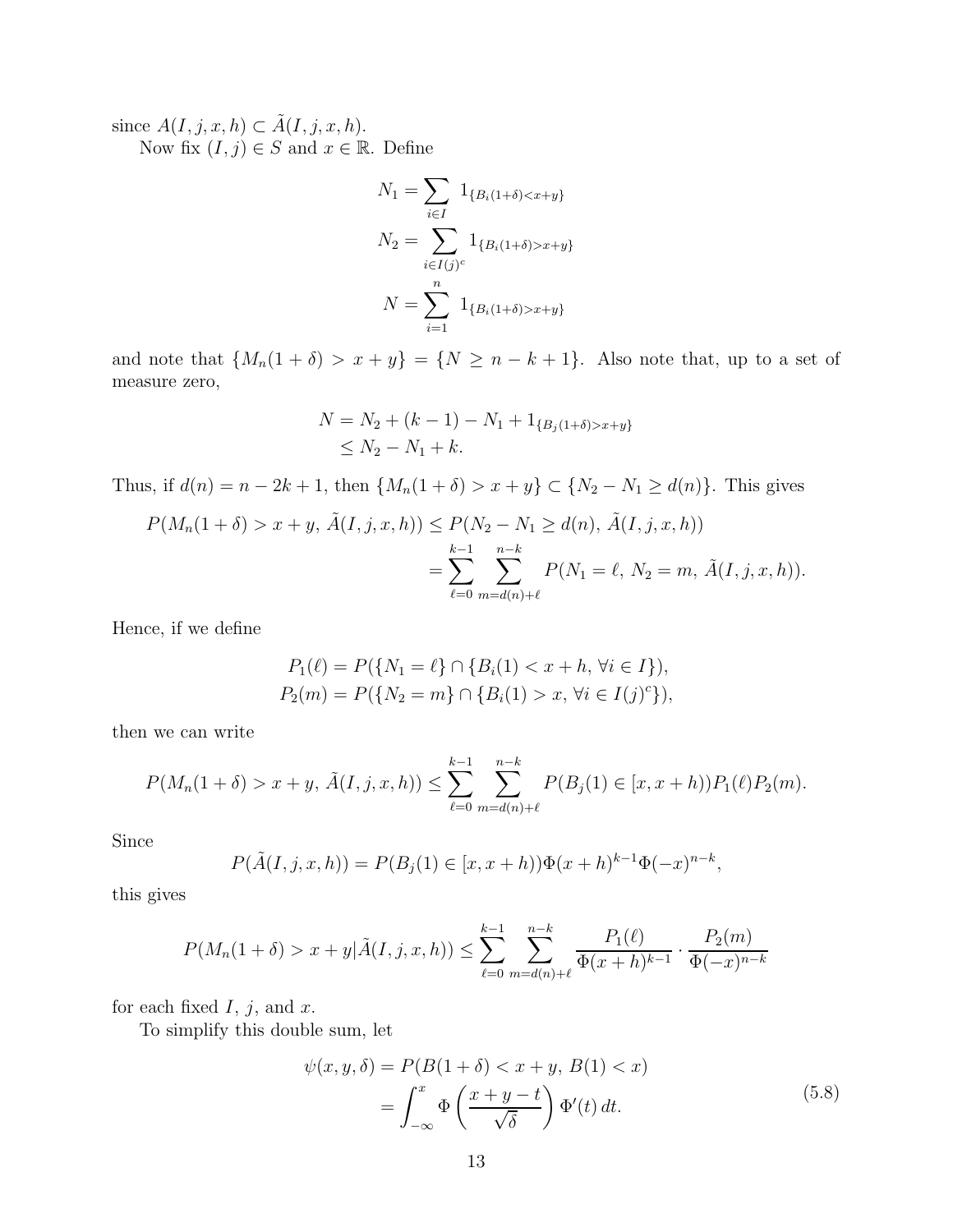Then by symmetry and independence,

$$
P_1(\ell) = {k-1 \choose \ell} [\psi(x+h, y-h)]^{\ell} [\Phi(x+h) - \psi(x+h, y-h)]^{k-1-\ell},
$$
  

$$
P_2(m) = {n-k \choose m} [\psi(-x, -y)]^m [\Phi(-x) - \psi(-x, -y)]^{n-k-m}.
$$

Also note that

$$
\frac{\psi(x+h, y-h)}{\Phi(x+h)} = P(B(1+\delta) < x+y|B(1) < x+h) = p_{1,h}
$$

and

$$
\frac{\psi(-x, -y)}{\Phi(-x)} = P(B(1+\delta) > x + y|B(1) > x) = p_2,
$$

which yields

$$
P(M_n(1+\delta) > x + y | \tilde{A}(I, j, x, h)) \le \sum_{\ell=0}^{k-1} \sum_{m=d(n)+\ell}^{n-k} {k-1 \choose \ell} {n-k \choose m} p_{1,h}^{\ell} q_{1,h}^{k-1-\ell} p_2^m q_2^{n-k-m}
$$

for each fixed  $I, j$ , and  $x$ .

Now suppose *n* is odd. In this case,  $d(n) = 0$  and  $n - k = k - 1$ , so

<span id="page-13-0"></span>
$$
P(M_n(1+\delta) > x + y | \tilde{A}(I, j, x, h)) \le \varphi_{k-1}^h(x, y, \delta).
$$
 (5.9)

On the other hand, if n is even, then  $d(n) = 1$  and  $n - k = k$ , so

$$
P(M_n(1+\delta) > x + y | \tilde{A}(I, j, x, h)) \le \sum_{\ell=0}^{k-1} \sum_{m=\ell+1}^k {k-1 \choose \ell} {k \choose m} p_{1,h}^{\ell} q_{1,h}^{k-1-\ell} p_2^m q_2^{k-m}
$$
  
= 
$$
\sum_{\ell=0}^{k-1} {k-1 \choose \ell} p_{1,h}^{\ell} q_{1,h}^{k-1-\ell} \sum_{m=\ell+1}^k {k \choose m} p_2^m q_2^{k-m}.
$$

But

$$
\sum_{m=\ell+1}^k \binom{k}{m} p_2^m q_2^{k-m} = P\left(\sum_{j=1}^k \xi_j^U > \ell\right) \le P\left(\sum_{j=1}^{k-1} \xi_j^U \ge \ell\right) = \sum_{m=\ell}^{k-1} \binom{k-1}{m} p_2^m q_2^{k-1-m},
$$

so [\(5.9\)](#page-13-0) holds in this case as well.

Putting it all together, we have

$$
P(\Delta M_n > y, |M_n(1)| \le K) \le \sum_{\substack{x \in h\mathbb{Z} \\ |x| \le K}} \sum_{(I,j) \in S} P(M_n(1+\delta) > x + y, \tilde{A}(I,j,x,h))
$$
  

$$
\le \sum_{\substack{x \in h\mathbb{Z} \\ |x| \le K}} \sum_{(I,j) \in S} \varphi_{k-1}^h(x,y,\delta) P(\tilde{A}(I,j,x,h))
$$
  

$$
= \sum_{\substack{x \in h\mathbb{Z} \\ |x| \le K}} \sum_{(I,j) \in S} \varphi_{k-1}^h(x,y,\delta) \frac{P(\tilde{A})}{P(A)} P(A(I,j,x,h)).
$$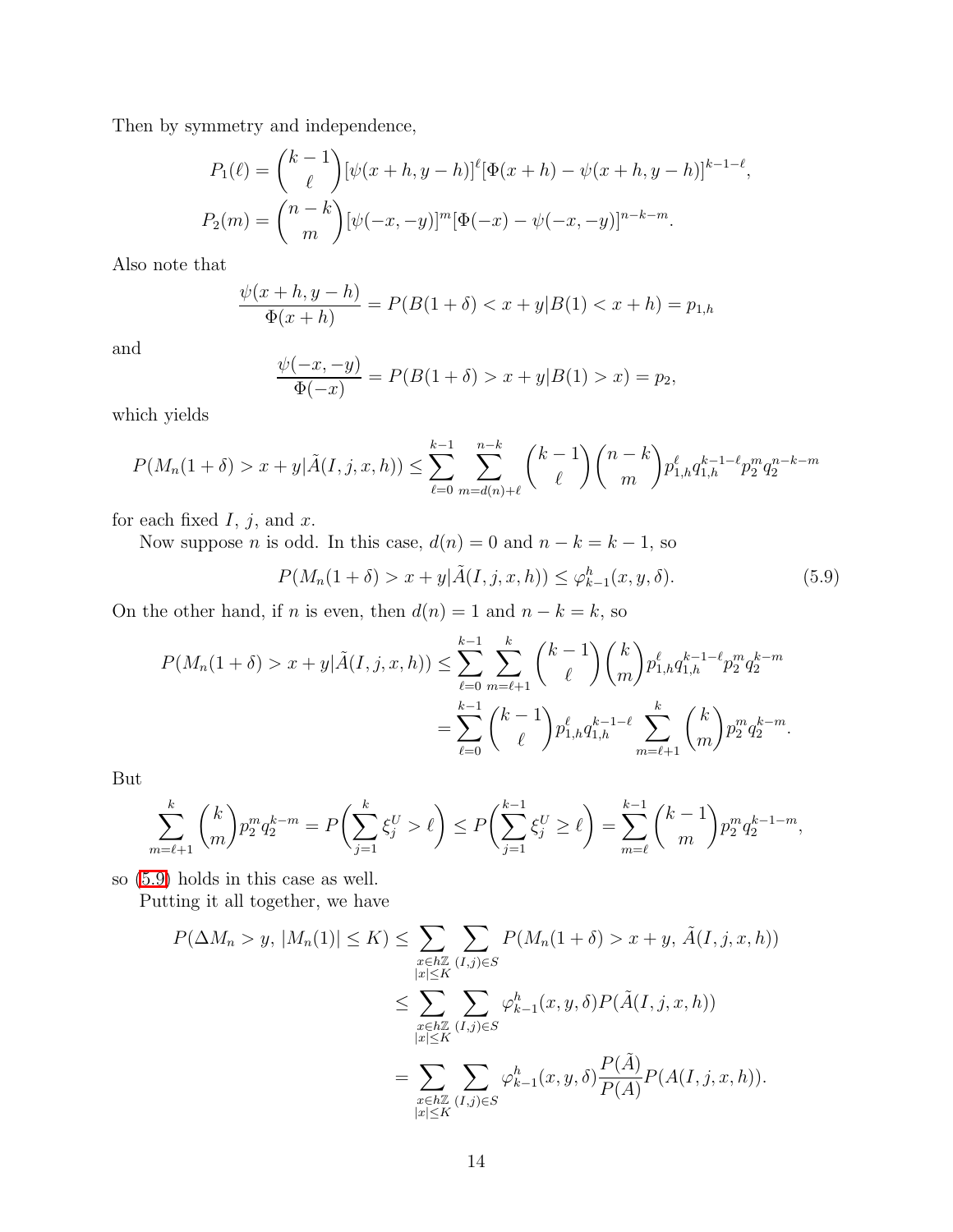Note that  $P(A(I, j, x, h)) \ge P(B_j(1) \in [x, x+h)) \Phi(x)^{k-1} \Phi(-x-h)^{n-k}$ , so that

$$
\frac{P(\tilde{A})}{P(A)} \le \left[ \frac{\Phi(x+h)}{\Phi(x)} \right]^{k-1} \left[ \frac{\Phi(-x)}{\Phi(-x-h)} \right]^{n-k}.
$$

If we denote the right-hand side of this inequality by  $g_h(x)$ , then by dominated convergence,

$$
P(\Delta M_n > y, |M_n(1)| \le K) \le \sum_{\substack{x \in h\mathbb{Z} \\ |x| \le K}} \varphi_{k-1}^h(x, y, \delta) g_h(x) \sum_{(I,j) \in S} P(A(I, j, x, h))
$$
  
= 
$$
\sum_{\substack{x \in h\mathbb{Z} \\ |x| \le K}} \varphi_{k-1}^h(x, y, \delta) g_h(x) P(M_n(1) \in [x, x + h))
$$
  

$$
\to \int_{-K}^K \varphi_{k-1}(x, y, \delta) f_n(x) dx.
$$

Letting  $K \to \infty$  finishes the proof.  $\Box$ 

<span id="page-14-2"></span>The estimate in Theorem [5.1](#page-10-0) can be simplified even further and we will find it convenient to use the following.

Corollary 5.2 *Let*  $n \geq 3$ *,*  $k = \lfloor (n+1)/2 \rfloor$ *,*  $y > 0$ *, and*  $\delta > 0$ *. Then* 

<span id="page-14-3"></span>
$$
P(M_n(1+\delta) - M_n(1) > y) \le \varphi_{k-1}(x_0, y, \delta) + P(M_n(1) \le x_0)
$$
\n(5.10)

*for all*  $x_0 \in \mathbb{R}$ *.* 

**Proof:** We will first show that  $x \mapsto \varphi_{k-1}(x, y, \delta)$  is decreasing, for which it will suffice to show that  $x \mapsto p_1(x, y, \delta)$  is increasing. To see this, recall that  $\varphi_{k-1}(x, y, \delta) = P(\sum_{j=1}^{k-1} Y_j \ge 0)$ . If  $x \mapsto p_1(x, y, \delta)$  is increasing, then  $x \mapsto p_2(x, y, \delta) = p_1(-x, -y, \delta)$  is decreasing. Hence, by [\(5.4\)](#page-10-1) and [\(5.5\)](#page-10-2),  $P(Y_j = -1) = p_1(1 - p_2)$  increases with x and  $P(Y_j = 1) = p_2(1 - p_1)$ decreases with x, which shows that  $x \mapsto \varphi_{k-1}(x, y, \delta)$  is decreasing.

With  $\psi$  as in [\(5.8\)](#page-12-0), we have  $p_1 = \psi/\Phi(x)$  and

$$
\partial_x p_1 = -\frac{\Phi'(x)}{[\Phi(x)]^2} \psi + \frac{1}{\Phi(x)} \left[ \Phi\left(\frac{y}{\sqrt{\delta}}\right) \Phi'(x) + \frac{1}{\sqrt{\delta}} \int_{-\infty}^x \Phi'\left(\frac{x+y-t}{\sqrt{\delta}}\right) \Phi'(t) dt \right]. \tag{5.11}
$$

Integrating by parts gives

<span id="page-14-1"></span><span id="page-14-0"></span>
$$
\psi(x, y, \delta) = \Phi\left(\frac{y}{\sqrt{\delta}}\right) \Phi(x) + \frac{1}{\sqrt{\delta}} \int_{-\infty}^{x} \Phi'\left(\frac{x + y - t}{\sqrt{\delta}}\right) \Phi(t) dt.
$$

Substituting this into [\(5.11\)](#page-14-0) gives

$$
\partial_x p_1 = -\frac{\Phi'(x)}{[\Phi(x)]^2 \sqrt{\delta}} \int_{-\infty}^x \Phi'\left(\frac{x+y-t}{\sqrt{\delta}}\right) \Phi(t) dt + \frac{1}{\Phi(x) \sqrt{\delta}} \int_{-\infty}^x \Phi'\left(\frac{x+y-t}{\sqrt{\delta}}\right) \Phi'(t) dt
$$

$$
= \frac{1}{\Phi(x) \sqrt{\delta}} \int_{-\infty}^x \Phi'\left(\frac{x+y-t}{\sqrt{\delta}}\right) \left[\frac{\Phi'(t)}{\Phi(t)} - \frac{\Phi'(x)}{\Phi(x)}\right] \Phi(t) dt.
$$
(5.12)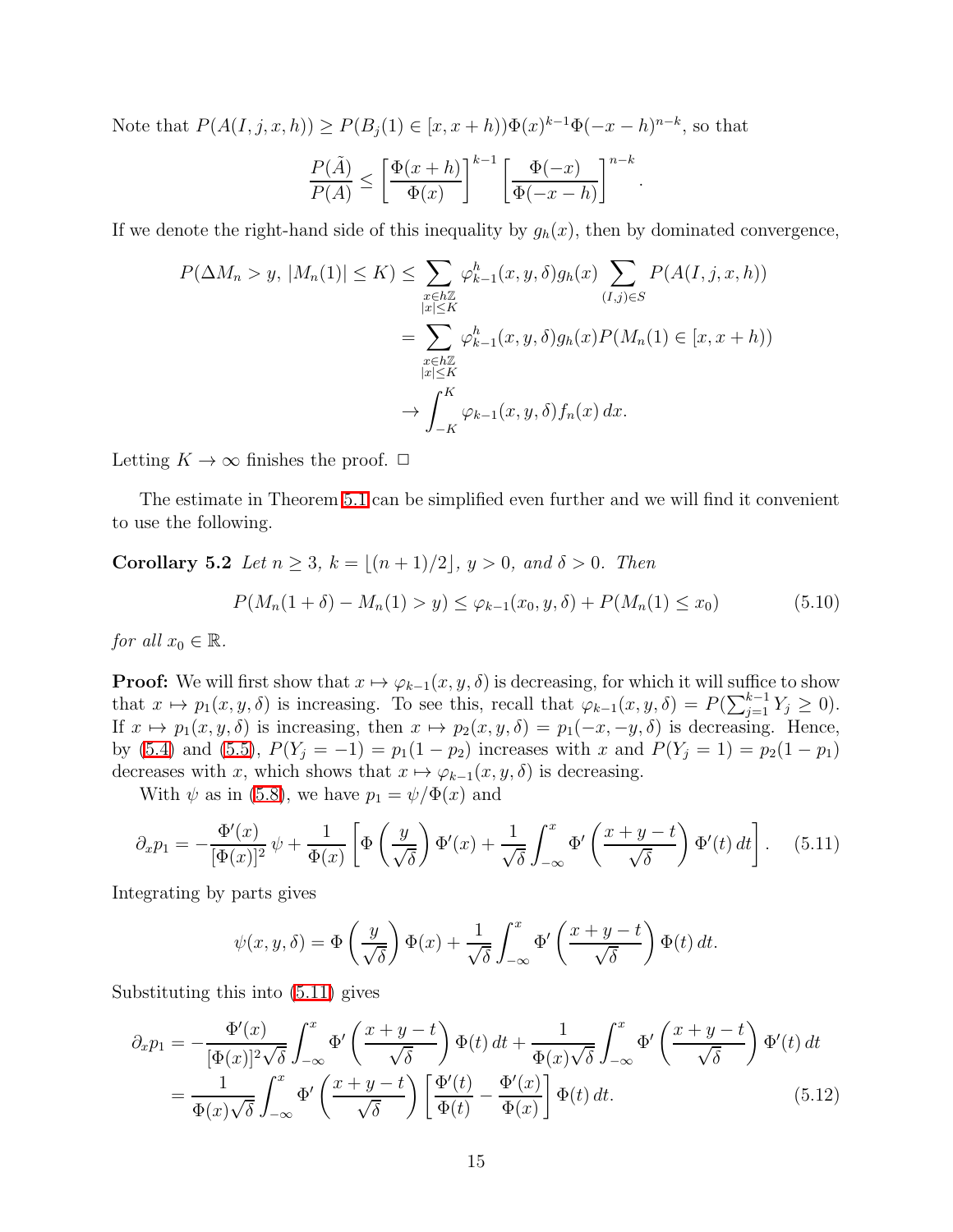Note that

$$
\frac{d}{dx} \left[ \frac{\Phi'(x)}{\Phi(x)} \right] = \frac{\Phi''(x)\Phi(x) - [\Phi'(x)]^2}{[\Phi(x)]^2}
$$
  
\n
$$
= \frac{1}{[\Phi(x)]^2} \left( -\frac{1}{\sqrt{2\pi}} x e^{-x^2/2} \Phi(x) - \frac{1}{2\pi} e^{-x^2} \right)
$$
  
\n
$$
= -\frac{e^{-x^2/2}}{\sqrt{2\pi} [\Phi(x)]^2} \left( x\Phi(x) + \frac{1}{\sqrt{2\pi}} e^{-x^2/2} \right).
$$

Clearly,  $x \Phi(x) + \frac{1}{\sqrt{2}}$  $\frac{1}{2\pi}e^{-x^2/2} \ge 0$  for  $x \ge 0$ . If  $x < 0$ , then by  $(3.5)$ ,

$$
x\Phi(x) + \frac{1}{\sqrt{2\pi}}e^{-x^2/2} = x\Phi(-|x|) + \frac{1}{\sqrt{2\pi}}e^{-x^2/2}
$$
  
 
$$
\geq x\frac{1}{\sqrt{2\pi}}|x|^{-1}e^{-x^2/2} + \frac{1}{\sqrt{2\pi}}e^{-x^2/2}
$$
  
= 0.

Thus,  $x \mapsto \Phi'(x)/\Phi(x)$  is decreasing, so by [\(5.12\)](#page-14-1),  $\partial_x p_1 \geq 0$ .

Hence,  $x \mapsto \varphi_{k-1}(x, y, \delta)$  is decreasing, and using Theorem [5.1,](#page-10-0)

$$
P(M_n(1+\delta) - M_n(1) > y) \le \int_{-\infty}^{\infty} \varphi_{k-1}(x, y, \delta) f_n(x) dx
$$
  
\n
$$
\le \int_{-\infty}^{x_0} \varphi_{k-1}(x, y, \delta) f_n(x) dx + \varphi_{k-1}(x_0, y, \delta) \int_{x_0}^{\infty} f_n(x) dx
$$
  
\n
$$
\le \int_{-\infty}^{x_0} f_n(x) dx + \varphi_{k-1}(x_0, y, \delta) \int_{-\infty}^{\infty} f_n(x) dx
$$
  
\n
$$
= P(M_n(1) \le x_0) + \varphi_{k-1}(x_0, y, \delta),
$$

where  $x_0 \in \mathbb{R}$  is arbitrary.  $\Box$ 

Recall that our only remaining goal is to establish the inequality [\(3.2\)](#page-6-1) for the small and medium jump regimes. In applying Corollary [5.2](#page-14-2) to this task, we must set  $y = \varepsilon/\sqrt{n}$ . Our choice for  $x_0$ , however, is less clear. On the one hand, we want  $x_0$  to be large so that the first term on the right-hand of  $(5.10)$  is small. On the other hand, we need  $x_0$  to be sufficiently far into the negative real line so that the second term is small. The value of  $x_0$  that will strike a balance for us is given in the following lemma.

<span id="page-15-1"></span>**Lemma 5.3** Let 
$$
\varepsilon > 0
$$
,  $\delta > 0$ , and  $n \in \mathbb{N}$ . Define  $x_0 = -\varepsilon/(\delta^{1/4}\sqrt{n})$ . Then for all  $p > 2$ ,  

$$
P(M_n(1) \le x_0) \le C_p(\varepsilon^{-1}\delta^{1/4})^p,
$$

*where*  $C_p$  *is a finite constant depending only p.* 

**Proof:** This follows immediately from  $(3.3)$ .  $\Box$ 

<span id="page-15-0"></span>In light of this lemma and Corollary [5.2,](#page-14-2) we will establish inequality [\(3.2\)](#page-6-1) once we verify that

$$
\varphi_{k-1}\left(-\frac{\varepsilon}{\delta^{1/4}\sqrt{n}}, \frac{\varepsilon}{\sqrt{n}}, \delta\right) \le C_p(\varepsilon^{-1}\delta^{1/6})^p \tag{5.13}
$$

for all values of  $\varepsilon$ ,  $\delta$ , and n in the small and medium jump regimes.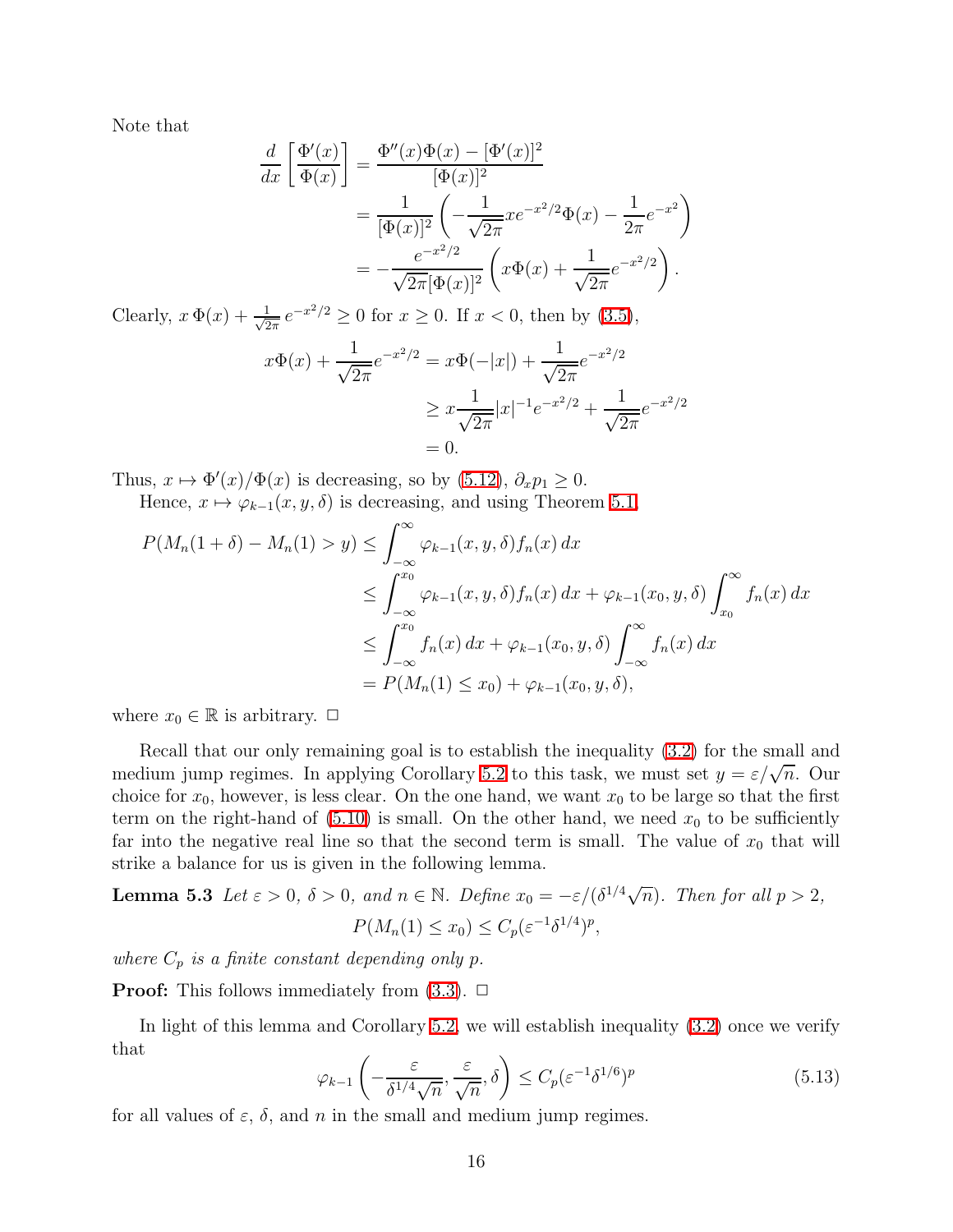#### 6 Estimates for a Random Walk

In this section, we wish to find useful estimates for  $\varphi_k(x, y, \delta) = P(S_k \ge 0)$ . The process  ${S_n}_{n=1}^{\infty}$  is, of course, a biased random walk which, in the cases we are interested in, has a negative drift. Let us recall the definition of  $S_n$ . In this section, we will temporarily abandon the tilde notation for the sake of simplicity.

We take as given a sequence of  $\{-1, 0, 1\}$ -valued random variables with  $p_1 = P(Y_i = -1)$ and  $p_2 = P(Y_j = 1)$ . We define  $\varepsilon = p_1 + p_2$  and  $\mu = p_1 - p_2$ , so that  $P(Y_j = 0) = 1 - \varepsilon$ . We then define  $S_n = \sum_{j=1}^n Y_j$ .

As mentioned, we will be interested in the case where  $\mu > 0$ , so that the walk has a negative drift. Besides this, however, we will also be interested in the case where  $\varepsilon$  is small. That is, besides the negative drift, our walk will have the property that, for most time steps, it does not move. Our first estimate is a straightforward application of Chebyshev's inequality. It is a fairly simple result and serves as our starting point, but it will not be sufficient by itself. Note, in particular, that it does not make any noteworthy use of the fact that  $\varepsilon$  is small.

<span id="page-16-2"></span><span id="page-16-0"></span>**Lemma 6.1** *If*  $\varepsilon > 0$  *and*  $\mu > 0$ *, then for all*  $p > 1$ *, there exists*  $C_p$ *, depending only on* p*, such that*

$$
P(S_n \ge 0) \le C_p \frac{\varepsilon}{n^p \mu^{2p}} \tag{6.1}
$$

*for all* n*.*

**Proof:** Since  $EY_j = -\mu$ , Chebyshev's inequality gives

$$
P(S_n \ge 0) = P(S_n + n\mu \ge n\mu) \le \frac{E|S_n + n\mu|^{2p}}{n^{2p}\mu^{2p}}.
$$

By Burkholder's and Jensen's inequalities,

$$
E|S_n + n\mu|^{2p} = E\left|\sum_{j=1}^n (Y_j + \mu)\right|^{2p} \le \tilde{C}_p E\left|\sum_{j=1}^n |Y_j + \mu|^2\right|^p \le \tilde{C}_p n^p E|Y_1 + \mu|^{2p}.
$$

Also,

$$
E|Y_1 + \mu|^{2p} = p_1(1 - \mu)^{2p} + (1 - \varepsilon)\mu^{2p} + p_2(1 + \mu)^{2p}
$$
  
\n
$$
\leq 2^{2p}(p_1 + p_2) + \mu^{2p}
$$
  
\n
$$
\leq (2^{2p} + 1)\varepsilon
$$

since  $\mu \leq \varepsilon$ . Thus, [\(6.1\)](#page-16-0) holds with  $C_p = \tilde{C}_p(2^{2p} + 1)$ .  $\Box$ 

<span id="page-16-1"></span>As it stands, [\(6.1\)](#page-16-0) will not suit our needs. We will find it necessary for the numerator on the right-hand side of [\(6.1\)](#page-16-0) to contain  $\varepsilon^p$  rather than  $\varepsilon$ . To accomplish this, we must appeal to the fact that, for the most part, this random walk does not move. To this end, we begin with two lemmas.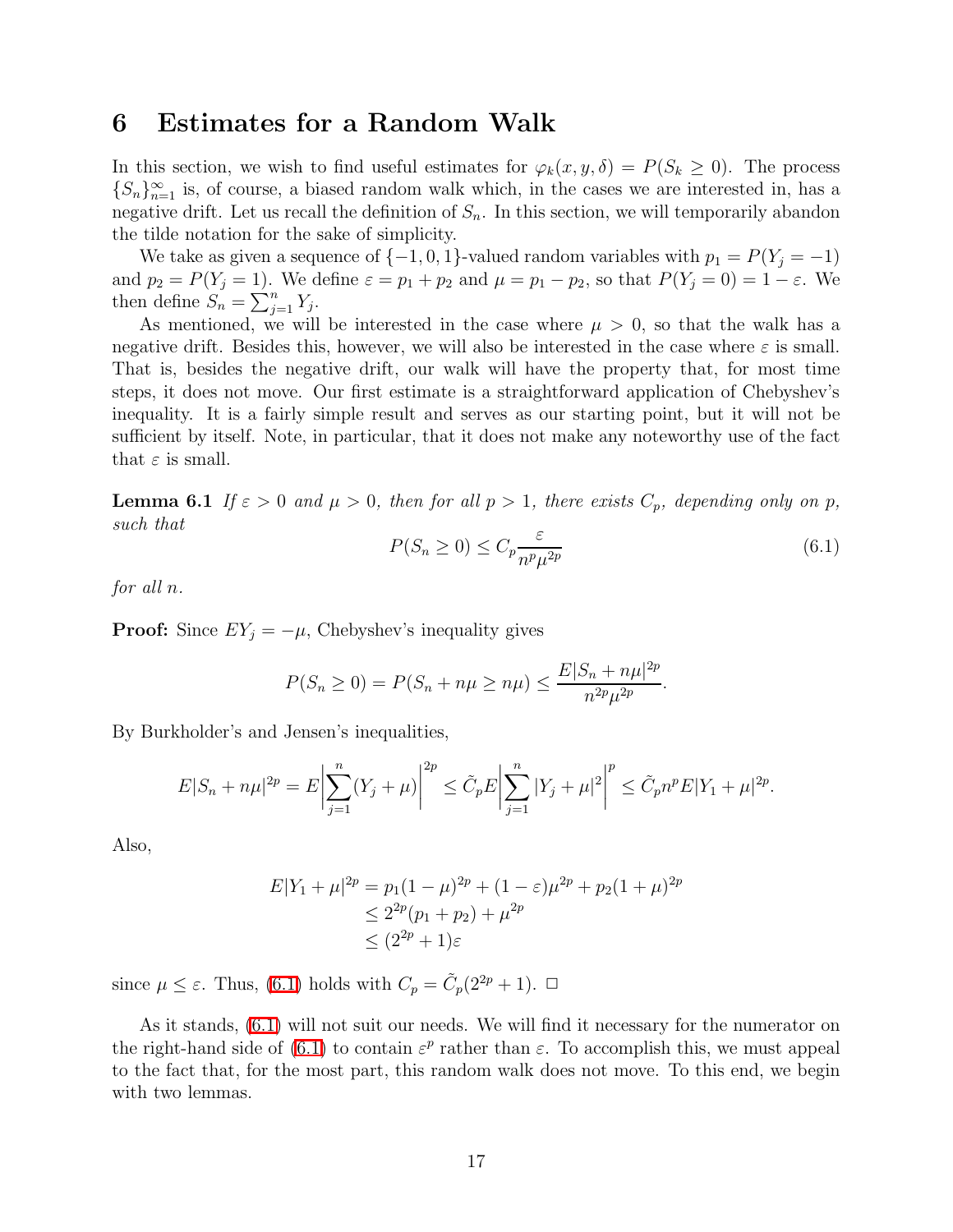**Lemma 6.2** *For*  $n \in \mathbb{N}$ *,*  $k \in \{0, ..., n\}$ *,*  $p \in (0, 1)$ *, and*  $x \in \mathbb{R}$ *, let*  $f(n, k, p) = \binom{n}{k}$  $\binom{n}{k} p^k q^{n-k},$ *where*  $q = 1 - p$ *, and let*  $g(n, x, p) = (2\pi npq)^{-1/2} \exp\{-(x - np)^2/2npq\}$ *. Then* 

$$
\sup_{n \in \mathbb{N}} \left( \sup_{k \in \{0, \dots, n\}} \frac{f(n, k, p)}{g(n, k, p)} \right) < \infty
$$

*if and only if*  $p = 1/2$ *. However, there exists a universal constant* C, *independent* of p, such *that*  $f(n, k, p)/g(n, k, p) \leq C$  *for all*  $n \in \mathbb{N}$  *and all*  $k \in \{0, \ldots, \lfloor np \rfloor\}$ *, provided*  $p \leq 1/2$ *.* 

**Proof:** It will first be shown that there exists a universal constant C such that

- (i) if  $p \leq 1/2$ , then  $f(n, 0, p)/g(n, 0, p) \leq C$ , and
- <span id="page-17-0"></span>(ii) if  $p \leq 1/2$  and  $|np| \geq 1$ , then  $f(n, 1, p)/q(n, 1, p) \leq C$ .

We will start by showing that if  $\alpha > 0$ , then there exists a constant  $C_{\alpha}$ , depending only on  $\alpha$ , such that for all  $p \leq 1/2$ ,

$$
(np)^{\alpha} (qe^{p/2q})^n \le C_{\alpha}.\tag{6.2}
$$

To prove this, first consider  $2/5 \le p \le 1/2$ . In this case,  $qe^{p/2q} \le \frac{3}{5}$  $\frac{3}{5}e^{1/2} < 1$ . Thus,

$$
(np)^{\alpha} (qe^{p/2q})^n \le \sup_n \left[ n^{\alpha} \left( \frac{3}{5} e^{1/2} \right)^n \right] < \infty.
$$

Next, consider  $0 < p < 2/5$ . Since  $\frac{d}{dq} [\log(q^{5/6}e^{p/2q})] = (5q-3)/6q^2 > 0$  for  $q > 3/5$ , it follows that in this case,  $q^{5/6}e^{p/2q} \leq 1$ . Hence,

$$
(np)^{\alpha} (qe^{p/2q})^n \le (np)^{\alpha} q^{n/6} = (n^{\alpha} q^{n/6})p^{\alpha}.
$$

Elementary calculus shows that  $x \mapsto x^{\alpha} q^{x/6}$  attains its maximum on  $[0, \infty)$  at  $x = -6\alpha/\log q$ . Thus,

$$
n^{\alpha}q^{n/6}p^{\alpha} \le \left(\frac{6\alpha}{e}\right)^{\alpha} \left(\frac{1-q}{|\log q|}\right)^{\alpha}.
$$

Since  $(q-1)/\log q \to 1$  as  $q \to 1$ , this proves [\(6.2\)](#page-17-0). Thus, if  $p \leq 1/2$ , then

$$
\frac{f(n,0,p)}{g(n,0,p)} = \sqrt{2\pi npq} \, q^n e^{np/2q} = \sqrt{2\pi q} (np)^{1/2} (qe^{p/2q})^n \le \sqrt{2\pi} C_{1/2},
$$

and if  $p \leq 1/2$  and  $np \geq 1$ , then

$$
\frac{f(n,1,p)}{g(n,1,p)} = \sqrt{2\pi npq} npq^{n-1} \exp\left\{\frac{np}{2q} - \frac{1}{q} + \frac{1}{2npq}\right\}
$$
  
\n
$$
\leq \sqrt{2\pi q} q^{n-1} (np)^{3/2} e^{np/2q}
$$
  
\n
$$
= \sqrt{\frac{2\pi}{q}} (np)^{3/2} (qe^{p/2q})^n
$$
  
\n
$$
\leq \sqrt{4\pi} C_{3/2},
$$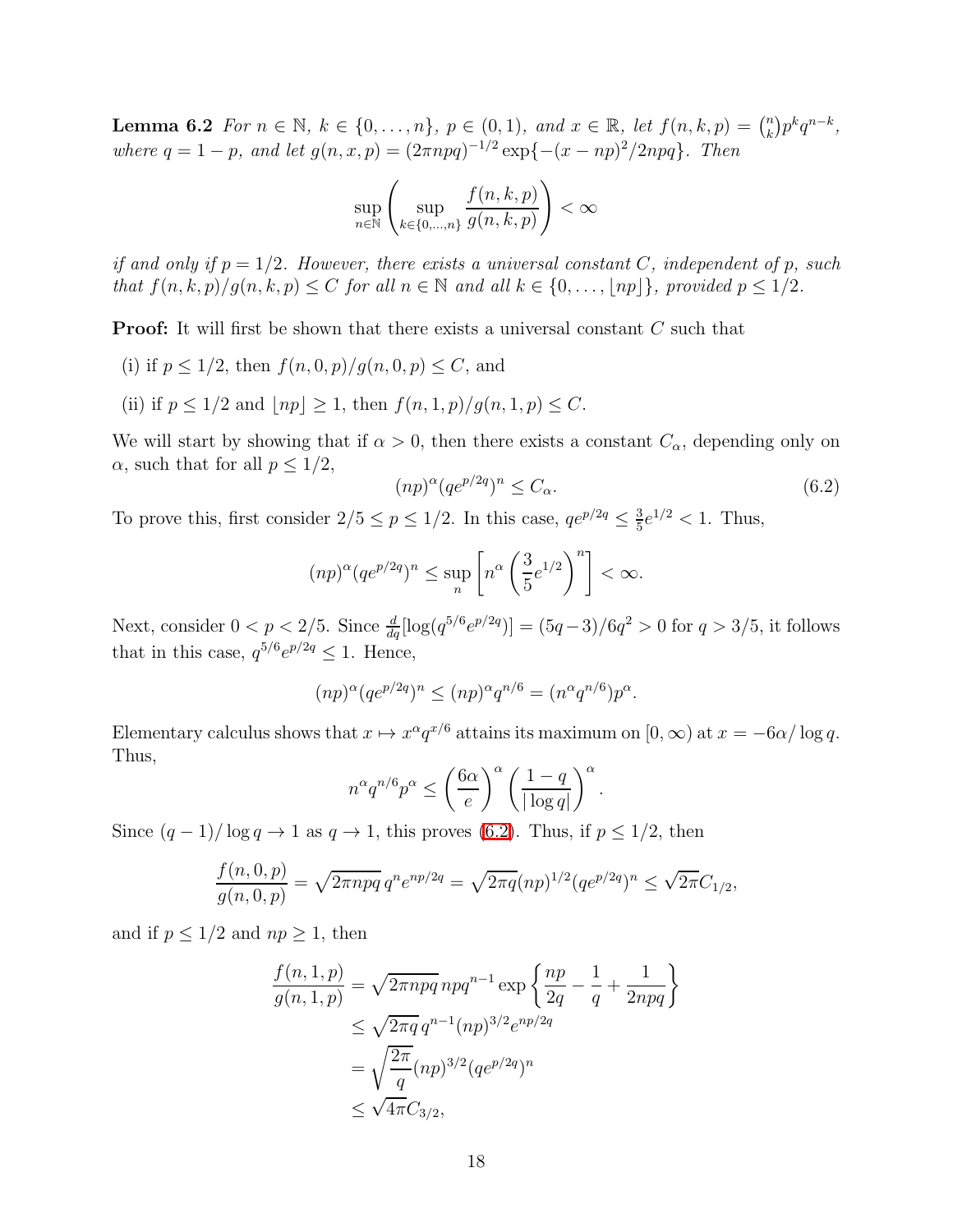which verifies (i) and (ii).

Now, for  $k \in \{1, \ldots, n-1\}$ , Stirling's formula implies that  $f(n, k, p)$  is bounded above and below by universal, positive constant multiples of

<span id="page-18-0"></span>
$$
\frac{n^{n+\frac{1}{2}}}{(n-k)^{n-k+\frac{1}{2}}k^{k+\frac{1}{2}}}p^k q^{n-k}.
$$

Let us define

$$
F(k) = F(n, k, p) = \log \left( \frac{n^{n + \frac{1}{2}}}{(n - k)^{n - k + \frac{1}{2}} k^{k + \frac{1}{2}}} p^k q^{n - k} \right) - \log(\sqrt{2\pi} g(n, k, p))
$$
  
=  $(n + 1) \log n - (n - k + \frac{1}{2}) \log(n - k) - (k + \frac{1}{2}) \log k$   
+  $(k + \frac{1}{2}) \log p + (n - k + \frac{1}{2}) \log q + (k - np)^2 / 2npq$ ,

so that there are universal, positive constants  $C_1$  and  $C_2$  such that

$$
\log C_1 + F(k) \le \log \left[ \frac{f(n, k, p)}{g(n, k, p)} \right] \le \log C_2 + F(k)
$$
 (6.3)

for all  $k \in \{1, \ldots, n-1\}$ . Note that  $F(k)$  is well-defined for all real  $k \in (0, n)$ .

We can directly compute that

$$
F(n/2) = \frac{1}{2}\log(4pq) + \frac{n}{2}(G(p) + G(1-p)),
$$

where  $G(p) = \log 2 + \log p + 1/(4p) - 1/2$ . Now,  $G'(p) = 1/p - 1/(4p^2)$ , which gives

$$
G'(p) - G'(1-p) = \left(\frac{q-p}{pq}\right)\left(1 - \frac{1}{4pq}\right).
$$

Since  $1-1/(4pq) < 0$  for all  $p \neq 1/2$ , the function  $p \mapsto G(p)+G(1-p)$  is strictly decreasing on  $(0, 1/2)$  and strictly increasing on  $(1/2, 0)$ . Since  $G(1/2) = 0$ , we have that  $G(p)+G(1-p) > 0$ for all  $p \neq 1/2$ . Thus, if  $p \neq 1/2$ , then  $F(n/2) \to \infty$  as  $n \to \infty$ . It now follows from [\(6.3\)](#page-18-0) that

$$
\sup_{n \in \mathbb{N}} \left( \sup_{k \in \{0, \dots, n\}} \frac{f(n, k, p)}{g(n, k, p)} \right) = \infty
$$

whenever  $p \neq 1/2$ .

Now suppose  $p \leq 1/2$  and let  $k \in [2, np]$ . We can compute that for all  $x \in (0, n)$ ,

$$
F'(x) = \log(n - x) + \frac{1}{2(n - x)} - \log x - \frac{1}{2x} \log \frac{p}{q} + \frac{x}{npq} - \frac{1}{q}
$$
  
\n
$$
F''(x) = -\frac{1}{n - x} + \frac{1}{2(n - x)^2} - \frac{1}{x} + \frac{1}{2x^2} + \frac{1}{npq}
$$
  
\n
$$
F'''(x) = -\frac{1}{(n - x)^2} + \frac{1}{(n - x)^3} + \frac{1}{x^2} - \frac{1}{x^3}
$$
  
\n
$$
F^{(4)}(x) = \frac{3 - 2(n - x)}{(n - x)^4} + \frac{3 - 2x}{x^4}.
$$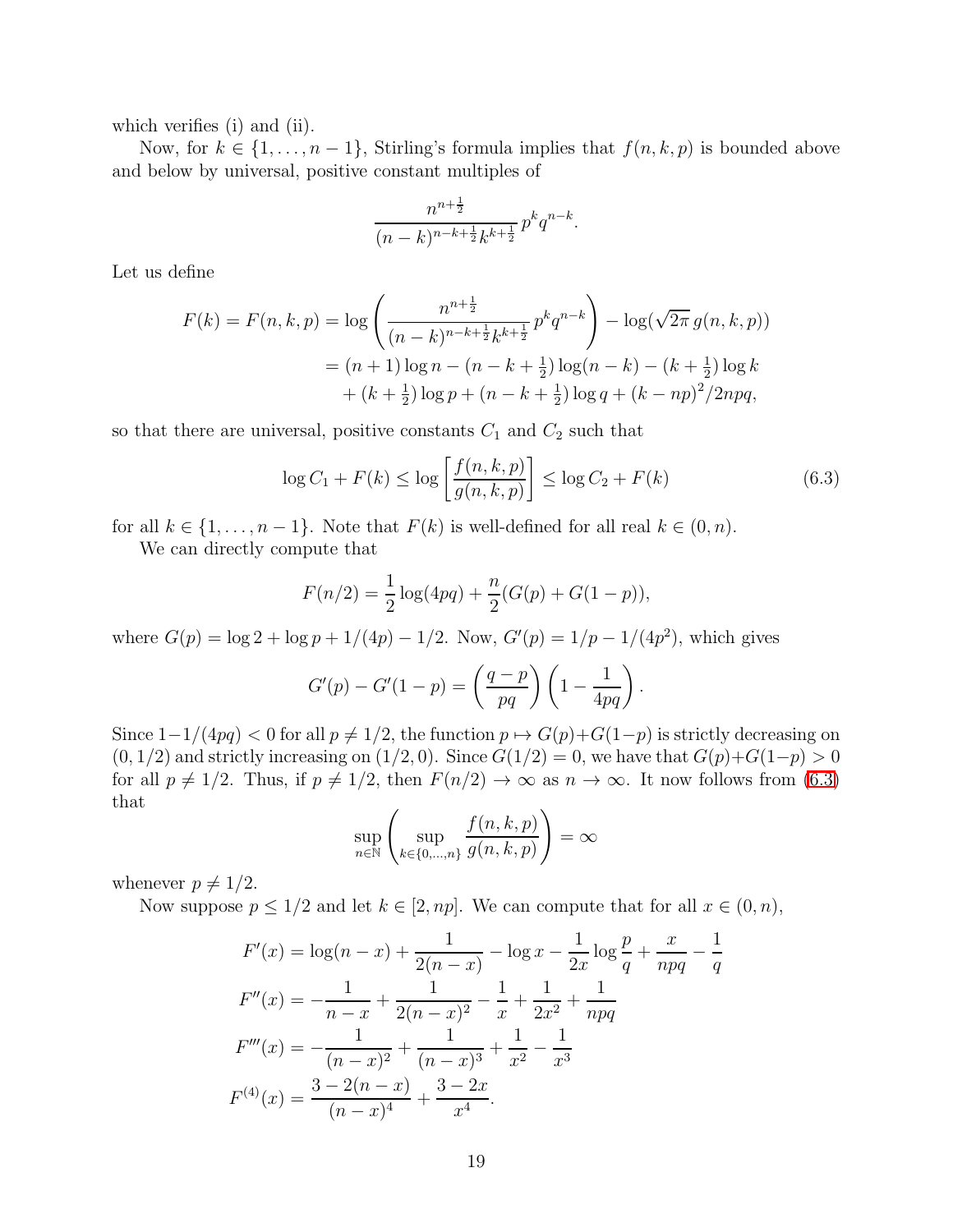It is easily verified that  $F(np) = 0$  and  $F'(np) = (p - q)/2npq$ , so that we may write

$$
F(k) = -\int_{k}^{np} F'(t) dt
$$
  
=  $-\int_{k}^{np} \left(\frac{p-q}{2npq} - \int_{t}^{np} F''(s) ds\right) dt$   
 $\leq \frac{q-p}{2q} + \int_{k}^{np} \int_{k}^{s} F''(s) dt ds.$ 

Since  $F^{(4)} \n\leq 0$  on  $[2, n-2]$  and  $F'''(n/2) = 0$ , it follows that  $F''' \geq 0$  on  $[2, n/2]$ , which implies F'' is increasing on [2, n/2]. Since  $F''(np) = (p^2 + q^2)/2n^2p^2q^2$ , we have

$$
F(k) \le \frac{1}{2} + \frac{p^2 + q^2}{2n^2p^2q^2} \int_k^{np} (s - k) ds \le \frac{1}{2} + \frac{p^2 + q^2}{2n^2p^2q^2} n^2p^2 \le \frac{3}{2}
$$

for all  $p \leq 1/2$ .

It now follows from  $(6.3)$  and  $(i)$ ,  $(ii)$  that there is a universal constant C, independent of p, such that  $f(n, k, p)/g(n, k, p) \leq C$  for all  $n \in \mathbb{N}$  and all  $k \in \{0, \ldots, |np|\}$ , provided  $p \le 1/2$ . Also, if  $p = 1/2$ , symmetry gives the same bound for  $k \in \{[n/2]+1,\ldots,n\}$ , and it follows that

$$
\sup_{n\in\mathbb{N}}\left(\sup_{k\in\{0,\ldots,n\}}\frac{f(n,k,p)}{g(n,k,p)}\right)<\infty,
$$

<span id="page-19-0"></span>which completes the proof.  $\Box$ 

**Lemma 6.3** Let  $0 < \varepsilon < 1/2$  and suppose that  $\{\xi_j\}_{j=1}^{\infty}$  are *i.i.d.*  $\{0,1\}$ -valued random *variables with*  $P(\xi_1 = 1) = \varepsilon$ . Let  $T_n = \sum_{j=1}^n \xi_j$ . Then for each  $p > 1$ , there exists a finite *constant* Cp*, depending only on* p*, such that*

$$
E[T_n^{-p}1_{\{T_n>0\}}] \le C_p \frac{1}{(\varepsilon n)^p}
$$

*for all*  $n \in \mathbb{N}$ *.* 

Proof: Observe that

$$
E[T_n^{-p}1_{\{T_n>0\}}] = E[T_n^{-p}1_{\{1 \le T_n \le \varepsilon n/2\}}] + E[T_n^{-p}1_{\{T_n>\varepsilon n/2\}}]
$$

$$
\le P\left(T_n \le \frac{\varepsilon n}{2}\right) + \left(\frac{\varepsilon n}{2}\right)^{-p}.
$$

Hence, it will suffice to show that

$$
P\left(T_n \leq \frac{\varepsilon n}{2}\right) \leq C_p \frac{1}{(\varepsilon n)^p}.
$$

To see this, let f and g be as in Lemma [6.2](#page-16-1) with  $p = \varepsilon$ , so that there exists a universal, finite constant C, independent of  $\varepsilon$ , such that  $f(n, k, \varepsilon) \leq C g(n, k, \varepsilon)$  for all  $n \in \mathbb{N}$  and all  $k \in \{0, \ldots, |\varepsilon n| \}$ . Let  $m = |\varepsilon n/2|$ , so that

$$
P\left(T_n \leq \frac{\varepsilon n}{2}\right) = P(T_n \leq m) = \sum_{k=0}^{m} P(T_n = k) \leq C \sum_{k=0}^{m} g(n, k, \varepsilon).
$$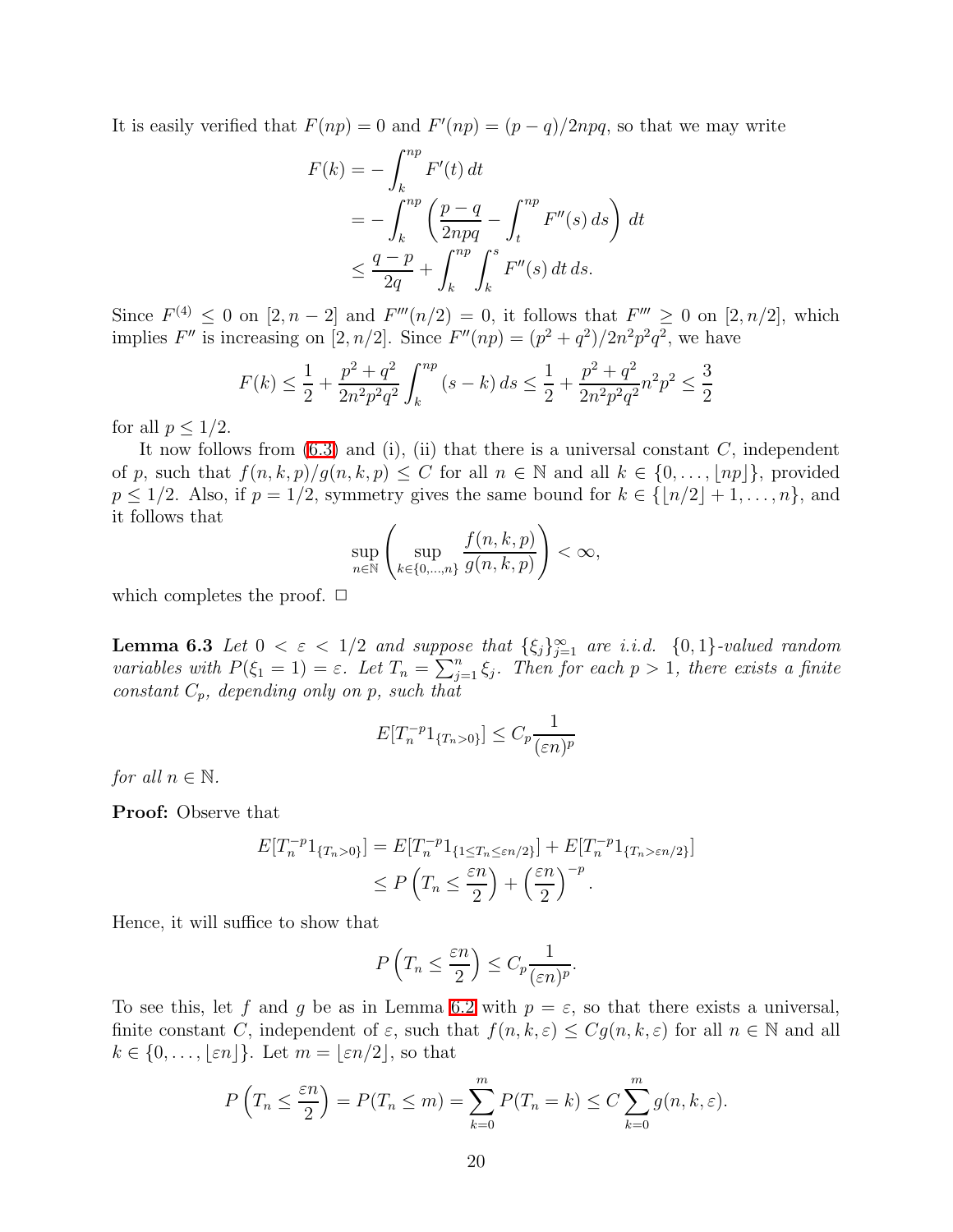If  $\varepsilon n \leq 4$ , then  $P(T_n \leq m) \leq 1 \leq 4^p/(\varepsilon n)^p$ , so that we may assume without loss of generality that  $\varepsilon n > 4$ . Note that  $x \mapsto g(n, x, \varepsilon)$  is increasing on  $[0, \varepsilon n]$  and  $\varepsilon n > 4$  implies  $m+1 \leq (\varepsilon n/2)+1 < 3\varepsilon n/4$ . Thus,

$$
P(T_n \le m) \le C \int_0^{m+1} g(n, x, \varepsilon) dx
$$
  
\n
$$
\le C \int_{-\infty}^{3\varepsilon n/4} g(n, x, \varepsilon) dx
$$
  
\n
$$
= \frac{C}{\sqrt{2\pi t}} \int_{-\infty}^{3\varepsilon n/4} e^{-(x-\varepsilon n)^2/2t} dx,
$$

where  $t = n\varepsilon(1 - \varepsilon)$ . By a change of variables,

$$
P(T_n \le m) \le C\Phi\left(-\frac{\varepsilon n}{4\sqrt{t}}\right) \le C\Phi\left(-\frac{\sqrt{\varepsilon n}}{4}\right)
$$

By [\(3.5\)](#page-7-2),

$$
P(T_n \le m) \le \frac{C}{\sqrt{2\pi}} \cdot \frac{4}{\sqrt{\varepsilon n}} e^{-\varepsilon n/32} \le C\sqrt{\frac{2}{\pi}} e^{-\varepsilon n/32}
$$

Since there exists  $K_p < \infty$  such that  $x^p e^{-x/32} \le K_p$  for all  $x \in [0, \infty)$ , we have

$$
P(T_n \le m) \le C \sqrt{\frac{2}{\pi}} K_p \frac{1}{(\varepsilon n)^p},
$$

which finishes the proof.  $\Box$ 

With these lemmas in place, we may now make the needed improvement to Lemma [6.1.](#page-16-2)

<span id="page-20-2"></span><span id="page-20-0"></span>**Lemma 6.4** *If*  $0 < \varepsilon < 1/2$  *and*  $\mu > 0$ *, then for all*  $p > 1$ *, there exists*  $C_p$ *, depending only on* p*, such that*

$$
P(S_n \ge 0) \le C_p \frac{\varepsilon^p}{n^p \mu^{2p}} \tag{6.4}
$$

.

.

*for all* n*.*

**Proof:** Let  $\{\tilde{Y}_j\}_{j=1}^{\infty}$  be a sequence of i.i.d.  $\{-1, 1\}$ -valued random variables with  $P(\tilde{Y}_1 =$  $(-1) = p_1/\varepsilon$ . Let  $\{\xi_j\}_{j=1}^{\infty}$  be a sequence of i.i.d.  $\{0, 1\}$ -valued random variables, independent of  $\{\tilde{Y}_j\}_{j=1}^{\infty}$ , with  $P(\xi_1 = 1) = \varepsilon$ . Then  $\{\tilde{Y}_j \xi_j\}_{j=1}^{\infty}$  is an i.i.d. sequence of random variables which has the same law as  $\{Y_j\}_{j=1}^{\infty}$ .

Let  $\tilde{S}_n = \sum_{j=1}^n \tilde{Y}_j$  and note that by Lemma [6.1,](#page-16-2)

<span id="page-20-1"></span>
$$
P(\tilde{S}_n \ge 0) \le \tilde{C}_p \frac{1}{n^p (\mu/\varepsilon)^{2p}} = \tilde{C}_p \frac{\varepsilon^{2p}}{n^p \mu^{2p}}.
$$
\n(6.5)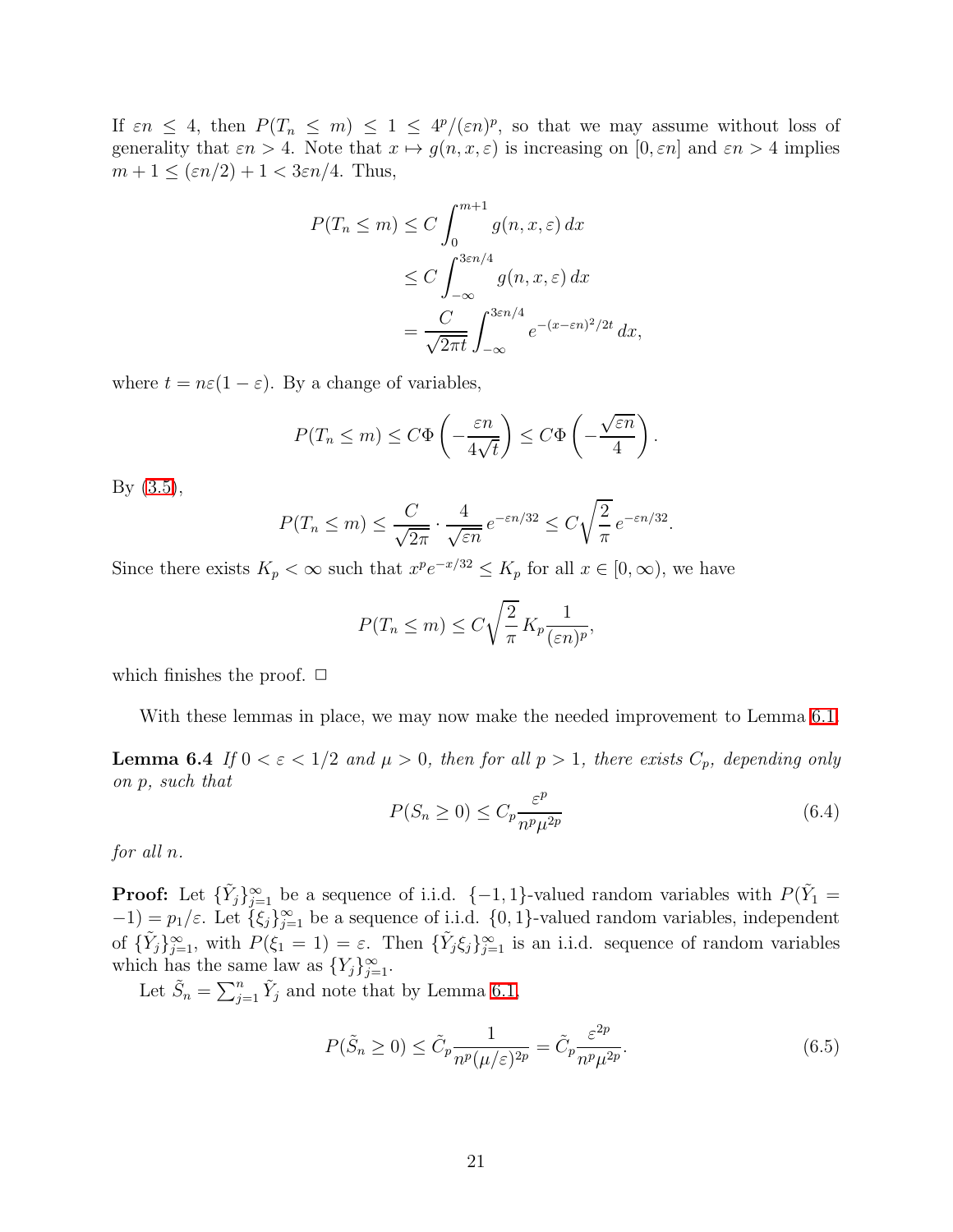Define  $\xi^{(n)} = (\xi_1, \ldots, \xi_n)$ , so that

$$
P(S_n \ge 0) = P\left(\sum_{j=1}^n \tilde{Y}_j \xi_j \ge 0\right)
$$
  
= 
$$
\sum_{k=0}^n \sum_{\substack{\alpha \in \{0,1\}^n \\ |\alpha| = k}} P\left(\sum_{j=1}^n \tilde{Y}_j \xi_j \ge 0, \xi^{(n)} = \alpha\right)
$$
  
= 
$$
\sum_{k=0}^n \sum_{\substack{\alpha \in \{0,1\}^n \\ |\alpha| = k}} P\left(\sum_{\{j: \alpha_j = 1\}} \tilde{Y}_j \ge 0, \xi^{(n)} = \alpha\right),
$$

where  $|\alpha| = \alpha_1 + \cdots + \alpha_n$ . If  $T_n = \sum_{j=1}^n \xi_j$ , then by symmetry and independence,

$$
P(S_n \ge 0) = \sum_{k=0}^n \sum_{\substack{\alpha \in \{0,1\}^n \\ |\alpha| = k}} P\left(\sum_{j=1}^k \tilde{Y}_j \ge 0\right) P(\xi^{(n)} = \alpha) = \sum_{k=0}^n P(\tilde{S}_k \ge 0) P(T_n = k).
$$

Using [\(6.5\)](#page-20-1) and Lemma [6.3,](#page-19-0)

$$
P(S_n \ge 0) \le P(T_n = 0) + \tilde{C}_p \frac{\varepsilon^{2p}}{\mu^{2p}} \sum_{k=1}^n k^{-p} P(T_n = k)
$$

$$
= (1 - \varepsilon)^n + \tilde{C}_p \frac{\varepsilon^{2p}}{\mu^{2p}} E[T_n^{-p} 1_{\{T_n > 0\}}]
$$

$$
\le (1 - \varepsilon)^n + \tilde{C}_p' \frac{\varepsilon^{2p}}{\mu^{2p}} \frac{1}{(\varepsilon n)^p},
$$

Note that  $1 - \varepsilon \leq e^{-\varepsilon}$ , so that

$$
(1-\varepsilon)^n \le e^{-\varepsilon n} \le \tilde{C}_p'' \frac{1}{(\varepsilon n)^p} = \tilde{C}_p'' \frac{\varepsilon^p}{n^p \varepsilon^{2p}} \le \tilde{C}_p'' \frac{\varepsilon^p}{n^p \mu^{2p}},
$$

which gives [\(6.4\)](#page-20-2) with  $C_p = \tilde{C}_p'' + \tilde{C}_p'$ .  $\Box$ 

#### <span id="page-21-2"></span>7 The Small Jump Regime

Let us now put the pieces together and establish  $(3.2)$  for the small jump regime. Recall from Section [5](#page-9-0) that it will suffice to establish  $(5.13)$ . Using the notation of  $(5.1)-(5.7)$  $(5.1)-(5.7)$ , Lemma [6.4](#page-20-0) will give us that, for  $p > 1$ ,

<span id="page-21-1"></span>
$$
\varphi_{k-1}(x, y, \delta) \le C_p \frac{\tilde{\varepsilon}^p}{(k-1)^p \tilde{\mu}^{2p}},\tag{7.1}
$$

<span id="page-21-0"></span>provided  $\tilde{\varepsilon} = \tilde{\varepsilon}(x, y, \delta) < 1/2$  and  $\tilde{\mu} = \tilde{\mu}(x, y, \delta) > 0$ . We will be applying this with  $x = -\varepsilon/(\delta^{1/4}\sqrt{n})$  and  $y = \varepsilon/\sqrt{n}$ , but recall that in the small jump regime, we can write  $\varepsilon/\sqrt{n} = \delta^{1/2+\alpha}$  for some  $\alpha > 0$ . As such, the following lemma will help us check the provisions of [\(7.1\)](#page-21-1).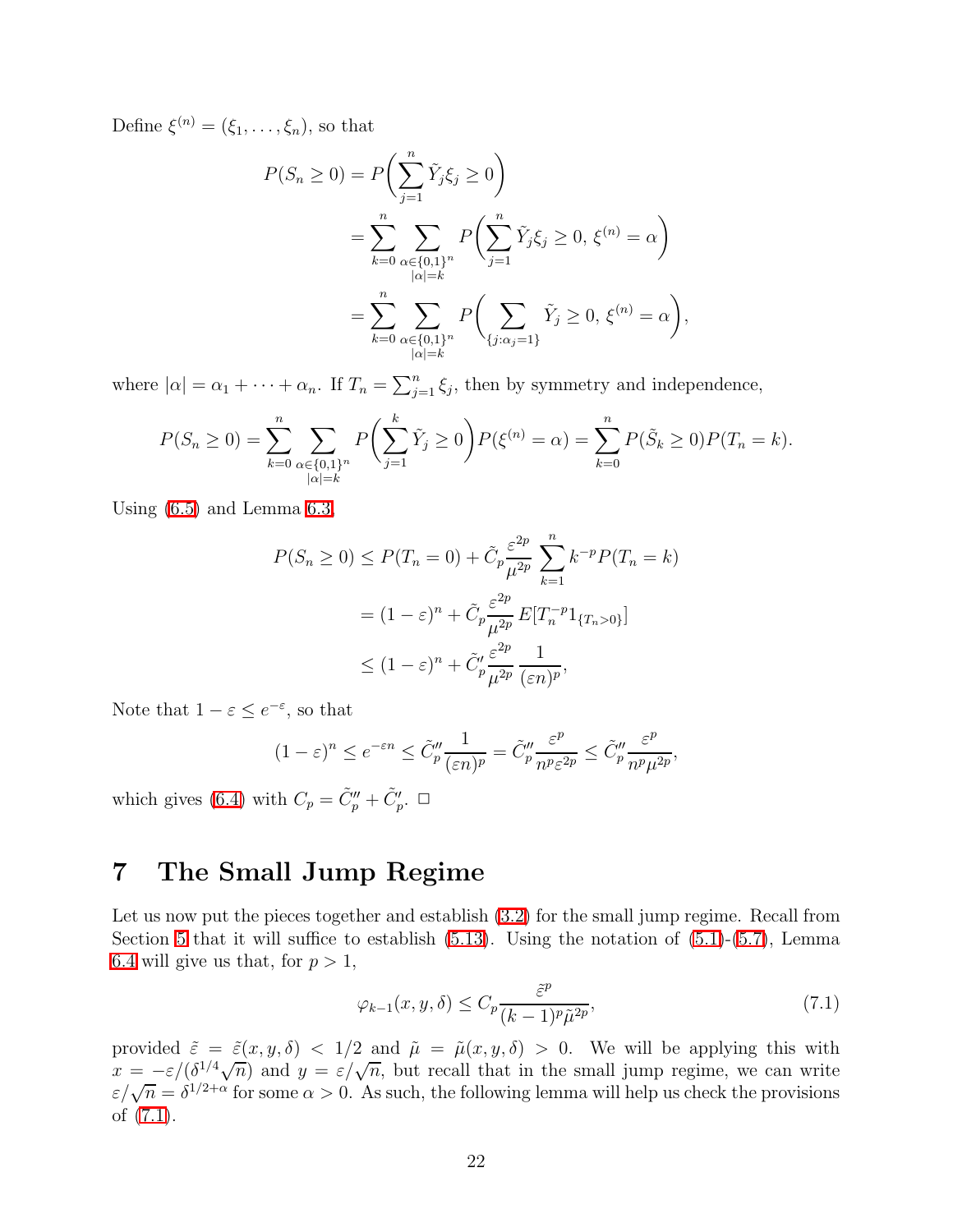**Lemma 7.1** *For each*  $\Delta > 0$ *, there exists*  $\delta_0 > 0$  *such that* 

(i) 
$$
\tilde{\mu}(-\delta^{1/4+\alpha}, \delta^{1/2+\alpha}, \delta) \ge \frac{1}{\sqrt{2\pi}} \delta^{1/2+\alpha}
$$
, and  
\n(ii)  $\tilde{\varepsilon}(-\delta^{1/4+\alpha}, \delta^{1/2+\alpha}, \delta) \le 1000 \delta^{1/2} < \frac{1}{2}$   
\nfor all  $\alpha \ge \Delta$  and all  $0 < \delta \le \delta_0$ .

**Proof:** For fixed  $\delta > 0$ , let  $\psi(x, y) = \psi(x, y, \delta)$  be given by [\(5.8\)](#page-12-0). We wish to show that

$$
\psi(x,y) = \frac{1}{2} - \frac{1}{2\pi} \tan^{-1} \sqrt{\delta} + \frac{x}{\sqrt{2\pi}} + \frac{y}{2\sqrt{2\pi}} + \frac{\sqrt{\delta}}{4\pi} (x+y)^2 - \frac{y^2}{4\pi\sqrt{\delta}} + \tilde{R}(x,y),\tag{7.2}
$$

<span id="page-22-3"></span>where

$$
|\tilde{R}(x,y)| \le (|x|+|y|)^3 + \frac{|x||y|^2}{\sqrt{\delta}}(|x|+|y|) + \frac{|y|^4}{\delta^{3/2}} + \delta^{3/2}(x+y)^2 + \delta(|x|+|y|)
$$
(7.3)

for all  $x, y \in \mathbb{R}$ .

We will first show that for  $i\geq 0$  and  $j\geq 1,$ 

<span id="page-22-2"></span><span id="page-22-1"></span><span id="page-22-0"></span>
$$
\partial_x^i \psi = \int_{-\infty}^x \Phi\left(\frac{x+y-t}{\sqrt{\delta}}\right) \Phi^{(i+1)}(t) dt, \tag{7.4}
$$

$$
\partial_x^i \partial_y^j \psi = -\left(\frac{1}{\sqrt{\delta}}\right)^{j-1} \Phi^{(j-1)}\left(\frac{y}{\sqrt{\delta}}\right) \Phi^{(i+1)}(x) + \partial_x^{i+1} \partial_y^{j-1} \psi.
$$
 (7.5)

For  $i = 0$ , [\(7.4\)](#page-22-0) is just the definition of  $\psi$ . If (7.4) is true for some  $i \geq 0$ , then using integration by parts gives

$$
\partial_x^{i+1} \psi = \partial_x \left[ \int_{-\infty}^x \Phi\left(\frac{x+y-t}{\sqrt{\delta}}\right) \Phi^{(i+1)}(t) dt \right]
$$
  
= 
$$
\Phi\left(\frac{y}{\sqrt{\delta}}\right) \Phi^{(i+1)}(x) + \frac{1}{\sqrt{\delta}} \int_{-\infty}^x \Phi'\left(\frac{x+y-t}{\sqrt{\delta}}\right) \Phi^{(i+1)}(t) dt
$$
  
= 
$$
\int_{-\infty}^x \Phi\left(\frac{x+y-t}{\sqrt{\delta}}\right) \Phi^{(i+2)}(t) dt,
$$

so by induction, [\(7.4\)](#page-22-0) holds for all  $i \geq 0$ . For [\(7.5\)](#page-22-1), first consider  $j = 1$ . Then

$$
\partial_x^i \partial_y \psi = \partial_y \left[ \int_{-\infty}^x \Phi\left(\frac{x+y-t}{\sqrt{\delta}}\right) \Phi^{(i+1)}(t) dt \right]
$$
  
\n
$$
= \int_{-\infty}^x \partial_y \left[ \Phi\left(\frac{x+y-t}{\sqrt{\delta}}\right) \right] \Phi^{(i+1)}(t) dt
$$
  
\n
$$
= \int_{-\infty}^x \partial_x \left[ \Phi\left(\frac{x+y-t}{\sqrt{\delta}}\right) \right] \Phi^{(i+1)}(t) dt
$$
  
\n
$$
= \partial_x \left[ \int_{-\infty}^x \Phi\left(\frac{x+y-t}{\sqrt{\delta}}\right) \Phi^{(i+1)}(t) dt \right] - \Phi\left(\frac{y}{\sqrt{\delta}}\right) \Phi^{(i+1)}(x)
$$
  
\n
$$
= -\Phi\left(\frac{y}{\sqrt{\delta}}\right) \Phi^{(i+1)}(x) + \partial_x^{i+1} \psi,
$$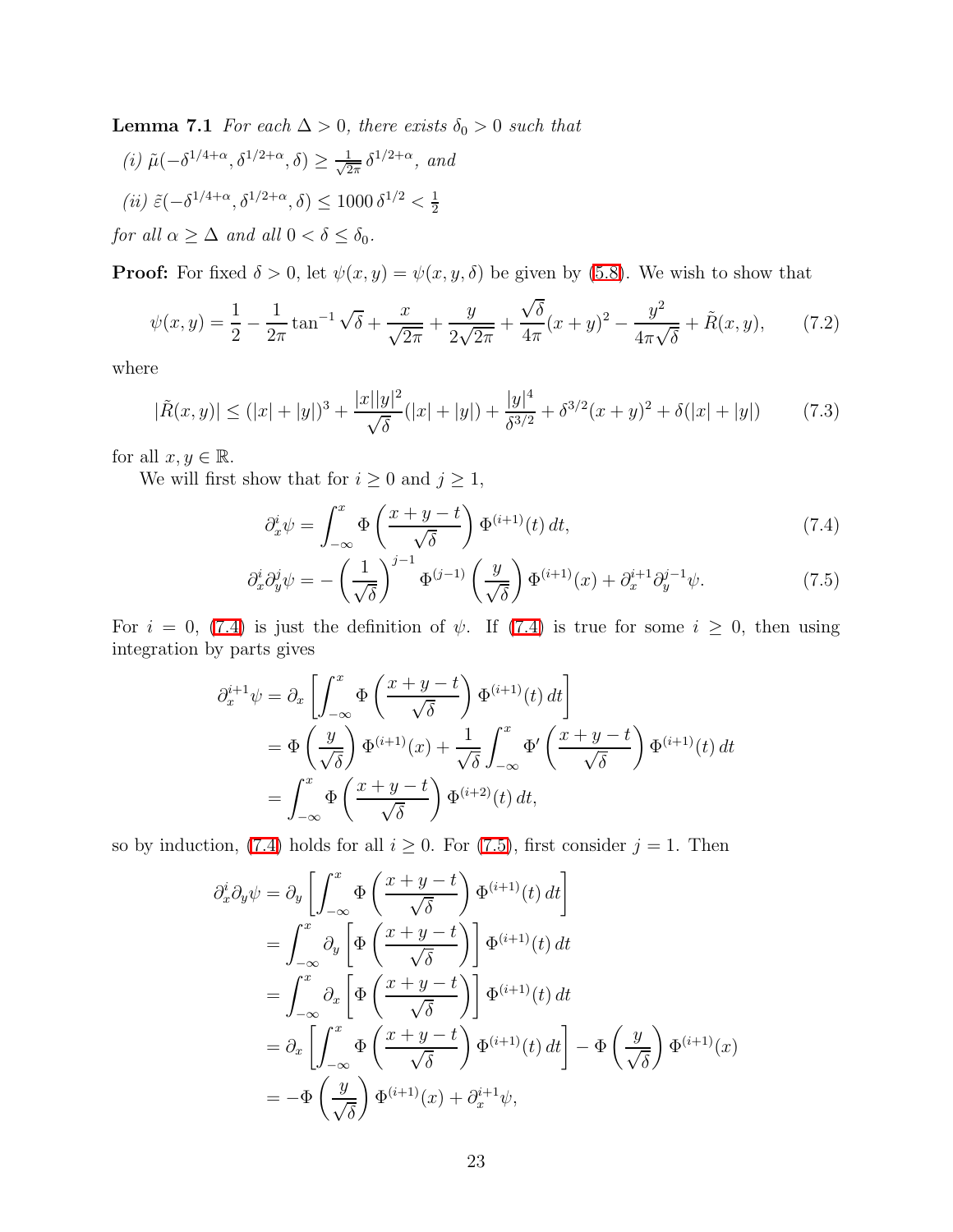and [\(7.5\)](#page-22-1) holds for all  $i \geq 0$  when  $j = 1$ . Now suppose (7.5) holds for some  $j \geq 1$  and all  $i \geq 0$ . Then

$$
\partial_x^i \partial_y^{j+1} \psi = \partial_y \left[ -\left(\frac{1}{\sqrt{\delta}}\right)^{j-1} \Phi^{(j-1)} \left(\frac{y}{\sqrt{\delta}}\right) \Phi^{(i+1)}(x) + \partial_x^{i+1} \partial_y^{j-1} \psi \right]
$$

$$
= -\left(\frac{1}{\sqrt{\delta}}\right)^j \Phi^{(j)} \left(\frac{y}{\sqrt{\delta}}\right) \Phi^{(i+1)}(x) + \partial_x^{i+1} \partial_y^j \psi.
$$

By induction, [\(7.5\)](#page-22-1) holds for all  $i \geq 0$  and  $j \geq 1$ .

By Taylor's Theorem we have that

<span id="page-23-0"></span>
$$
\psi(x,y) = \psi(0,0) + x\psi_x(0,0) + y\psi_y(0,0) \n+ \frac{1}{2!} [x^2 \psi_{xx}(0,0) + 2xy\psi_{xy}(0,0) + y^2\psi_{yy}(0,0)] + R^{(1)}(x,y),
$$
\n(7.6)

where

$$
R^{(1)}(x,y) = \frac{1}{3!} [x^3 \psi_{xxx}(\bar{x}, \bar{y}) + 3x^2 y \psi_{xxy}(\bar{x}, \bar{y}) + 3xy^2 \psi_{xyy}(\bar{x}, \bar{y}) + y^3 \psi_{yyy}(\bar{x}, \bar{y})]
$$

and  $(\bar{x}, \bar{y}) = (\theta x, \theta y)$  for some  $\theta \in (0, 1)$ . Using [\(7.4\)](#page-22-0), [\(7.5\)](#page-22-1), and direct integration, we can verify that [\(7.6\)](#page-23-0) becomes

$$
\psi(x,y) = \frac{1}{2} - \frac{1}{2\pi} \tan^{-1} \sqrt{\delta} + \frac{x}{2\sqrt{2\pi}} \left( 1 + \frac{1}{\sqrt{1+\delta}} \right) + \frac{y}{2\sqrt{2\pi}\sqrt{1+\delta}} + \frac{(x+y)^2\sqrt{\delta}}{4\pi(1+\delta)} - \frac{y^2}{4\pi\sqrt{\delta}} + R^{(1)}(x,y).
$$

Now,

$$
\frac{x}{2\sqrt{2\pi}}\left(1+\frac{1}{\sqrt{1+\delta}}\right) = \frac{x}{\sqrt{2\pi}} + \frac{x}{2\sqrt{2\pi}}\left(\frac{1}{\sqrt{1+\delta}}-1\right)
$$

$$
\frac{y}{2\sqrt{2\pi}\sqrt{1+\delta}} = \frac{y}{2\sqrt{2\pi}} + \frac{y}{2\sqrt{2\pi}}\left(\frac{1}{\sqrt{1+\delta}}-1\right)
$$

$$
\frac{(x+y)^2\sqrt{\delta}}{4\pi(1+\delta)} = \frac{\sqrt{\delta}}{4\pi}(x+y)^2 + \frac{\sqrt{\delta}}{4\pi}(x+y)^2\left(\frac{1}{1+\delta}-1\right).
$$

Thus, if

$$
R^{(2)}(x,y) = \frac{x+y}{2\sqrt{2\pi}} \left( \frac{1}{\sqrt{1+\delta}} - 1 \right) - \frac{\delta^{3/2}(x+y)^2}{4\pi(1+\delta)},
$$

then [\(7.2\)](#page-22-2) holds with  $\tilde{R} = R^{(1)} + R^{(2)}$ .

Since  $|(1+\delta)^{-1/2}-1| < \delta$ , we have  $|R^{(2)}(x,y)| \leq \delta(|x|+|y|) + \delta^{3/2}(x+y)^2$ . To estimate  $R^{(1)}$ , we must estimate the third partial derivatives of  $\psi$ . Using [\(7.4\)](#page-22-0), we have

$$
|\psi_{xxx}(x,y)| = \left| \int_{-\infty}^x \Phi\left(\frac{x+y-t}{\sqrt{\delta}}\right) \Phi^{(4)}(t) dt \right| \leq \int_{-\infty}^\infty |\Phi^{(4)}(t)| dt.
$$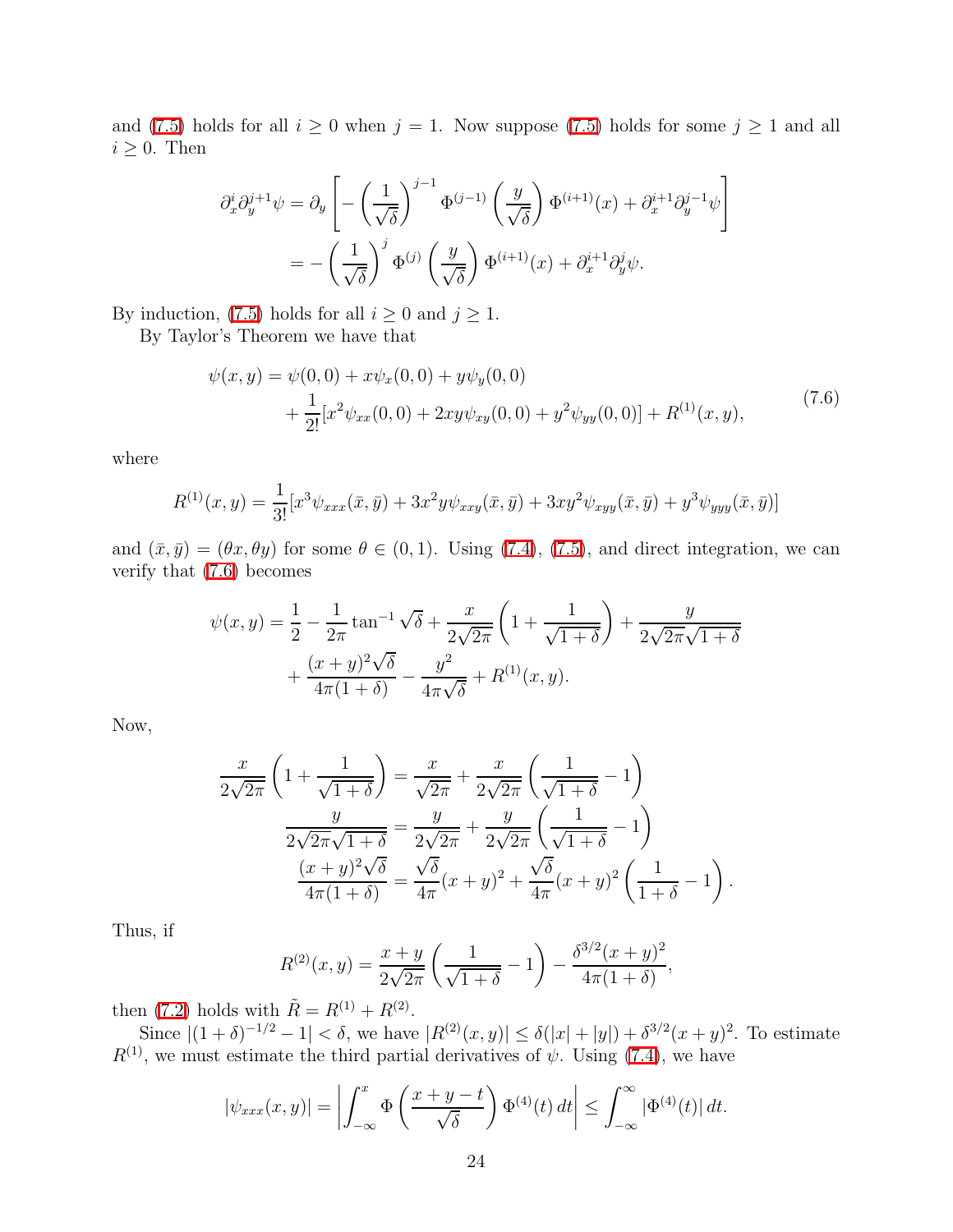Since  $\Phi^{(4)}(t) = (3t - t^3)\Phi'(t)$ , we have

$$
|\psi_{xxx}(x,y)| \le 2 \int_0^\infty (3t + t^3) \Phi'(t) dt = \frac{10}{\sqrt{2\pi}}.
$$

Similarly, by [\(7.5\)](#page-22-1),

$$
|\psi_{xxy}(x,y)| = \left| -\Phi\left(\frac{y}{\sqrt{\delta}}\right) \Phi'''(x) + \psi_{xxx}(x,y) \right| \leq |\Phi'''(x)| + \frac{10}{\sqrt{2\pi}}.
$$

Since  $|\Phi'''(x)| \leq 2(2\pi)^{-1/2}$  for all  $x \in \mathbb{R}$ , we have that

$$
|\psi_{xxy}(x,y)| \le \frac{12}{\sqrt{2\pi}}.
$$

Likewise, the formulas

$$
\psi_{xyy} = -\frac{1}{\sqrt{\delta}} \Phi' \left( \frac{y}{\sqrt{\delta}} \right) \Phi''(x) + \psi_{xxy}
$$

$$
= \frac{x}{\sqrt{\delta}} \Phi' \left( \frac{y}{\sqrt{\delta}} \right) \Phi'(x) + \psi_{xxy}
$$

and

$$
\psi_{yyy} = -\frac{1}{\delta} \Phi'' \left( \frac{y}{\sqrt{\delta}} \right) \Phi'(x) + \psi_{xyy}
$$

$$
= \frac{y}{\delta^{3/2}} \Phi' \left( \frac{y}{\sqrt{\delta}} \right) \Phi'(x) + \psi_{xyy}
$$

can be used to verify that

$$
|\psi_{xyy}(x,y)| \le (|x|\delta^{-1/2} + 12\sqrt{2\pi})/(2\pi)
$$
  

$$
|\psi_{yyy}(x,y)| \le (|y|\delta^{-3/2} + |x|\delta^{-1/2} + 12\sqrt{2\pi})/(2\pi).
$$

Piecing this together, we have

$$
|R^{(1)}(x,y)| \leq \frac{1}{3!} \left[ \frac{10|x|^3}{\sqrt{2\pi}} + \frac{36|x|^2|y|}{\sqrt{2\pi}} + 3|x||y|^2 \left( \frac{|x|}{2\pi\sqrt{\delta}} + \frac{12}{\sqrt{2\pi}} \right) + |y|^3 \left( \frac{|y|}{2\pi\delta^{3/2}} + \frac{|x|}{2\pi\sqrt{\delta}} + \frac{12}{\sqrt{2\pi}} \right) \right]
$$
  

$$
\leq \frac{1}{3!} \left[ \frac{12}{\sqrt{2\pi}} (|x| + |y|)^3 + \frac{3|x||y|^2}{2\pi\sqrt{\delta}} (|x| + |y|) + \frac{|y|^4}{2\pi\delta^{3/2}} \right]
$$
  

$$
\leq (|x| + |y|)^3 + \frac{|x||y|^2}{\sqrt{\delta}} (|x| + |y|) + \frac{|y|^4}{\delta^{3/2}}.
$$

Combined with the estimate for  $R^{(2)}$ , this verifies [\(7.3\)](#page-22-3).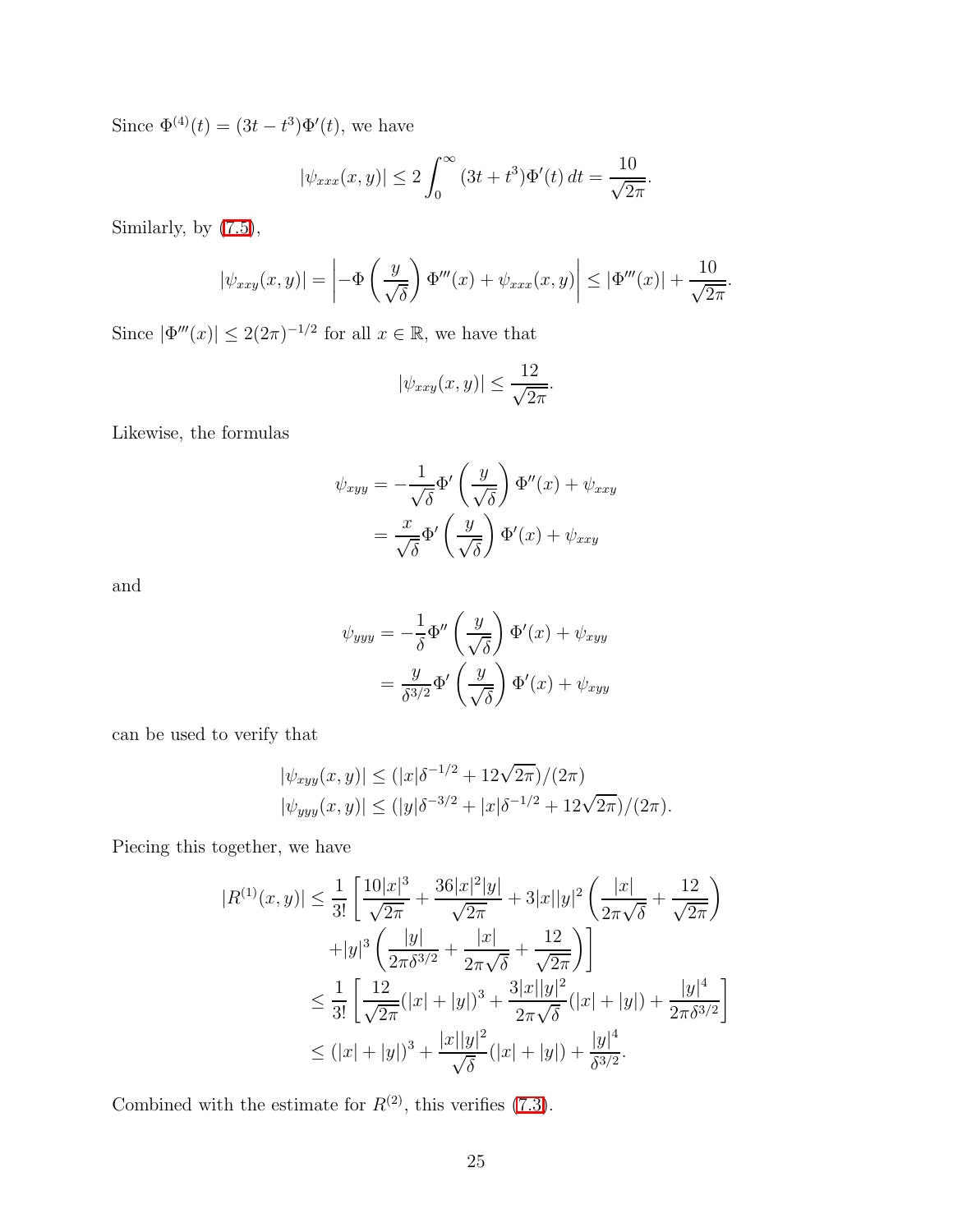Now, observe that  $p_1(x, y, \delta) = \psi(x, y) / \Phi(x)$ . Write  $\Phi(x) = \frac{1}{2} + \frac{x}{\sqrt{2\pi}} + r_1(x)$ , where  $r_1(x) = \frac{1}{2}x^2 \Phi''(\bar{x})$  and  $\bar{x} = \theta x$  for some  $\theta \in (0,1)$ . Note that  $|r_1(x)| \leq \frac{1}{2\sqrt{2\pi}}|x|^3$ . For  $x \neq -\sqrt{\pi/2}$ , write  $\Phi(x)^{-1} = (\frac{1}{2} + \frac{x}{\sqrt{2\pi}})^{-1} + r_2(x)$ , where  $r_2(x) = -r_1(x)\Phi(x)^{-1}(\frac{1}{2} + \frac{x}{\sqrt{2\pi}})^{-1}$ . Similarly, we may write  $\Phi(x)^{-1} = 2 + r_3(x)$ , where

$$
r_3(x) = r_2(x) + \frac{1}{\frac{1}{2} + \frac{x}{\sqrt{2\pi}}} - 2
$$

$$
= r_2(x) - \frac{4x}{\sqrt{2\pi} + 2x}.
$$

Let us now assume  $|x| \leq 1$ . Then  $x \neq -\sqrt{\pi/2}$  and the above applies. Note that

<span id="page-25-0"></span>
$$
|r_2(x)| \le \frac{|r_1(x)|}{\Phi(-1)\left(\frac{1}{2} - \frac{1}{\sqrt{2\pi}}\right)}
$$

Since  $\Phi(-1) \geq \frac{1}{2} - \frac{1}{\sqrt{2}}$  $\frac{1}{2\pi} \ge \frac{1}{10}$ , we have  $|r_2(x)| \le 100|r_1(x)| \le \frac{50}{\sqrt{2}}$  $\frac{10}{2\pi}|x|^3$ . Also,

$$
|r_3(x)| \le |r_2(x)| + \left(\frac{4}{\sqrt{2\pi} - 2}\right)|x| \le \frac{50}{\sqrt{2\pi}}|x|^3 + \frac{20}{\sqrt{2\pi}}|x|.
$$

Since  $|x| \leq 1$ , this gives  $|r_3(x)| \leq \frac{70}{\sqrt{2}}$  $\frac{0}{2\pi}|x|$ . Applying [\(7.2\)](#page-22-2) yields

$$
p_1(x, y, \delta) = \psi(x, y)\Phi(x)^{-1}
$$
  
=  $\left(\frac{1}{2} + \frac{x}{\sqrt{2\pi}}\right) \left(\left(\frac{1}{2} + \frac{x}{\sqrt{2\pi}}\right)^{-1} + r_2(x)\right)$   
+  $\left(-\frac{1}{2\pi} \tan^{-1} \sqrt{\delta} + \frac{y}{2\sqrt{2\pi}} + \frac{\sqrt{\delta}}{4\pi} (x + y)^2 - \frac{y^2}{4\pi \sqrt{\delta}}\right) (2 + r_3(x))$   
+  $\tilde{R}(x, y)\Phi(x)^{-1}$   
=  $1 - \frac{1}{\pi} \tan^{-1} \sqrt{\delta} + \frac{y}{\sqrt{2\pi}} + \frac{\sqrt{\delta}}{2\pi} (x + y)^2 - \frac{y^2}{2\pi \sqrt{\delta}} + R_\delta(x, y),$  (7.7)

where

$$
|R_{\delta}(x,y)| \le |r_2(x)| + \left(\frac{\tan^{-1}\sqrt{\delta}}{2\pi} + \frac{|y|}{2\sqrt{2\pi}} + \frac{\sqrt{\delta}}{4\pi}(x+y)^2 + \frac{y^2}{4\pi\sqrt{\delta}}\right)|r_3(x)| + \frac{|\tilde{R}(x,y)|}{\Phi(-1)}|
$$
  

$$
\le \frac{50}{\sqrt{2\pi}}|x|^3 + \left(\frac{\sqrt{\delta}}{2\pi} + \frac{|y|}{2\sqrt{2\pi}} + \frac{\sqrt{\delta}}{4\pi}(x+y)^2 + \frac{y^2}{4\pi\sqrt{\delta}}\right)\frac{70}{\sqrt{2\pi}}|x| + 10|\tilde{R}(x,y)|.
$$

Hence,

$$
|R_{\delta}(x,y)| \le \frac{50}{\sqrt{2\pi}} |x|^3 + \left(\frac{\sqrt{\delta}}{2\pi} + \frac{|y|}{2\sqrt{2\pi}} + \frac{\sqrt{\delta}}{4\pi} (x+y)^2 + \frac{y^2}{4\pi \sqrt{\delta}}\right) \frac{70}{\sqrt{2\pi}} |x|
$$
  
+ 10 
$$
\left[ (|x| + |y|)^3 + \frac{|x||y|^2}{\sqrt{\delta}} (|x| + |y|) + \frac{|y|^4}{\delta^{3/2}} + \delta^{3/2} (x+y)^2 + \delta(|x| + |y|) \right]
$$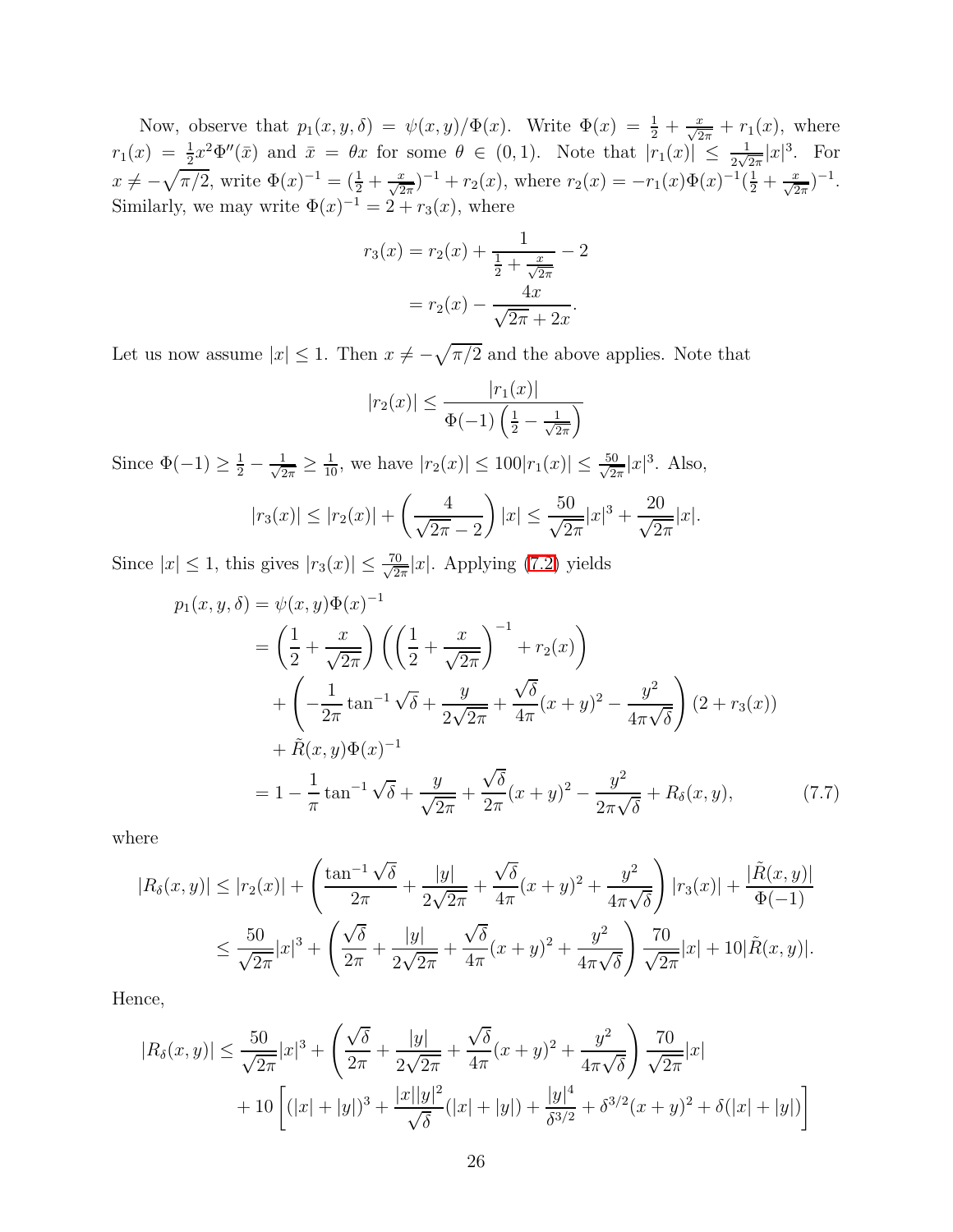by [\(7.3\)](#page-22-3).

Now suppose that  $\delta \leq 1$  and  $\alpha, \beta \in \mathbb{R}$ . Let  $y = \delta^{1/2+\alpha}, x = -\delta^{1/4+\beta}$ , and assume that  $y \leq -x \leq 1$ . Using the fact that  $|x| + |y| \leq 2|x| \leq 2$ , we have

$$
|R_{\delta}(x,y)| \leq \frac{50}{\sqrt{2\pi}}|x|^3 + \frac{70}{(2\pi)^{3/2}}|x|\left(\sqrt{\delta} + 2|y| + 2\sqrt{\delta} + \frac{y^2}{\sqrt{\delta}}\right) + 10\left(8|x|^3 + 2\frac{|x||y|^2}{\sqrt{\delta}} + \frac{|y|^4}{\delta^{3/2}} + 4\delta^{3/2}x^2 + 2\delta|x|\right) \leq 25|x|^3 + 5|x|\left(3\sqrt{\delta} + 2|y| + \frac{y^2}{\sqrt{\delta}}\right) + 80|x|^3 + 20\frac{|x||y|^2}{\sqrt{\delta}} + 10\frac{|y|^4}{\delta^{3/2}} + 40\delta^{3/2}x^2 + 20\delta|x|
$$

which reduces to

$$
|R_{\delta}(x,y)| \le 105\delta^{3/4+3\beta} + 15\delta^{3/4+\beta} + 10\delta^{3/4+\alpha+\beta} + 25\delta^{3/4+2\alpha+\beta} + 10\delta^{1/2+4\alpha} + 40\delta^{2+2\beta} + 20\delta^{5/4+\beta}.
$$

To simplify further, suppose  $\alpha > 0$ . Then

$$
|R_{\delta}(x,y)| \le 105\delta^{3/4+3\beta} + 15\delta^{3/4+\beta} + 10\delta^{3/4+\beta} + 25\delta^{3/4+\beta} + 10\delta^{1/2+4\alpha} + 40\delta^{2+2\beta} + 20\delta^{3/4+\beta} = 105\delta^{3/4+3\beta} + 70\delta^{3/4+\beta} + 10\delta^{1/2+4\alpha} + 40\delta^{2+2\beta}.
$$

Now, if  $\beta \ge 0$ , then  $2 + 2\beta > 3/4 + \beta$ , and  $|R_{\delta}(x, y)| \le 115\delta^{3/4+3\beta} + 110\delta^{3/4+\beta} + 10\delta^{1/2+4\alpha}$ . Otherwise, if  $\beta < 0$ , then  $2+2\beta > 3/4+3\beta$ , and  $|R_{\delta}(x, y)| \leq 145\delta^{3/4+3\beta} + 70\delta^{3/4+\beta} + 10\delta^{1/2+4\alpha}$ . In either case,

$$
|R_{\delta}(x,y)| \le 150(\delta^{3/4+3\beta} + \delta^{3/4+\beta} + \delta^{1/2+4\alpha})
$$

whenever  $\alpha > 0$ . On the other hand, suppose  $\alpha < 0$ . Then

$$
|R_{\delta}(x,y)| \le 105\delta^{3/4+3\beta} + 15\delta^{3/4+2\alpha+\beta} + 10\delta^{3/4+2\alpha+\beta} + 25\delta^{3/4+2\alpha+\beta} + 10\delta^{1/2+4\alpha} + 40\delta^{2+2\beta} + 20\delta^{3/4+2\alpha+\beta} = 105\delta^{3/4+3\beta} + 70\delta^{3/4+2\alpha+\beta} + 10\delta^{1/2+4\alpha} + 40\delta^{2+2\beta}.
$$

If  $\beta \ge 0$ , then  $2 + 2\beta > 3/4 + \beta \ge 3/4 + 2\alpha + \beta$ ; if  $\beta < 0$ , then  $2 + 2\beta > 3/4 + 3\beta$ . We therefore have

$$
|R_{\delta}(x, y)| \le 150(\delta^{3/4 + 3\beta} + \delta^{3/4 + 2\alpha + \beta} + \delta^{1/2 + 4\alpha})
$$

whenever  $\alpha < 0$ .

<span id="page-26-0"></span>In summary, we have an expansion for  $p_1(x, y, \delta)$  given by [\(7.7\)](#page-25-0), together with a remainder estimate of the form

$$
|R_{\delta}(x,y)| \le 150(\delta^{3/4+3\beta} + \delta^{3/4+2(\alpha\wedge 0)+\beta} + \delta^{1/2+4\alpha}),\tag{7.8}
$$

valid for  $0 < \delta \le 1$  whenever  $y = \delta^{1/2+\alpha}$  and  $x = -\delta^{1/4+\beta}$  satisfy  $y \le -x \le 1$ . Moreover, by symmetry, the same bound holds for  $|R_{\delta}(-x, -y)|$ .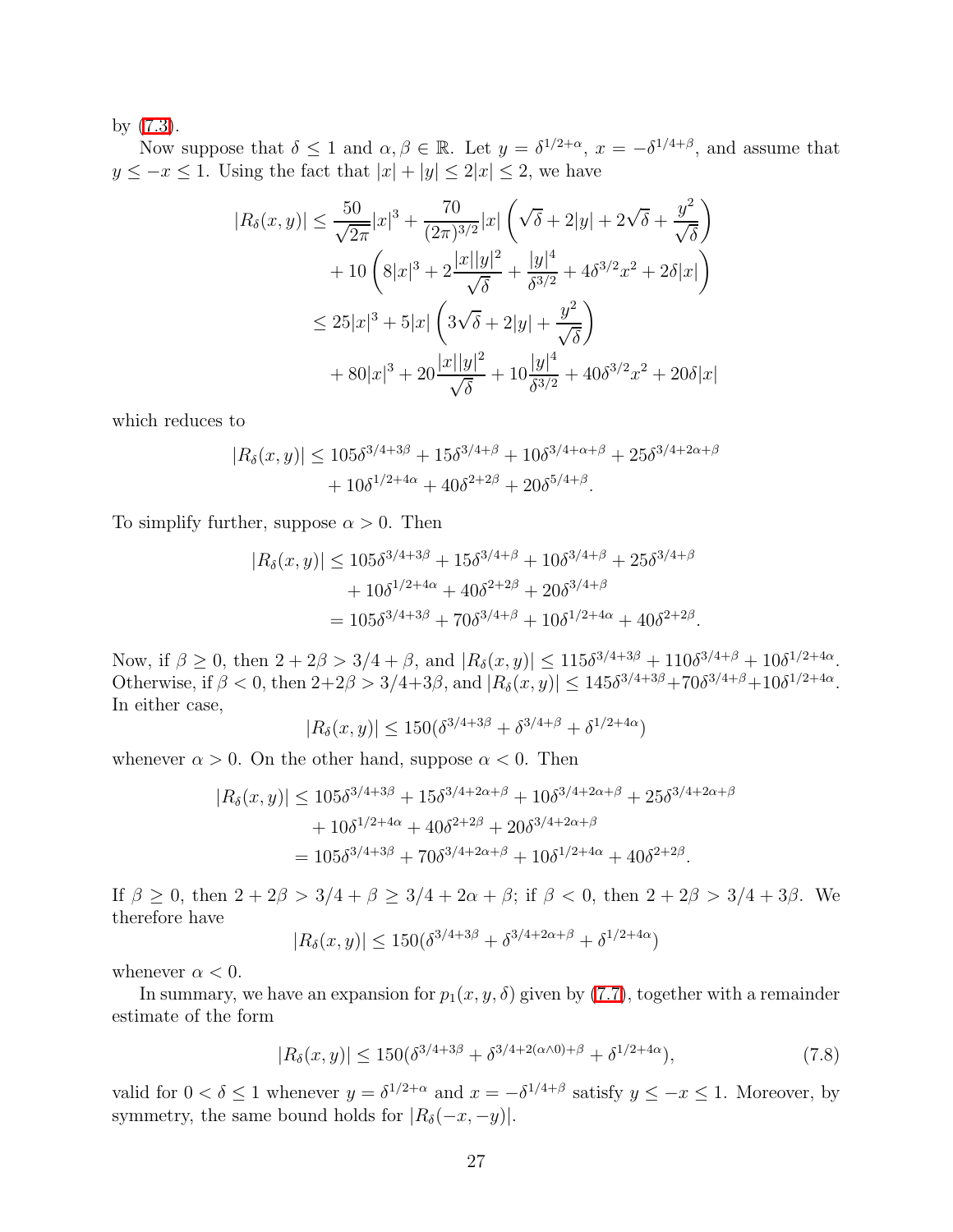Now fix  $\Delta > 0$ . Choose  $\delta_0 \leq 1$  such that

<span id="page-27-0"></span>
$$
900(\delta_0^{1/4} \vee \delta_0^{3\Delta}) < (2\pi)^{-1/2}.\tag{7.9}
$$

Let  $\alpha \geq \Delta$  and  $0 < \delta \leq \delta_0$ . Set  $\beta = \alpha$ ,  $y = \delta^{1/2+\alpha}$ , and  $x = -\delta^{1/4+\beta}$ . Note that by [\(5.1\)](#page-10-3)-[\(5.7\)](#page-10-4)

$$
\tilde{\mu}(x, y, \delta) = p_1(x, y, \delta) - p_1(-x, -y, \delta),
$$

so by [\(7.7\)](#page-25-0)

<span id="page-27-1"></span>
$$
\tilde{\mu} = \frac{2y}{\sqrt{2\pi}} + R_{\delta}(x, y) - R_{\delta}(-x, -y).
$$

Since  $\delta \leq 1$ , we have  $y \leq -x \leq 1$ . Hence, by [\(7.8\)](#page-26-0) and [\(7.9\)](#page-27-0),

$$
|R_{\delta}(x, y) - R_{\delta}(-x, -y)| \le 300(2\delta^{3/4+\alpha} + \delta^{1/2+4\alpha})
$$
  
= 300(2\delta^{1/4} + \delta^{3\alpha})y  

$$
\le 300(2\delta_0^{1/4} + \delta_0^{3\Delta})y
$$
  

$$
\le 900(\delta_0^{1/4} \vee \delta_0^{3\Delta})y < (2\pi)^{-1/2}y.
$$

Therefore,  $\tilde{\mu} \ge (2\pi)^{-1/2}y$ , which proves (i).

For (ii), observe that  $\tilde{\mu} > 0$  implies  $q_1 < q_2$ . Hence  $\tilde{\varepsilon} = p_1 q_2 + p_2 q_1 \leq 2q_2$ . Moreover,

$$
q_2 = 1 - p_1(-x, -y, \delta)
$$
  
\n
$$
\leq \frac{1}{\pi} \tan^{-1} \sqrt{\delta} + \frac{|y|}{\sqrt{2\pi}} + \frac{\sqrt{\delta}}{2\pi} (x + y)^2 + \frac{y^2}{2\pi \sqrt{\delta}} + |R_{\delta}(-x, -y)|
$$
  
\n
$$
\leq \delta^{1/2} + \delta^{1/2 + \alpha} + \delta^{1+2\alpha} + \delta^{1/2 + 2\alpha} + 150(\delta^{3/4 + 3\alpha} + \delta^{3/4 + \alpha} + \delta^{1/2 + 4\alpha})
$$
\n
$$
\leq 500 \delta^{1/2},
$$
\n(7.10)

<span id="page-27-2"></span>so  $\tilde{\varepsilon} \le 1000 \, \delta^{1/2}$ . By making  $\delta_0$  smaller if necessary we can ensure that  $1000 \, \delta^{1/2} < 1/2$ .  $\Box$ 

**Lemma 7.2** *Let*  $p > 2$ *. Fix*  $0 < \Delta < 1/2$  *and let*  $\delta_0$  *be as in Lemma [7.1.](#page-21-0) Suppose*  $\varepsilon > 0$ *,*  $0 < \delta \leq \delta_0$ , and  $n \geq 3$  satisfy  $\varepsilon/\sqrt{n} \leq \delta^{1/2+\Delta}$ . Then

$$
P\left(M_n(1+\delta)-M_n(1)>\frac{\varepsilon}{\sqrt{n}}\right)\leq C(\varepsilon^{-1}\delta^{1/4})^p,
$$

*where* C *depends only on* p *and*  $\Delta$ *.* 

**Proof:** Let  $y = \varepsilon/\sqrt{n}$  and choose  $\alpha \geq \Delta$  such that  $y = \delta^{1/2+\alpha}$ . Set  $x_0 = -\delta^{1/4+\alpha}$ . By Corollary [5.2,](#page-14-2) Lemma [5.3,](#page-15-1) Lemma [6.4,](#page-20-0) and Lemma [7.1,](#page-21-0)

$$
P\left(M_n(1+\delta)-M_n(1)>\frac{\varepsilon}{\sqrt{n}}\right)\leq C_{p/2}\frac{\tilde{\varepsilon}^{p/2}}{(k-1)^{p/2}\tilde{\mu}^p}+C_p(\varepsilon^{-1}\delta^{1/4})^p,
$$

where  $\tilde{\varepsilon} = \tilde{\varepsilon}(x_0, y, \delta) \le 1000 \, \delta^{1/2} < 1/2$  and

$$
\tilde{\mu} = \tilde{\mu}(x_0, y, \delta) \ge \frac{1}{\sqrt{2\pi}} \delta^{1/2 + \alpha} = \frac{1}{\sqrt{2\pi}} \cdot \frac{\varepsilon}{\sqrt{n}} > 0.
$$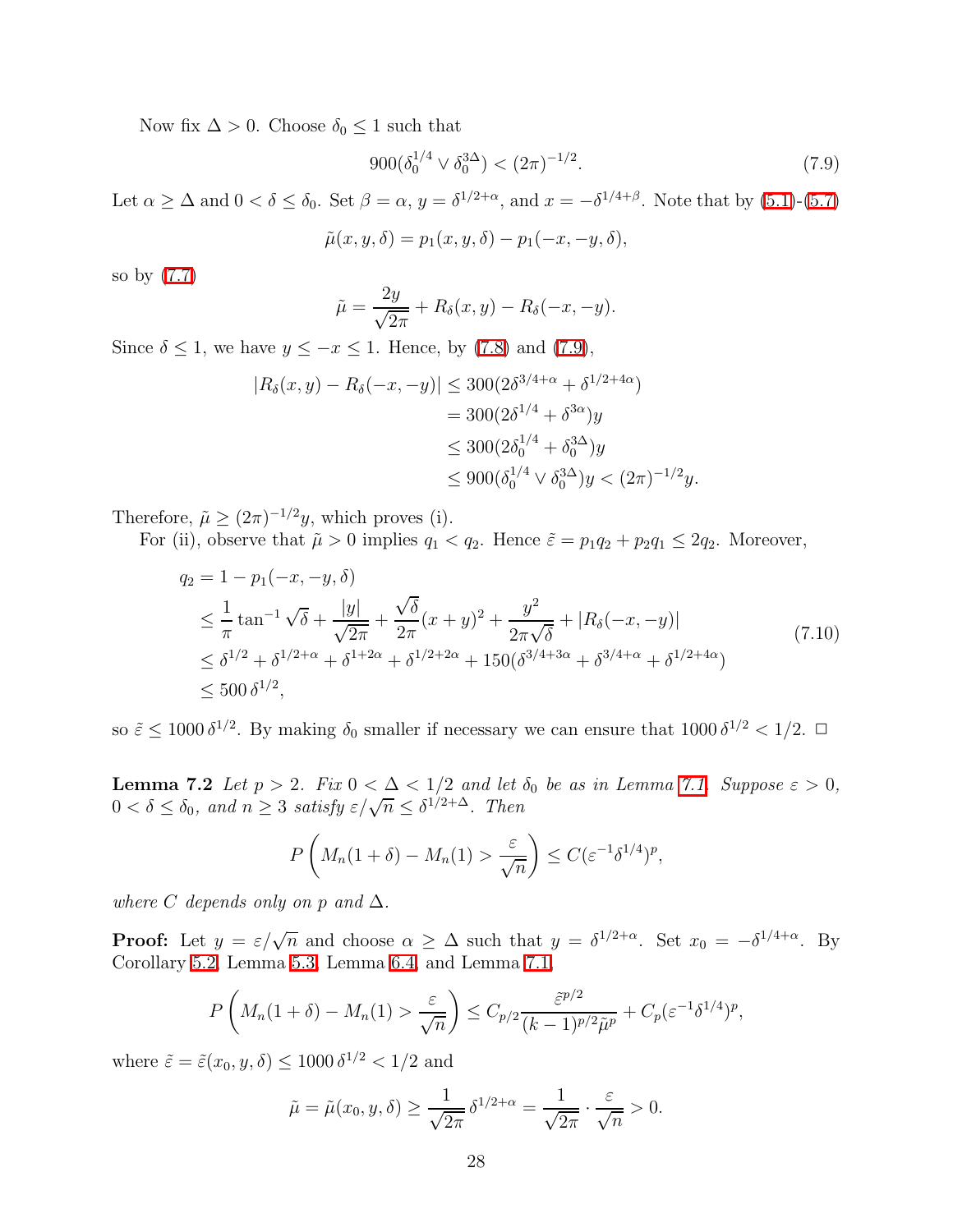Hence,

$$
\frac{\tilde{\varepsilon}^{p/2}}{(k-1)^{p/2}\tilde{\mu}^p} \le C \frac{\delta^{p/4}}{n^{p/2}(\varepsilon/\sqrt{n})^p} = C(\varepsilon^{-1}\delta^{1/4})^p,
$$

which completes the proof.  $\Box$ 

## 8 The Medium Jump Regime and Final Proof

<span id="page-28-0"></span>Our analysis of the medium jump regime will require only minor modifications to the methods of Section [7.](#page-21-2)

**Lemma 8.1** *Fix*  $0 < \Delta < 1/16$  *and set*  $\Delta' = (1 - 16\Delta)/12 > 0$ *. Then there exists*  $\delta_0 > 0$ *such that*

(i) 
$$
\tilde{\mu}(-\delta^{1/4+\alpha}, \delta^{1/2+\alpha}, \delta) \ge \frac{1}{\sqrt{2\pi}} \delta^{1/2+\Delta}
$$
, and  
\n(ii)  $\tilde{\varepsilon}(-\delta^{1/4+\alpha}, \delta^{1/2+\alpha}, \delta) \le 1000 \delta^{1/2-4\Delta'} < \frac{1}{2}$   
\nfor all  $-\Delta' \le \alpha \le \Delta$  and all  $0 < \delta \le \delta_0$ .

**Proof:** For fixed  $0 < \Delta < 1/16$ , choose  $\delta_0 > 0$  as in Lemma [7.1.](#page-21-0) By [\(5.1\)](#page-10-3),  $p_1$  is increasing in y. Hence, if  $x = -\delta^{1/4 + \alpha}$  and  $y = \delta^{1/2 + \Delta}$ , then by [\(7.7\)](#page-25-0) and [\(7.8\)](#page-26-0),

$$
\tilde{\mu}(x,\delta^{1/2+\alpha},\delta) = p_1(x,\delta^{1/2+\alpha},\delta) - p_1(-x,-\delta^{1/2+\alpha},\delta)
$$
  
\n
$$
\geq p_1(x,y,\delta) - p_1(-x,-y,\delta)
$$
  
\n
$$
= \frac{2y}{\sqrt{2\pi}} + R_\delta(x,y) - R_\delta(-x,-y),
$$

where

$$
|R_{\delta}(x, y) - R_{\delta}(-x, -y)| \le 300(\delta^{3/4+3\alpha} + \delta^{3/4+\alpha} + \delta^{1/2+4\Delta})
$$
  

$$
\le 300(2\delta^{3/4-3\Delta'} + \delta^{1/2+4\Delta}).
$$

However, note that  $3/4 - 3\Delta' = 1/2 + 4\Delta$ . Hence, by [\(7.9\)](#page-27-0),

$$
|R_{\delta}(x,y) - R_{\delta}(-x,-y)| \le 900\delta^{1/2+4\Delta} = 900\delta^{3\Delta}y < (2\pi)^{-1/2}y.
$$

Therefore,  $\tilde{\mu} \ge (2\pi)^{-1/2}y$ , which proves (i).

For (ii), observe that  $\tilde{\varepsilon} \leq 2q_2$  and, as in [\(7.10\)](#page-27-1),

$$
q_2 = 1 - p_1(-x, -\delta^{1/2+\alpha}, \delta)
$$
  
\n
$$
\leq \delta^{1/2} + \delta^{1/2+\alpha} + \delta^{1+2\alpha} + \delta^{1/2+2\alpha} + 150(\delta^{3/4+3\alpha} + \delta^{3/4+\alpha} + \delta^{1/2+4\alpha})
$$
  
\n
$$
\leq 4\delta^{1/2-2\Delta'} + 150(2\delta^{3/4-3\Delta'} + \delta^{1/2-4\Delta'})
$$
  
\n
$$
\leq 500 \delta^{1/2-4\Delta'}.
$$

<span id="page-28-1"></span>Note that  $1/2 - 4\Delta' > 1/6$ , so that by making  $\delta_0$  smaller if necessary, we can ensure that  $1000 \delta^{1/2-4\Delta'} < 1/2$ . □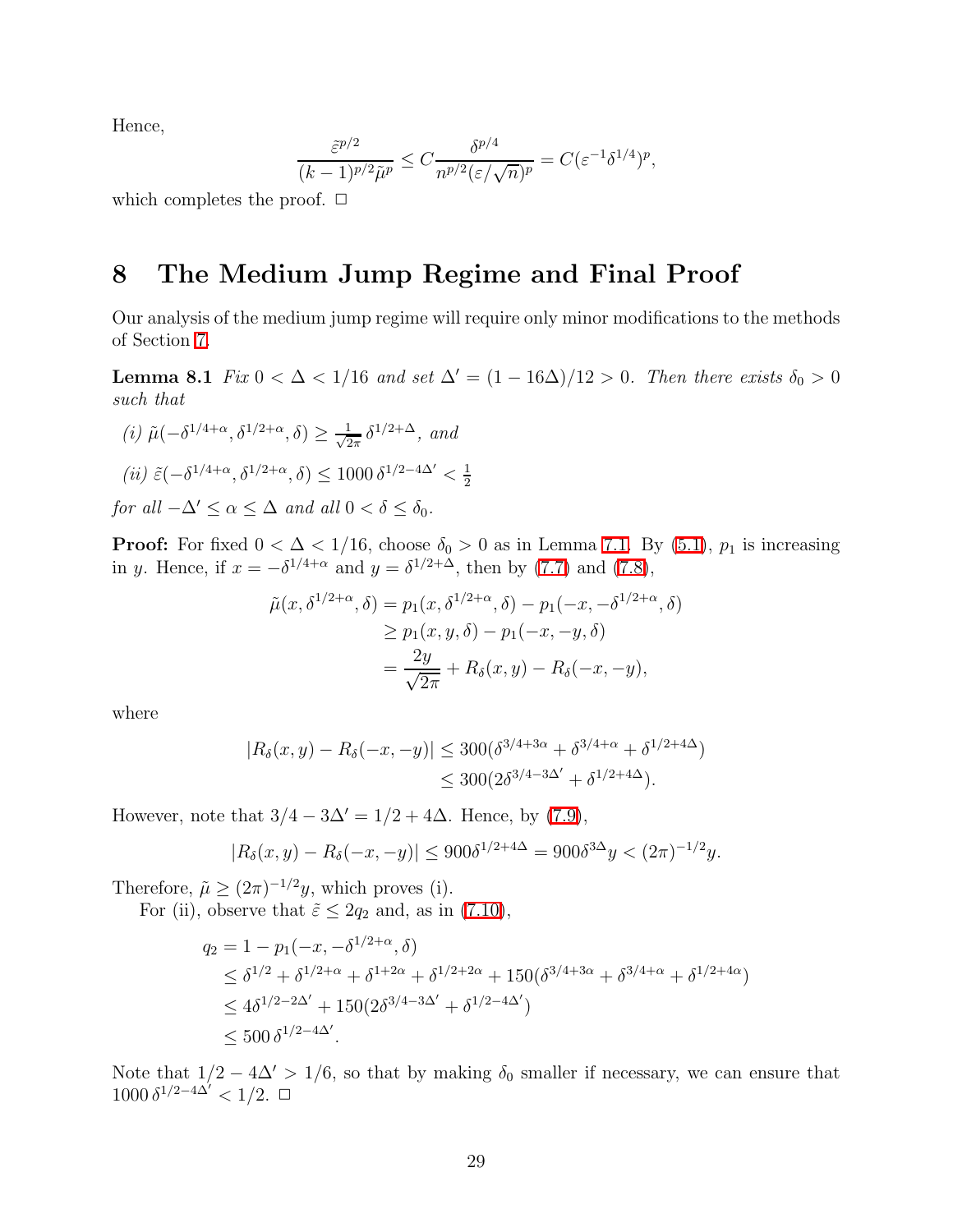**Lemma 8.2** *Fix*  $p > 2$ *. Let*  $\Delta = 1/18$  *and choose*  $\delta_0 > 0$  *as in Lemma [8.1.](#page-28-0) Suppose*  $\varepsilon > 0$ *,*  $0 < \delta \leq \delta_0$ , and  $n \geq 3$  satisfy  $\delta^{5/9} \leq \varepsilon/\sqrt{n} \leq \delta^{53/108}$ . Then

$$
P\left(M_n(1+\delta) - M_n(1) > \frac{\varepsilon}{\sqrt{n}}\right) \le C(\varepsilon^{-1}\delta^{1/6})^p,
$$

*where* C *depends only on* p*.*

**Proof:** Let  $\Delta = 1/18$  and  $\Delta' = (1 - 16\Delta)/12 = 1/108$  and observe that  $y = \varepsilon/\sqrt{n} = \delta^{1/2+\alpha}$ for some  $\alpha \in [-\Delta', \Delta]$ . Set  $x_0 = -\delta^{1/4 + \alpha}$ . By Corollary [5.2,](#page-14-2) Lemma [5.3,](#page-15-1) Lemma [6.4,](#page-20-0) and Lemma [8.1,](#page-28-0)

$$
P\left(M_n(1+\delta)-M_n(1)>\frac{\varepsilon}{\sqrt{n}}\right)\leq C_{p/2}\frac{\tilde{\varepsilon}^{p/2}}{(k-1)^{p/2}\tilde{\mu}^p}+C_p(\varepsilon^{-1}\delta^{1/4})^p,
$$

where  $\tilde{\varepsilon} = \tilde{\varepsilon}(x_0, y, \delta) \le 1000 \, \delta^{1/2 - 4\Delta'} < 1/2$  and

$$
\tilde{\mu} = \tilde{\mu}(x_0, y, \delta) \ge \frac{1}{\sqrt{2\pi}} \delta^{1/2 + \Delta} > 0.
$$

Note that  $n = \varepsilon^2 y^{-2} = \varepsilon^2 \delta^{-1-2\alpha}$ . Hence,

$$
\frac{\tilde{\varepsilon}^{p/2}}{(k-1)^{p/2}\tilde{\mu}^p} \le C(\tilde{\varepsilon}\varepsilon^{-2}\delta^{1+2\alpha}\tilde{\mu}^{-2})^{p/2}
$$

$$
\le C(\delta^{1/2-4\Delta'}\varepsilon^{-2}\delta^{1-2\Delta'}\delta^{-1-2\Delta})^{p/2}
$$

$$
= C(\varepsilon^{-2}\delta^{1/2-6\Delta'-2\Delta})^{p/2}.
$$

Since  $1/2 - 6\Delta' - 2\Delta = 1/3$ , this completes the proof.  $\Box$ 

With the completion of our lemmas, we have made short work of the only proof that remains.

**Proof of Lemma [3.3:](#page-6-2)** Take  $\Delta = 1/108$  in Lemma [4.1](#page-9-1) and, for each  $p > 2$ , let  $C_{p,1}$  be the constant that appears in that lemma. Then take  $\Delta = 1/18$  in Lemma [8.1.](#page-28-0) Let  $\delta_0 > 0$  be as in that lemma and note that the conclusions of Lemmas [7.2](#page-27-2) and [8.2](#page-28-1) hold for this choice of  $\delta_0$ . For each  $p > 2$ , let  $C_{p,2}$  be the larger of the constants appearing in those two lemmas and let  $C_p = C_{p,1} \vee C_{p,2}$ .

Now let  $0 < \varepsilon < 1$ ,  $0 < \delta \le \delta_0$ , and  $n \ge 3$ . Choose  $\alpha > -1/2$  such that  $\varepsilon/\sqrt{n} = \delta^{1/2+\alpha}$ . If  $\alpha \le -1/108$ , then by Lemma [4.1,](#page-9-1)

$$
P\left(M_n(1+\delta)-M_n(1)>\frac{\varepsilon}{\sqrt{n}}\right)\leq C_{p,1}(\varepsilon^{-1}\delta^{1/4})^p\leq C_p(\varepsilon^{-1}\delta^{1/6})^p.
$$

If  $\alpha > 1/18$ , then by Lemma [7.2,](#page-27-2)

$$
P\left(M_n(1+\delta)-M_n(1)>\frac{\varepsilon}{\sqrt{n}}\right)\leq C_{p,2}(\varepsilon^{-1}\delta^{1/4})^p\leq C_p(\varepsilon^{-1}\delta^{1/6})^p.
$$